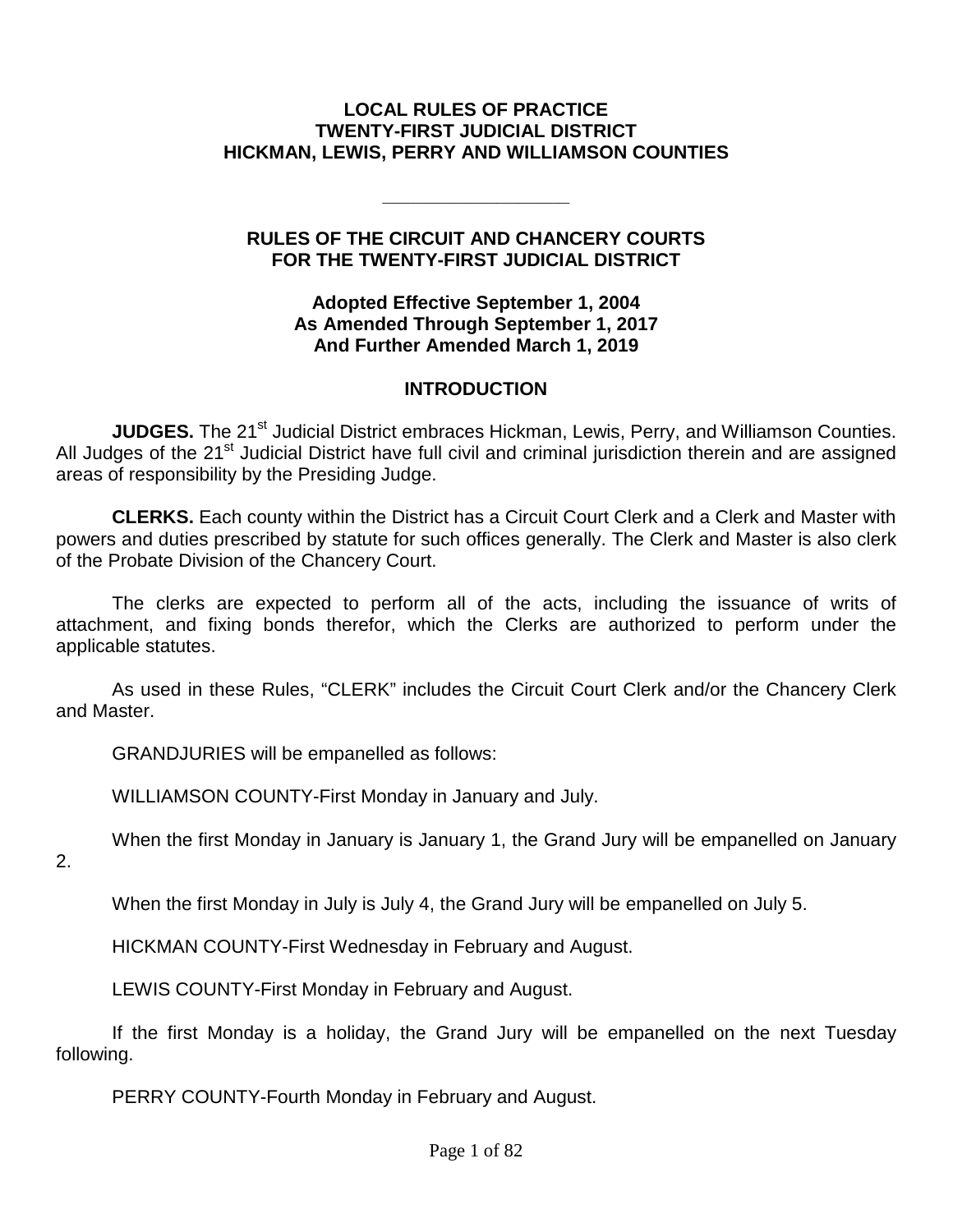If the fourth Monday is a holiday, the Grand Jury will be empanelled on the next Wednesday following.

[Adopted effective September 1, 2004; Amended Effective December 1, 2014]

**WHEREAS:** Effective December 1, 2014, the Circuit and Chancery Courts for the Twenty-First Judicial District (the "District"), adopted a comprehensive restatement of the Local Rules of Practice for Civil and Criminal Cases pending in the District (the "Local Rules"); and

**WHEREAS:** The Local Rules have promoted the efficient and cost-effective resolution and disposition of cases brought in the District; and

**WHEREAS:** Experience gained through enforcing and adhering to the Local Rules has revealed the need to adopt certain amendments to clarify the intention of the courts and provide guidance to litigants, the general public, and the practicing bar.

**THEREFORE,** the following Local Rules are amended and restated as set out herein, and all Local Rules not hereby amended shall remain in full force and effect. For ease of reference, where the substance of an amendment is to add language to an existing Local Rule, the new language is set out in italics. Where the substance of an amendment is to replace existing language and substitute new language, an explanatory note to that effect is set out in brackets.

[Adopted Effective September 1, 2004; Amended December 1, 2014; Further Amended Effective September 1, 2017].

## **CIVIL RULES**

## **Rule 1. General Rules Not Abrogated**

The Tennessee Rules of Civil, Criminal and Appellate Procedure, of Evidence, and the Rules of Professional Conduct and Judicial Conduct, will take precedence over these Rules.

[Adopted Effective September 1, 2004; Amended Effective December 1, 2014].

## **Rule 2. Filing and Serving of Papers**

#### **Section 2.01**. **Filing with the Clerk**

All pleadings, motions, proposed judgments and orders shall be filed with or submitted to the Clerk. Briefs shall be lodged with the Clerk who will deliver the same to the Judge.

#### **Section 2.02. Certificate of Service**

All papers must contain a certificate of service to opposing party's(ies')/counsel which must contain the date of service, the name of the person or persons served, and the method of service. The Clerk may refuse to file papers not having a certificate which complies with these rules and all applicable rules of Civil, Criminal or Appellate Procedure. (For the Rule as to appealable orders or decrees, see Rules 5 and 11.01).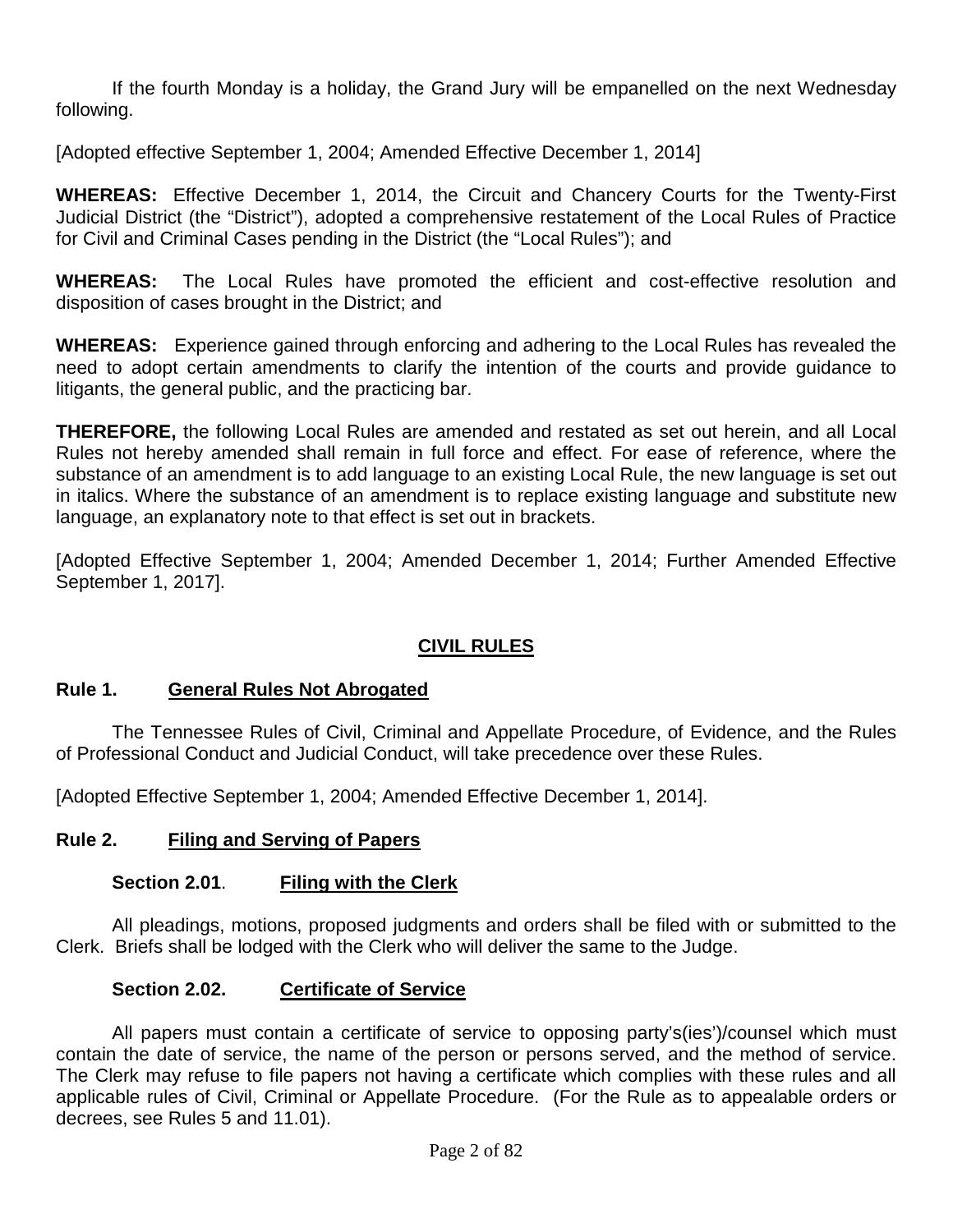[Adopted Effective September 1, 2004; Amended Effective September 1, 2010].

## **Rule 3. Jury Trial**

## **Section 3.01. Peremptory Challenge Procedure**

At trial, peremptory challenges will be written on a sheet of paper provided the respective attorneys for that purpose. Any objection with regard to a challenge based upon systematic racial or sexual discrimination will be made by any party at this time. The failure to object when returning the opponent's challenge sheet to the court officer constitutes a waiver of such objection.

[Adopted Effective September 1, 2004; Amended Effective September 1, 2010; Further Amended Effective December 1, 2014].

## **Rule 4. Trial and Motion Schedules and Calendars**

#### **Section 4.01**. **Trial and Motion Schedules and Calendars**

The Presiding Judge will prepare and deliver to the Clerks a master schedule designating days for motions, non-jury trials and jury trials for each Judge. Individual trial and motion calendars will be prepared by the Clerk.

[Adopted Effective September 1, 2004. Amended Effective September 1, 2010].

#### **Rule 5. Pretrial Motions**

#### **Section 5.01. General**

All pretrial motions must be filed and scheduled for hearing no later than the court's last regular motion day before the scheduled trial date. No motions, including motions in limine to exclude testimony, will be heard on the day of trial.

## **Section 5.02. Content of Motions**

Motions and written oppositions to motions may contain legal analysis or argument designated as such, or may be accompanied by a separate memorandum of law. In the event a party relies upon legal authority other than published cases decided by Tennessee appellate courts, a copy of the authority on which the party relies shall be filed as an appendix to the party's written legal argument.

#### **Section 5.03. 14-Day Rule**

(a) All motions, other than motions for summary judgment, together with all affidavits, sworn income and expense statements, depositions, briefs and other matters presented in support of the motion, must be filed and served by personal delivery at least fourteen (14) days prior to the date set for the hearing on the motion. Notice of the hearing date shall be either set out conspicuously in the motion or in a separate writing filed with the clerk and served on all parties at least fourteen (14) days prior to the hearing date.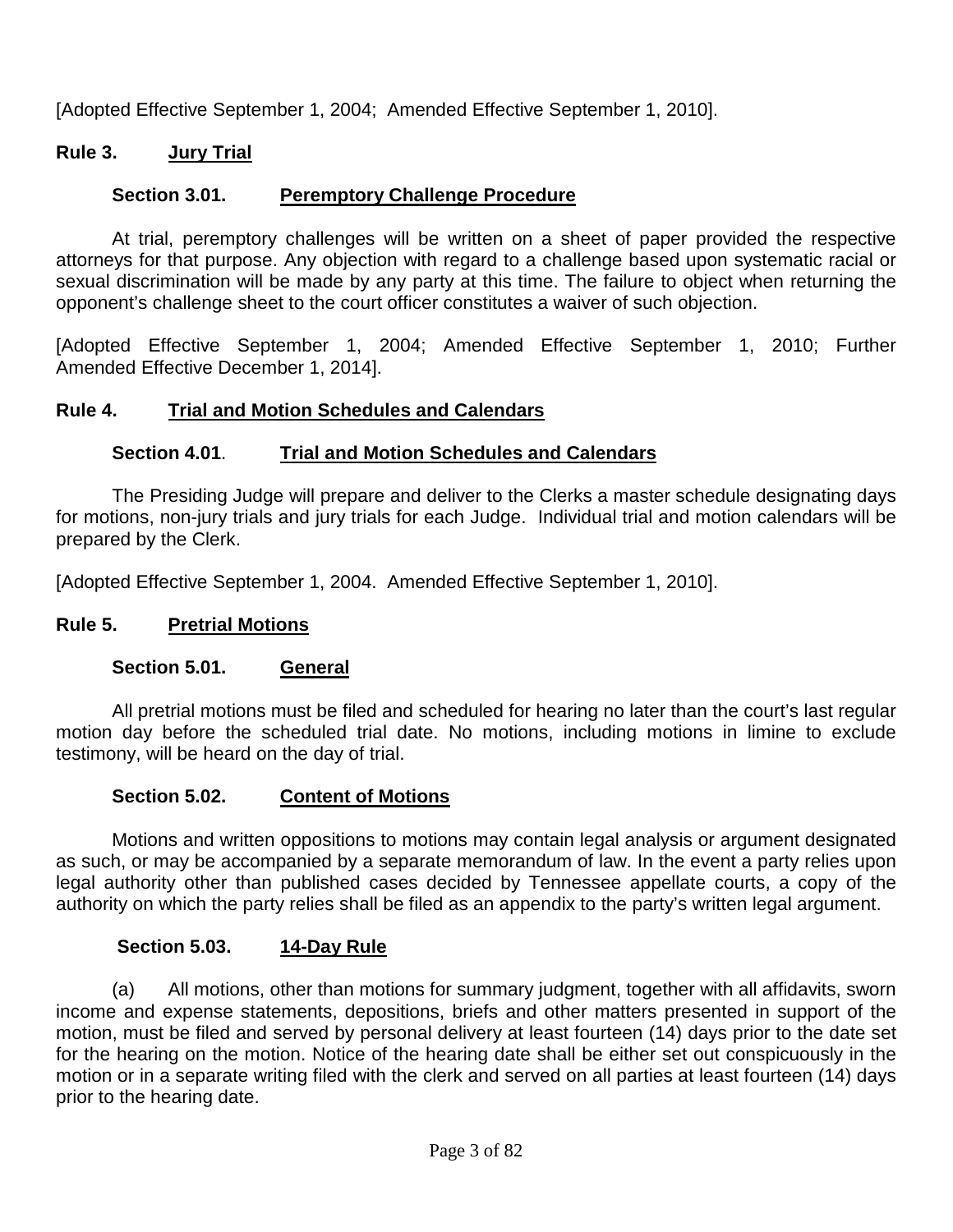(b) Motions for summary judgment must be scheduled to be heard at least thirty (30) days before the scheduled trial date, unless the court orders otherwise. A motion for summary judgment cannot be heard until at least thirty-seven (37) days after the motion and all matters presented in support of the motion are filed and served, unless the court orders otherwise. Motions for summary judgment will be set for hearing upon contacting the court's judicial legal assistant for dates and times and by order of the court using the form in **Appendix A** attached hereto.

[Adopted Effective September 1, 2004; Amended Effective September 1, 2017].

 (c) If a motion is opposed, a written response to the motion must be filed and served on all parties. Responses to motions, including counter-affidavits, sworn income and expense statements, depositions, briefs or any other matters presented in opposition to the motion, must be filed and served by personal delivery. For motions set to be heard in Williamson County, service must be accomplished no later than close of business three (3) business days prior to the day on which the motion is set to be heard. For motions set to be heard in either Hickman, Lewis, or Perry Counties, such service shall be accomplished not later than the close of business four (4) business days prior to the date on which the motion is set to be heard. There shall be no reply to a response. In the event no written response is filed in opposition to a motion, the counsel for the moving party need not appear on the date set for hearing. Rather, counsel for the moving party may serve and submit an order to be signed by the Judge which order shall be treated as an order not approved for entry by all parties, in accordance with Rule 11.01 of these Local Rules. The Circuit Court Clerk and the Clerk & Master shall establish a "no response" docket which reflects the date and time when a motion is filed and the fact that no response was timely filed.

[Adopted Effective September 1, 2004; Amended Effective September 1, 2017; Further Amended Effective March 1, 2019].

 (d) If, at the time a motion is filed the moving party sets the motion to be heard, the motion shall conspicuously state the date and time of the hearing and shall advise the non-moving party that the failure to file and serve a written response may result in the motion being granted without further hearing. The following text, if used by the moving party, shall be deemed in compliance with this rule:

 "THIS MOTION IS SET TO BE HEARD ON \_\_\_\_\_\_\_\_\_\_\_\_\_\_\_\_\_\_\_\_(date) AT (time) O'CLOCK, A.M./P.M. ON THE (CIRCUIT) (CHANCERY) COURT MOTION DOCKET HEARD AT THE THE COUNTY COURTHOUSE. IF NO WRITTEN RESPONSE TO THIS MOTION IS FILED AND SERVED IN THE TIME SET BY THE LOCAL RULES OF PRACTICE, THE MOTION MAY BE GRANTED WITHOUT A HEARING."

 (e) If, at the time a motion is filed, the moving party does not set the motion to be heard, the motion shall conspicuously advise the non-moving party that the motion has not been set for a hearing. Thereafter, the moving party, or the parties by agreement, shall, by written notice timely served on all parties, set the motion to be heard within the time constraints established by these rules.

 (f) For purposes of this Local Rule, service by personal delivery of a motion or of a written response in opposition to a motion means: (i) physical delivery, or (ii) electronic delivery via email in accordance with Rule 5.02(2), Tennessee Rules of Civil Procedure.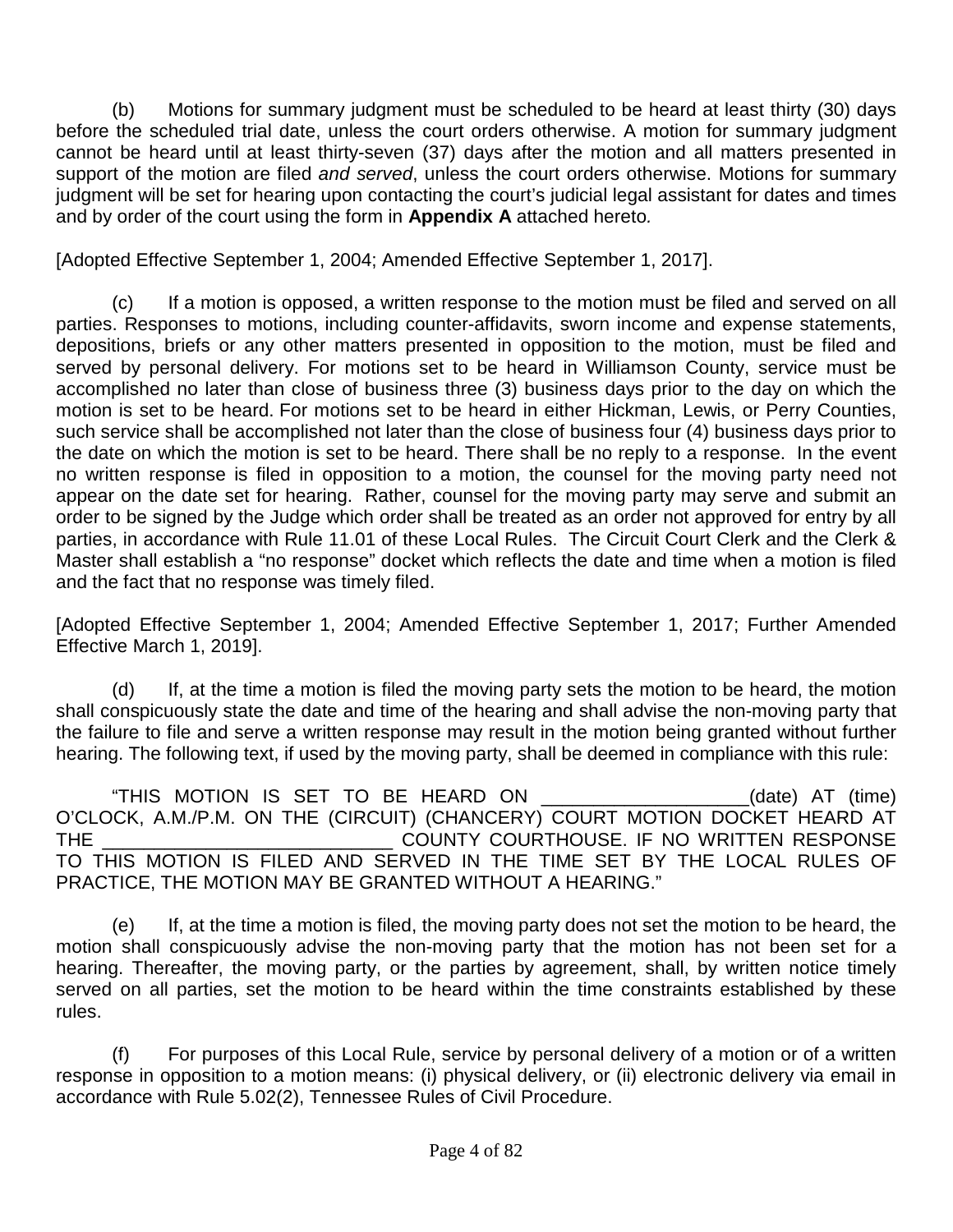#### **Section 5.04 Motion to Compel/Efforts to Resolve Discovery Conflicts**

The Court will refuse to rule on any motion related to discovery, *including a motion to compel* for failure to timely respond, unless the motion contains a statement which certifies the lawyer for the moving party, or the moving party when said party is self-represented, has conferred with opposing counsel, or party, in a good faith effort to resolve the matters alleged in the motion and that the effort has not been successful. Such good faith effort shall, at a minimum, be evidenced by a writing from the moving party to the non-moving party describing the alleged deficiencies in discovery.

[Adopted Effective September 1, 2004; Further Amended Effective September 1, 2017].

#### **Section 5.05. Chambers' Copies of Motions and Memoranda**

 Parties have leave to submit to the courts' chambers an additional copy of all potentially dispositive motions and supporting memoranda of law [e.g. motions to dismiss, judgment on the pleadings, summary judgment] and motions and supporting memoranda of law for class certification. Such submission may be by email to the respective judge's assistant attaching a portable data file. A chambers' copy of supporting evidentiary material is not required nor encouraged. A party submitting a chambers' copy of any motion and/or memorandum shall serve a full and complete copy on the adverse party. Orders are not to be submitted directly to chambers, unless specifically requested by the court. All originals must be filed with the clerk.

[Adopted Effective September 1, 2004; Amended Effective September 1, 2010; Further Amended Effective December 1, 2014].

#### **Rule 6. Post-Trial Motions and Motions in Hickman, Lewis, and Perry Counties**

#### **Section 6.01 Motions for New Trial, Motions for Judgment N.O.V. and Motions to Alter or Amend**

Motions for new trial, motions for judgment n.o.v. and motions to alter or amend will not be set for hearing except upon direction of the Judge. Such motions should be accompanied by any citation of authorities and written argument which the moving party wishes the Judge to consider. No such motion will be sustained by the Judge without affording the adverse parties an opportunity either to file responsive briefs and written argument or to be heard in oral argument.

#### **Section 6.02. Setting of Motions in Hickman, Lewis, or Perry County**

 (a) Motions in all civil cases pending in either Hickman, Lewis, or Perry County may be heard on the regular circuit or chancery motion dockets of any of those counties irrespective of the county where the case[s] may be pending. Counsel for a party wishing to have a motion heard in a county other than the county where the case is pending shall give fourteen (14) days notice to adversary counsel and the court of the setting for the hearing and shall be responsible for obtaining the record from the Circuit Clerk or Clerk & Master where the case is pending, delivering the record to the court on the day of the hearing and, following the hearing, promptly returning the record to the Circuit Clerk or Clerk & Master where the case is pending.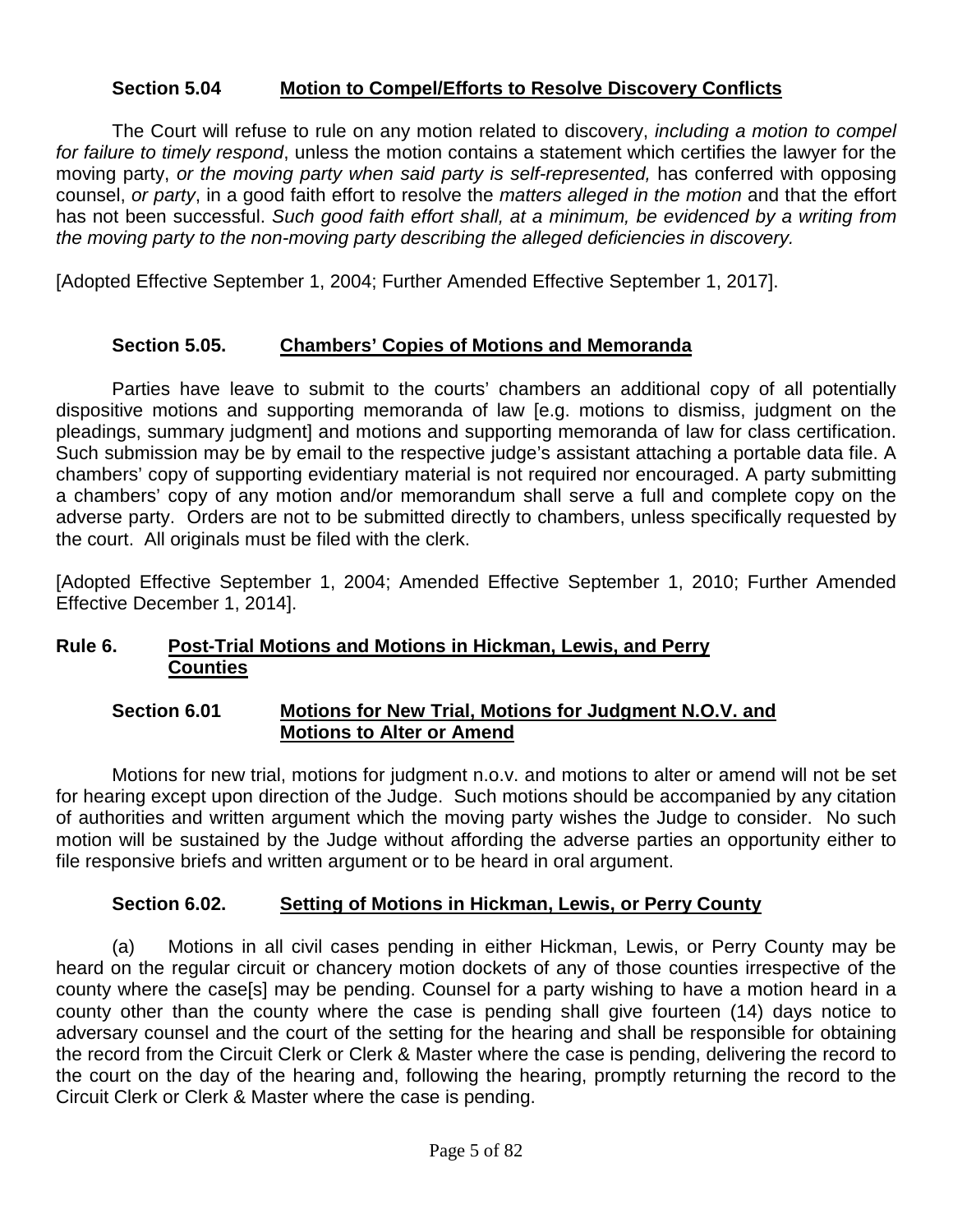(b) The provisions of this Section are applicable only to cases pending in either Hickman, Lewis, or Perry counties, shall not apply to cases pending in Williamson County and does not authorize the setting of any pretrial motions for hearing in Williamson County without prior leave of court.

 (c) Notwithstanding the foregoing, no party proceeding pro se shall be permitted to set a pretrial motion for hearing in any county other than the county in which the case is pending.

[Adopted Effective September 1, 2004; Amended September 1, 2010; Further Amended Effective December 1, 2014].

## **Rule 7. Setting Cases for Trial and Continuances**

## **Section 7.01. Setting Cases for Trial**

Except for divorce and parenting plan actions and cases anticipated to take longer than 3 days to try, cases shall be set for trial in one of the following ways:

- (a) By agreement of counsel after consultation with the Judges' Administrative Assistant, such agreement to be evidenced by a court order;
- (b) By motion; and
- (c) By the court with notice to counsel.

Non-jury trials which are anticipated to require 2 hours or less may be set by agreed order on the regularly scheduled non-jury days. Cases requiring longer than 2 hours, but not longer than one (1) day, may be set by agreement after consultation with the Judges' Office. Domestic cases will be set in accordance with Rule 12 of these Local Rules.

 Court schedules shall be prepared, released, posted in the clerk's offices and distributed to the attorneys quarterly for the following six- month period. Attorneys may request electronic mail of the court's schedule by providing their electronic mail address to the judge's office. Cases shall be docketed in the order that the Order setting the case for trial is presented to the clerk of the court.

 All motions to set and orders setting a case for trial will include a statement of how long the attorney anticipates the case will take for trial. Any case that the attorney or attorneys anticipate will take longer than three days will be set by motion only.

## **Section 7.02. Certifying Cases Ready When Set**

(a) When a case is set by agreement or by motion without objection, all counsel are certifying that they, their clients, and their necessary witnesses will be available for trial on the trial date and that all discovery has been completed or will be completed prior to the selected trial date. Where a case is set by the court or by motion over the objection of one or more of the parties, the court will specify a reasonable time within which discovery is to be completed and specify a trial date which falls at least fifteen (15) days thereafter. The failure to have completed discovery, inability to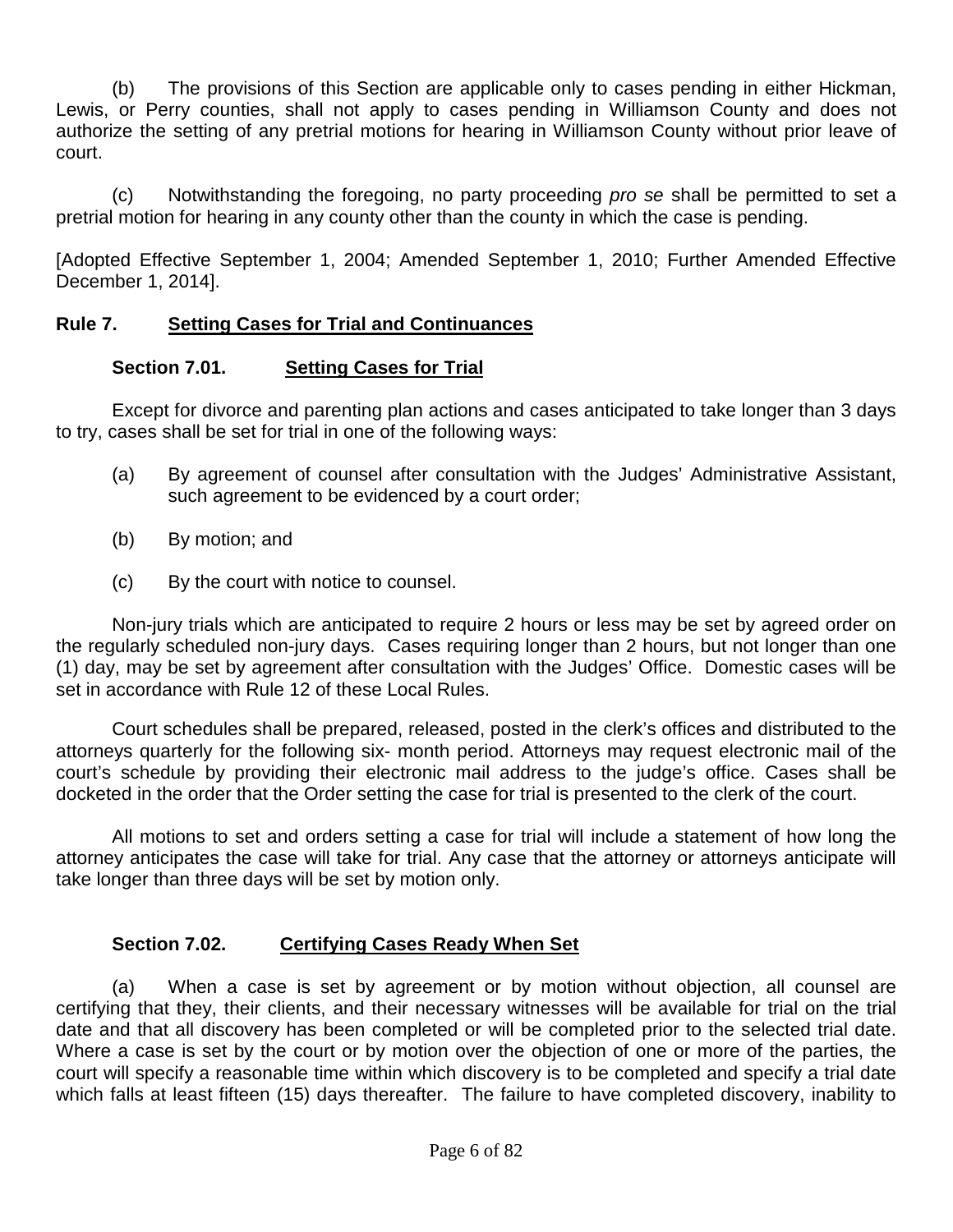take a deposition, or failure to have completed any other trial preparation will not be grounds for a continuance.

 (b) In accordance with Rule 5, all pretrial motions, including motions to exclude evidence, must be filed in time to permit oral argument not later than the last regular motion day before the scheduled trial date. No motions will be argued on the morning of trial.

 (c) At the time a case is set for trial, counsel will provide their best, good-faith estimate of the number of trial days reasonably likely to be required to try the case.

 (d) For all cases to be tried to a jury, and all non-jury cases where counsel for at least one party estimates the trial to require two or more days to try, the order setting the case for trial shall comply with the provisions of Rule 9 of these Local Rules.

 (e) Mediation is a proven and effective method of alternative dispute resolution. Engaging in mediation promotes settlement and enhances the just and efficient resolution of civil litigation. Accordingly, unless approved by the court, no civil action shall be set for trial unless the parties have (i) engaged in good faith mediation without success, or have either, (ii) a firm date set for a mediation, (iii) a deadline pursuant to a scheduling order for completion of mediation, or (iv) an order of the court relieving the parties from the requirements of this rule, at the time they seek to have a case set for trial. This rule does not apply to the following classes of cases: (i) appeals from judgments in the general session court or juvenile court, and (ii) cases seeking termination of parental rights.

[Adopted Effective September 1, 2004; Amended September 1, 2010; Further Amended Effective December 1, 2014].

## **Section 7.03. Continuances**

Cases may be continued only by leave of court. Motions and agreements for continuance must be supported by sworn affidavit and either be signed by the party or signed by the attorney and contain a certificate that a copy of the motion has been mailed to the party or parties whom a signing attorney represents.

[Adopted Effective September 1, 2004; Amended Effective September 1, 2010].

## **Rule 8. General Sessions Appeals**

 All General Sessions appeals will be set for trial by order of the Court. The Clerk will notify the parties of the trial date.

[Adopted Effective September 1, 2004; Amended Effective September 1, 2010; Further Amended Effective December 1, 2014].

## **Rule 9. Pre-Trial Procedure in Civil Cases**

## **Section 9.01. Non-Jury Cases Requiring No More Than One Trial Day**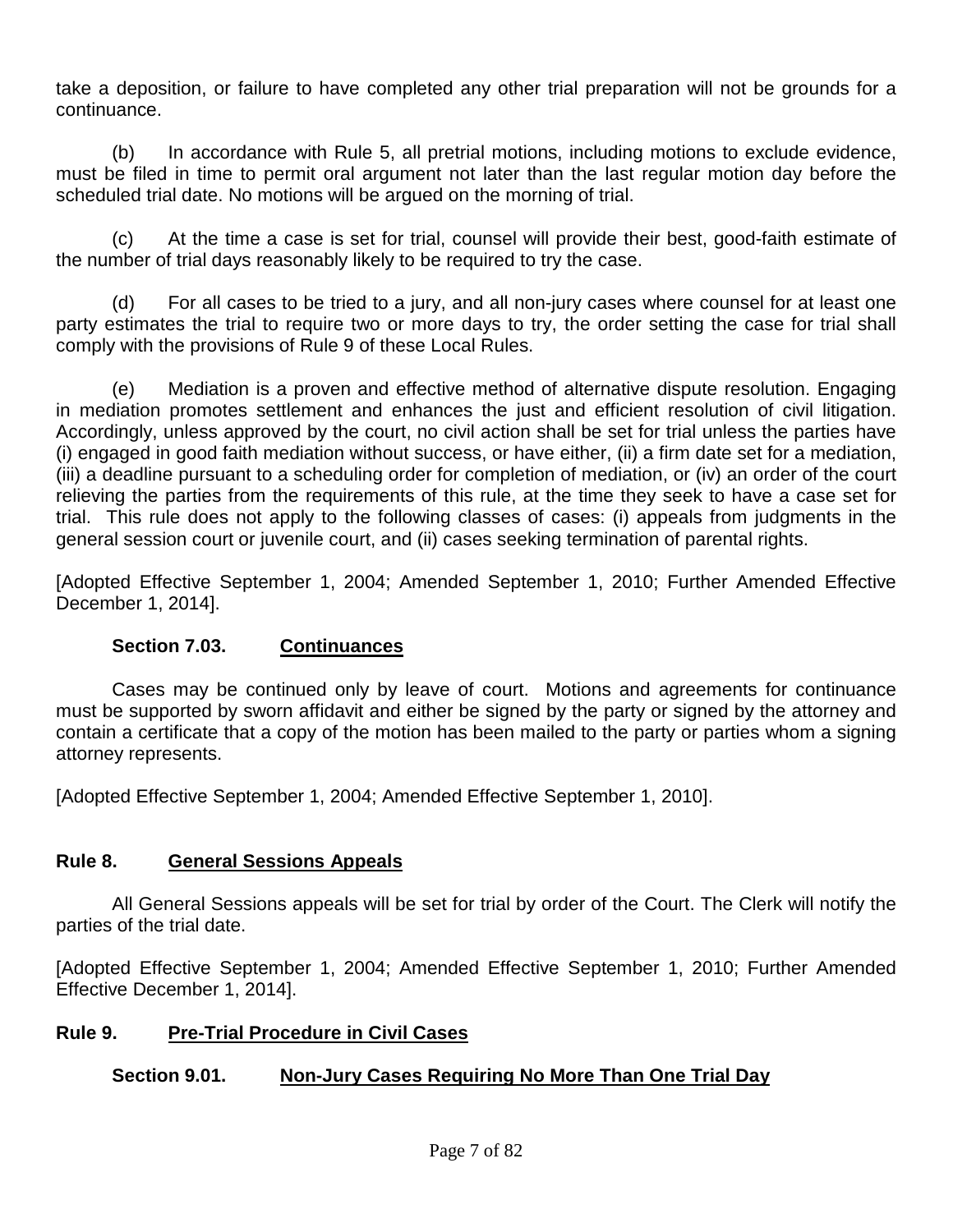In all civil actions set for trial on the merits where all counsel for the parties estimate in good faith that no more than one day will be required to try the case, at least seventy-two (72) hours (excluding weekends) prior to the date set for trial:

(a) The names and addresses of all witnesses shall be furnished to opposing counsel;

 (b) Copies of all exhibits which are proposed to be offered shall be furnished to opposing counsel. When it is impractical to copy exhibits, the proposed exhibits shall be made available for inspection upon reasonable notice; and

 (c) In a divorce hearing, either final or temporary, involving alimony and/or child support issues, a property, income, and expense statement in the form attached as **Appendix B** as appropriate, shall be filed with the Clerk and a copy furnished to opposing counsel. The parties may also include a proposed division of property and indebtednesses.

A violation of the above may be grounds for exclusion of the evidence.

## **Section 9.02. Jury Trials and Non-Jury Cases Requiring Two or More Trial Days**

In all civil actions set for trial by jury and all non-jury cases where counsel for the parties estimate in good faith that two or more days will be required to try the case, the following procedures shall apply:

 (a) Not less than twenty-eight (28) days prior to the trial date, each party shall supplement all prior written discovery responses to the fullest extent required by Rule 26.05(3) of the Tennessee Rules of Civil Procedure. Nothing in this Section shall be construed to relieve any party of the duty seasonably to supplement the party's responses to discovery otherwise required by Rules 26.05(1) and (2).

 (b) In cases to be tried to a jury, not less than twenty-eight (28) days prior to the trial date, each party shall file and serve proposed jury instructions and requested verdict form and provide a bench copy to the court. A party requesting an instruction contained in the "then-most-current-edition" of the Tennessee Patterned Jury Instructions (Civil), may comply with this rule by citing to the number of the pattern instruction. A party requesting an instruction not contained in the pattern instructions shall provide the full text of the requested instruction together with appropriate citation to legal authority for the proposed instruction.

 (c) Not less than seven (7) days prior to the trial date, the parties shall jointly file a pre-trial statement setting out the following information:

(i) The name of each witness to be called by each party during the presentation of that party's case-in-chief, either in person or by deposition, together with a designation of whether the witness is offered as an expert;

(ii) A designation by page and line number of all deposition excerpts to be offered into evidence in lieu of the live testimony of the deponent witness pursuant to Rules 32.01 (2) and (3) of the Tennessee Rule of Civil Procedure and any objection to such designation;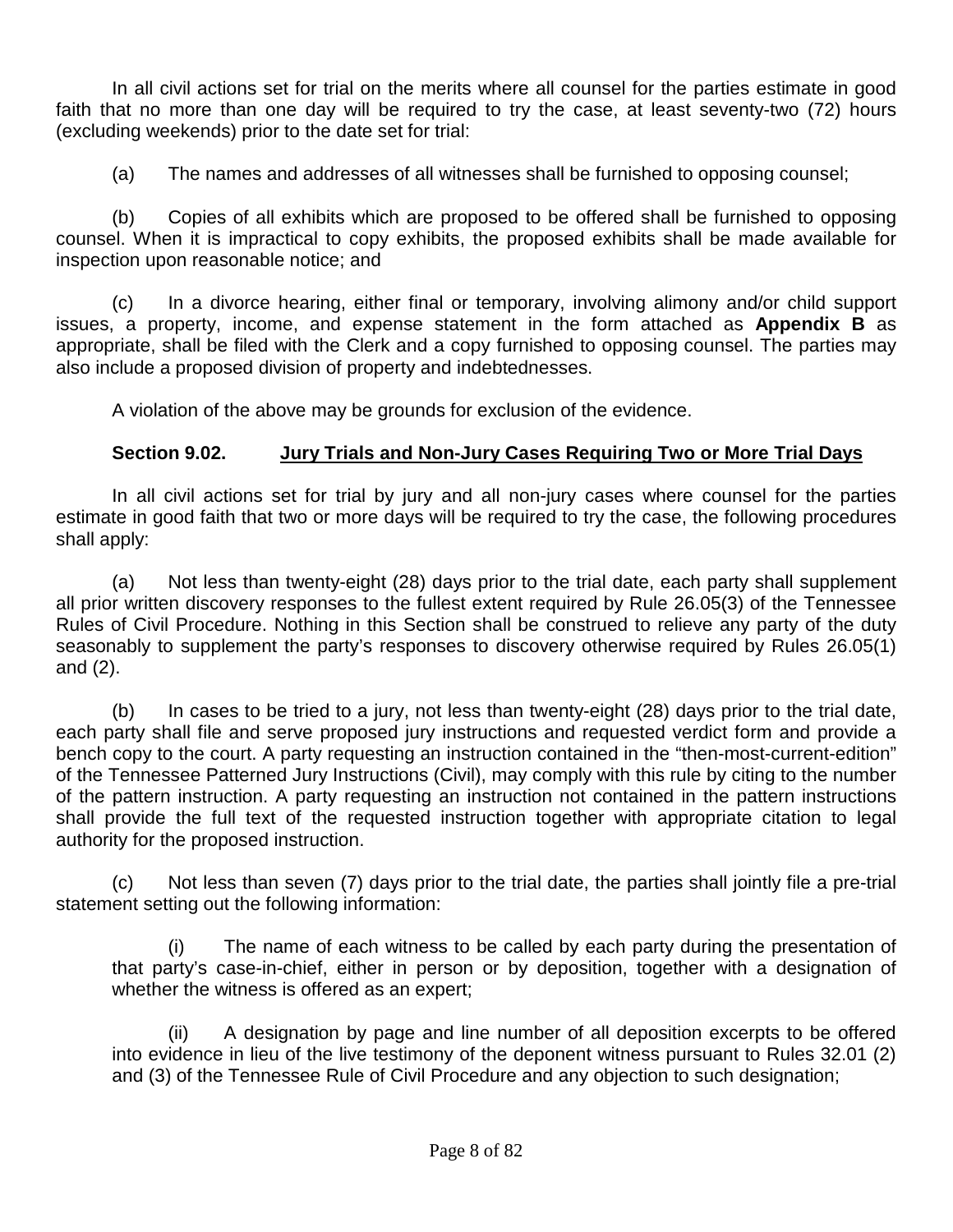(iii) A list of all exhibits to be offered by each party into evidence during the presentation of that party's case-in-chief, together with a designation of which exhibits, if any, have been stipulated by the parties to be either authentic and/or admissible in evidence; and

(iv) A concise statement of each party's claims and defenses.

 (d ) Not less than seven (7) days prior to a non-jury trial, each party shall separately file and serve on all other parties by personal delivery, a pre-trial brief setting forth the party's position and legal argument with respect to the issues to be tried. A party may choose to comply with this Section by filing proposed findings of fact and conclusions of law.

## **Section 9.03. Customized Case Management**

(a) The purpose of customized case management is to provide mandatory, courtsupervised case management tailored to the individual needs of appropriate cases. Management of cases is primarily and ultimately the responsibility of the lawyers acting in the best interests of their clients. Customized case management brings to bear the attention and resources of the court to assist the parties in achieving the most efficient planning, scheduling, and progression of the case in order to facilitate the just, speedy, and less costly disposition of civil actions in the 21<sup>st</sup> Judicial District. Cases appropriate for customized case management are those that present inherent factual, legal, or procedural complexity such that the efficient administration of justice and the interests of the parties will benefit from a greater degree of pre-trial case management.

 (b) After the filing of an initial responsive pleading, counsel for either party may, by motion, request that a case be subject to the pre-trial procedures in this Section. The court may, on its own motion, likewise determine that a case be subject to the procedures in this Section. Because the benefits of customized case management are diminished the longer a case is pending, the court will give great weight to the length of time a case has been pending in determining whether the case is appropriate for the procedures of this Section.

 (c) A case selected for customized case management will be promptly set for an Initial Case Management Conference which, at the court's discretion, may be held in person with counsel for the parties or by a scheduled telephone conference call. The Initial Case Management Conference shall be conducted in accordance with Rule 26.06 of the Tennessee Rules of Civil Procedure. Prior to the Initial Case Management Conference, counsel for all parties shall, at the initiative of plaintiff's counsel, prepare a proposed case management order that includes to the extent practicable the following elements:

(i) Whether the court's jurisdiction and the venue of the action are disputed;

(ii) The parties' theories of the case and their claims and defenses;

(iii) A proposed discovery plan. In the event the parties are unable to reasonably agree on a proposed discovery plan, each party shall submit the party's own proposed discovery plan; and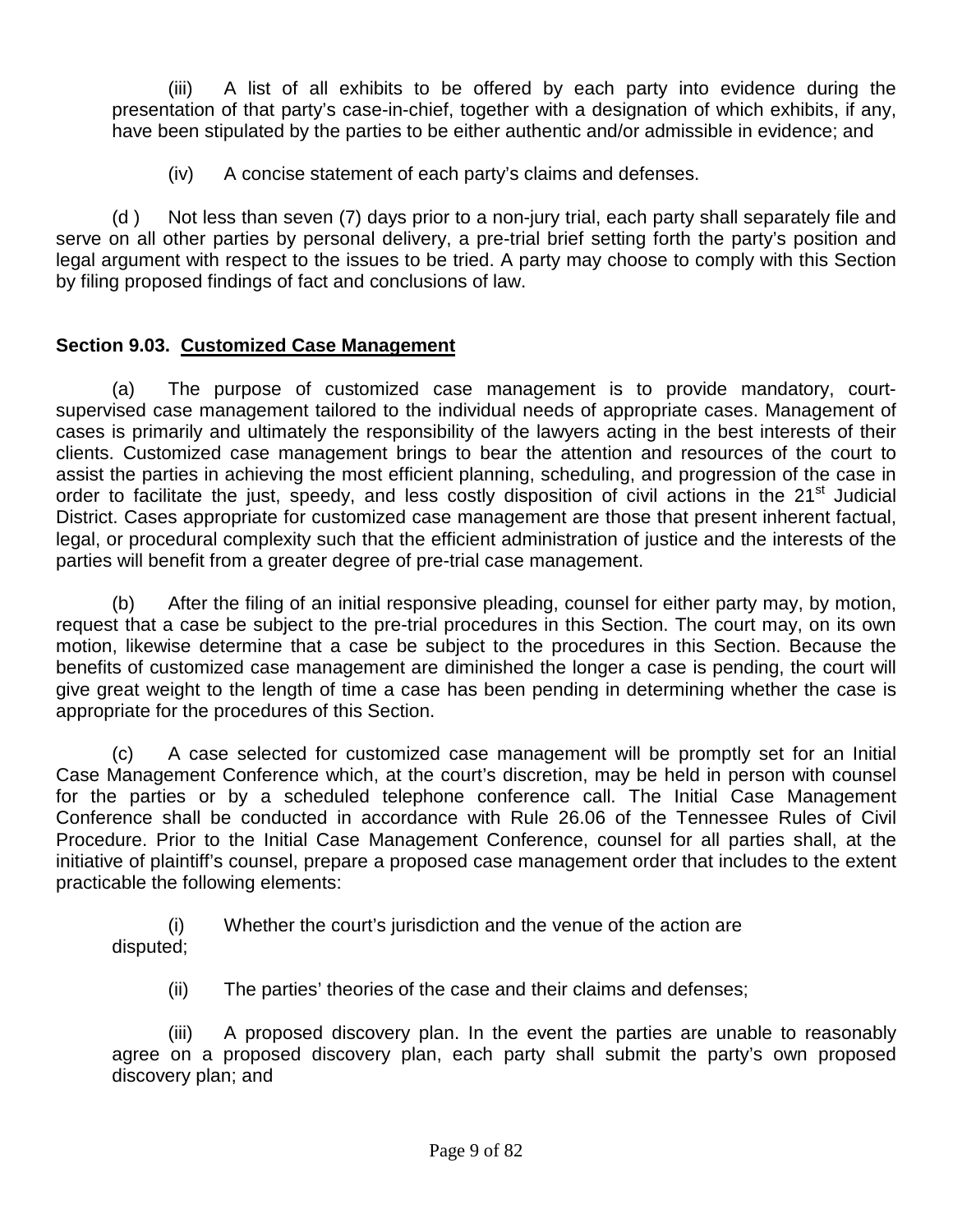(iv) The identification of any legal issues, the resolution of which may substantially shorten the litigation or length of trial.

 (d) The court, on its own motion or the parties by agreement or motion, may schedule subsequent case management conferences as appropriate and necessary for the efficient conduct of the case.

(e ) The provisions of Section 9.02 shall apply to all cases subject to this Section.

[Adopted effective September 1, 2004; Amended effective September 1, 2010; Further amended effective December 1, 2014].

## **Section 9.04 Complex Commercial Dispute Docket**

- (a) **General:** A separate Complex Commercial Dispute Docket is hereby created for eligible civil cases filed in Chancery or Circuit Court in Williamson County.
- (b) **Purpose and Organization:** The Complex Commercial Dispute Docket is a form of customized case management consisting of a specialized docket established to provide more cost effective disposition of business cases, and continuity of case management notwithstanding the normal docket rotation practices of the Twenty-First Judicial District. A single circuit judge/chancellor, designated by the Presiding Judge with the concurrence of all circuit judges serving the Judicial District, shall be assigned to the Complex Commercial Dispute Docket. Individual cases shall be transferred to the Complex Commercial Dispute Docket in accordance with the procedures set out in this Section 9.04, irrespective of which part of the Circuit or Chancery non-domestic civil docket the case would ordinarily be assigned based upon docket number at the time of initial filing.
- (c) **Eligibility Criteria:** A civil case is eligible for transfer to the Complex Commercial Dispute Docket if:
	- (1) The amount in controversy based upon the pleadings is at least \$200,000, or the action asserts claims seeking primarily injunctive or declaratory relief; and
	- (2) The case meets one or more of the following criteria:
		- (i) Relates to the internal governance affairs of a business entity (i.e., corporations, limited liability companies, limited partnerships, REITs, and other associations of persons formed for the purpose of conducting business) including, without limitation, (A) resolution of governance deadlock; (B) judicial dissolution of the entity; (C) declaration of the rights or obligations between those holding ownership interests such as shareholders, partners, and/or members, however denominated, and/or (D) the liability or indemnity of officers, directors, managers, trustees or partners.
		- (ii) Involves claims for breach of contract, fraud, misrepresentation, breach of fiduciary duty or statutory violations between businesses arising out of business transactions or relationships.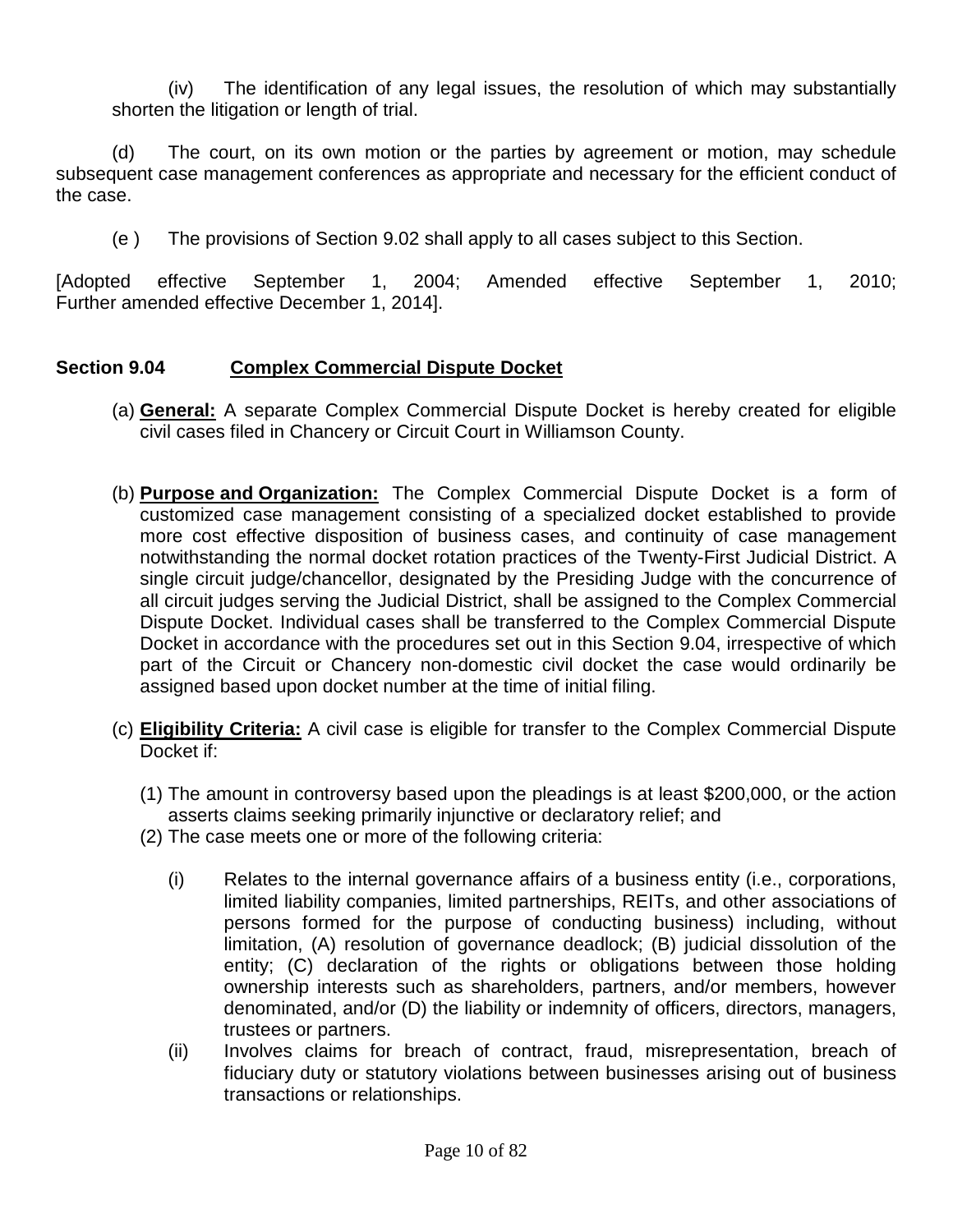- (iii) Is a shareholder derivative action or an action brought pursuant to the Tennessee Securities Act.
- (iv) Involves commercial real property disputes other than (A) claims subject to arbitrations and (B) residential landlord-tenant disputes and foreclosures.
- (v) Involves business claims between or among two or more business entities or individuals as to their business or investment activities relating to contracts, transactions, or relationships between or among them.
- (vi) Arises from technology licensing agreements, including software and biotechnology licensing agreements, or any agreement involving the licensing of any intellectual property right recognized by Tennessee law.
- (3) The following cases are excluded from the Complex Commercial Dispute Docket:
	- (i) Personal injury including wrongful death.
	- (ii) Professional malpractice claims, except where incidental to claims arising out of or related to professional services rendered to a business enterprise and otherwise qualifying pursuant to Section 9.04(c) (1) and (2) of these Local Rules.
	- (iii) Consumer transactions, residential landlord-tenant disputes and residential foreclosure actions.
	- (iv) Employment disputes except where incidental to matters otherwise qualifying pursuant to Section 9.04(c) (1) and (2) of these Local Rules.
	- (v) Health care liability actions.
	- (vi) A professional fee dispute except where incidental to matters otherwise qualifying pursuant to Section 9.04(c) (1) and (2 of these Local Rules).
	- (vii) Cases in which the State of Tennessee is a party.
	- (viii) Administrative appeals from a State, County or other government agency including tax, zoning and land use matters.

#### (d) **Procedure for transfer to the Complex Commercial Dispute Docket**:

- (1) Any party, in a civil action eligible for transfer to the Complex Commercial Dispute Docket, may, not later than sixty (60) days following that party's filing and service of a pleading or responsive pleading, file and serve a Motion For Transfer to the Complex Commercial Dispute Docket using the form for such motion found in **Appendix C** of these Local Rules. The moving party shall set the Motion for Transfer to the Complex Commercial Dispute Docket for a hearing pursuant to Section 5.03 of these Local Rules. The judge assigned to the Complex Commercial Dispute Docket shall decide the merits of said motion.
- (2) In addition, the court to which an eligible case is initially assigned at the time of filing, if that judge is not the judge assigned to the Complex Commercial Dispute Docket, may, on that court's own motion, designate such eligible case for transfer to the Complex Commercial Dispute Docket. Any party objecting to the transfer shall, not later than twenty eight (28) days following the designation of the case for transfer to the Complex Commercial Dispute Docket, file and serve its objection to the designation and set the same for hearing pursuant to Section 5.03 of these Local Rules. Any party failing to object timely and in writing to the designation of a case for transfer to the Complex Commercial Dispute Docket, shall be deemed to have consented to such designation.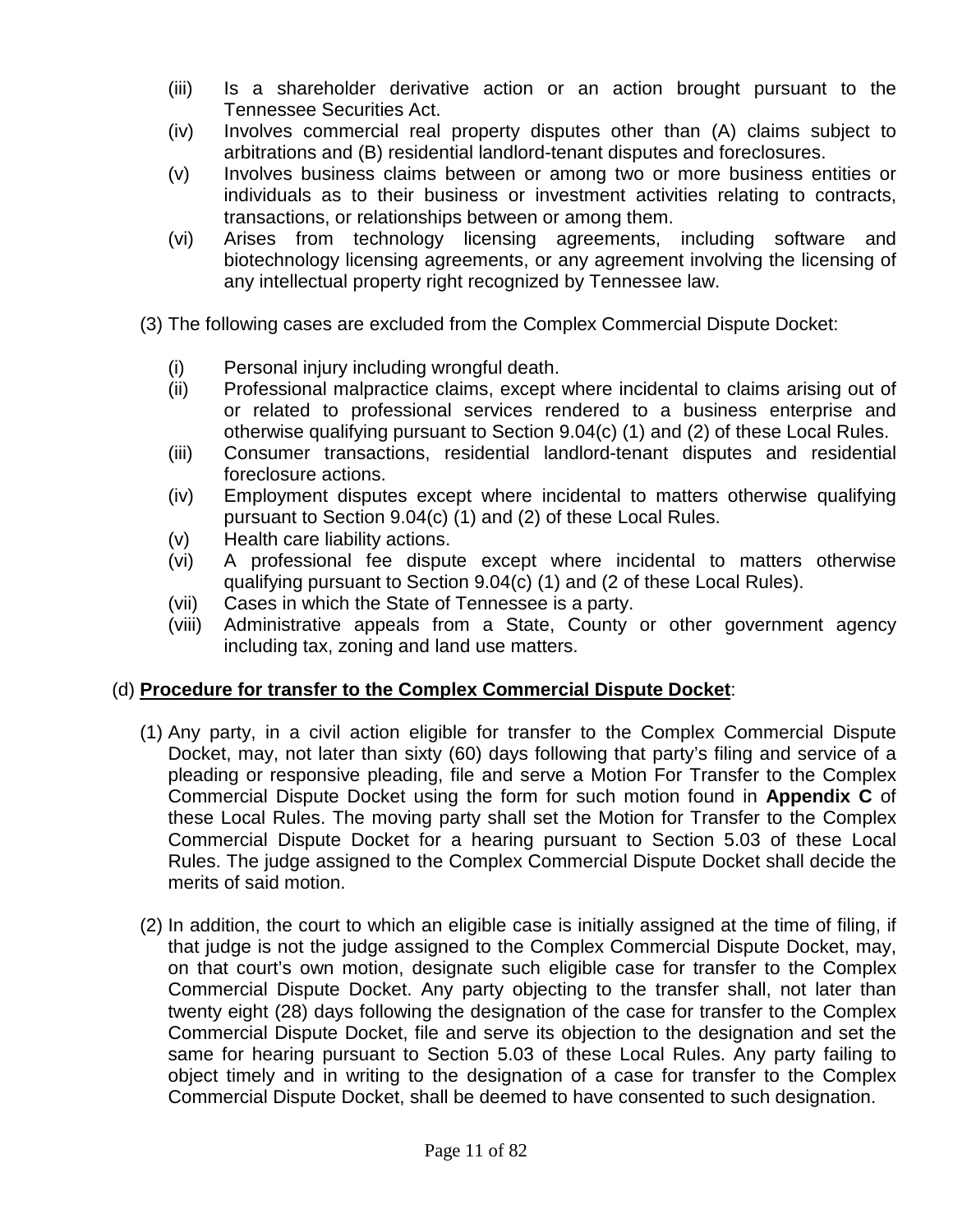(e) **Effect of transfer to the Complex Commercial Dispute Docket:** Cases transferred to the Complex Commercial Dispute Docket will be subject to customized case management pursuant to Tenn. R. Civ. P. 16 and Section 9.03 of these Local Rules and will be assigned to the same judge/chancellor for disposition irrespective of the normal practices of docket rotation.

[Adopted Effective September 1, 2017].

## **Section 9.05 Procedures Applicable to Motions, Petitions, and other Requests for Criminal Contempt Sanctions**

- (a) **Notice of initial appearance:** At the time any motion, petition or other request for criminal contempt sanctions is filed by a private party, the clerk shall cause to be entered an order (the "Initial Appearance Order") requiring the contempt defendant to appear before the court in which the criminal contempt matter is pending, pursuant to Tenn. R. Crim. P. 42, on a date certain to be entered by the clerk at the time the order to appear is entered. The order entered by the clerk shall conform to the form in **Appendix D** to these Local Rules. The party initiating the criminal contempt matter shall, without unreasonable delay, serve the Initial Appearance Order upon the criminal contempt defendant and/or his or her counsel of record, if any.
- (b) **Initial appearance:** Unless the contempt defendant waives his or her right to an initial appearance, at the date and time set in the Initial Appearance Order, or by any subsequent court order, the court will provide the contempt defendant the notices described in Tenn. R. Crim. P. 42(b)(1) and enter an order confirming such notice in compliance with Tenn. R. Crim. P. 42(b)(2) (the "Rule 42 Order"). The Rule 42 Order shall conform to the form in **Appendix E** to these Local Rules and shall include (i) a schedule for the orderly disposition of the contempt charge, (ii) a stay of discovery served on the contempt defendant, and (ii) a hearing date, if feasible.
- (c) **Waiver of initial appearance:** Prior to the scheduled date of the initial appearance, a contempt defendant may waive his or her right to an initial appearance by filing and serving upon the adversary party, a notice of waiver that conforms in form and substance with the form in **Appendix F** to these Local Rules.

[Adopted Effective September 1, 2017].

## **Rule 10. Exhibits**

## **Section 10.01. Depositions and Discovery Material**

 Depositions and discovery material shall not be filed with the Clerk. Any such material offered into evidence that is not read to the court may be made trial exhibits at the request of either party and subject to approval by the Court.

[Adopted Effective September 1, 2004; Amended Effective December 1, 2014].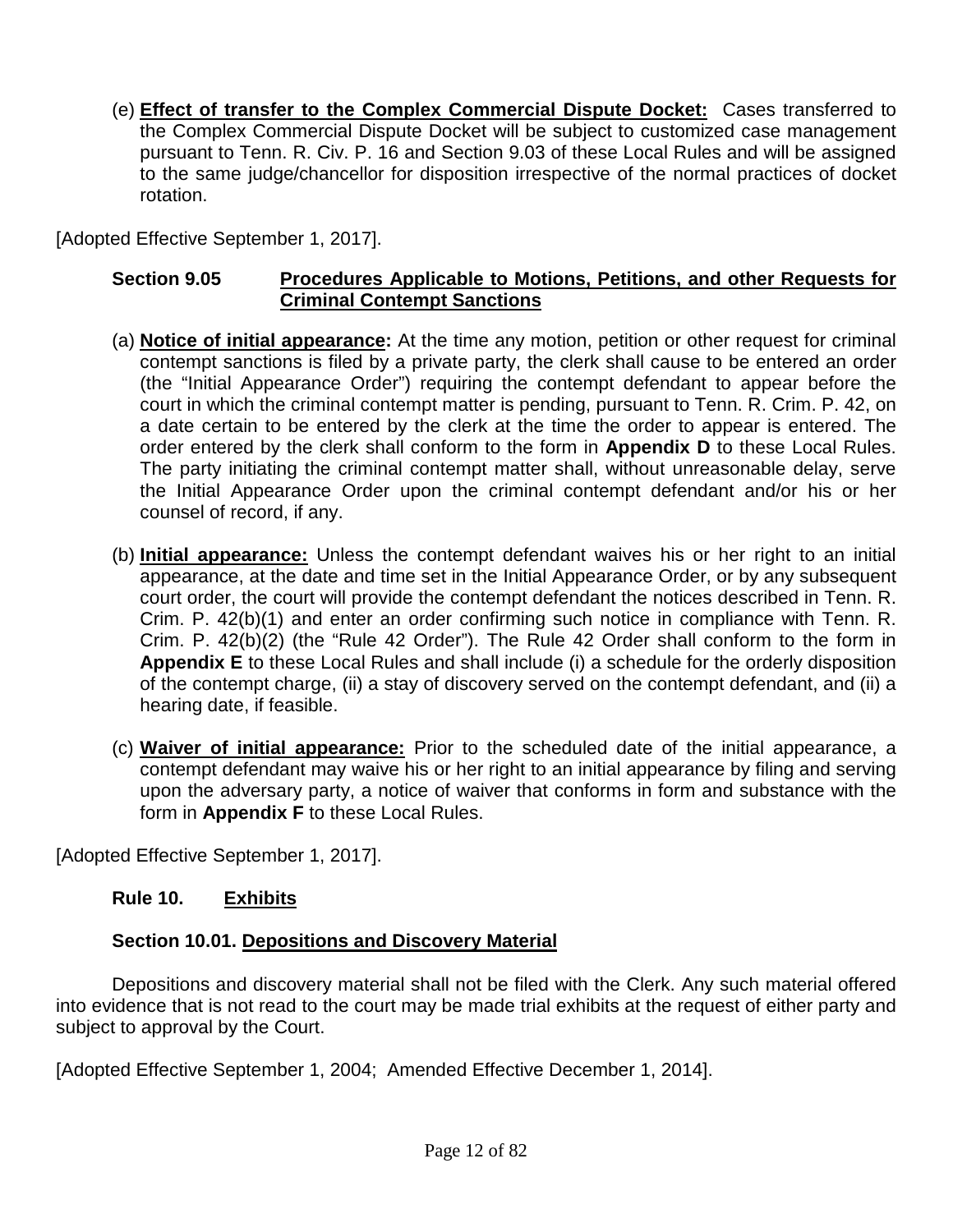## **Section 10.02 Custody of the Clerk**

All trial exhibits shall be marked by, accounted for and placed in the custody of the Clerk unless otherwise directed by the court.

[Adopted Effective September 1, 2004; Amended Effective September 1, 2010].

#### **Section 10.03 Disposition of Exhibits in Civil Cases**

After final determination of any case, the parties shall have 30 days to withdraw exhibits. The Clerk may destroy or dispose of exhibits not so withdrawn.

[Adopted Effective September 1, 2004; Amended Effective September 1, 2010].

#### **Rule 11. Orders and Judgments**

#### **Section 11.01 Preparation and Submission**

 Unless the court directs otherwise, attorneys for prevailing parties will prepare proposed orders for entry by the court and shall file such proposed orders not more than seven (7) days following the day on which the ruling is made by the court. If the proposed order submitted reflects that it has been approved for entry by counsel for all parties, then the court will take action promptly to enter such proposed order, or, at the court's discretion, enter the court's own order with respect to the ruling. If the proposed order does not reflect that it has been approved for entry by counsel for all parties, then the court will take no action to enter such proposed order for seven (7) days after receipt of the proposed order to afford counsel for the opposing party to submit an alternative proposed order. If the opposing party submits an alternative proposed order, the court shall undertake promptly to enter either the original proposed order, the alternative proposed order, or the court's own order with respect to the ruling. All of the time periods in this section may, for good cause, be extended by the court.

 A party's approval for entry of a proposed order, which does not by its express terms state that it is an agreed order, shall not be construed as anything other than the party's agreement that the proposed order accurately reflects the court's ruling on the particular matter and shall not be construed to imply that party's agreement with or consent to the ruling set out in the proposed order.

[Adopted Effective September 1, 2004; Amended Effective September 1, 2010; Further Amended December 1, 2014].

#### **Section 11.02 Non-Minute Entry Orders**

Orders not affecting the legal course of an action, such as orders setting a case for trial or acting upon a request for a continuance, may be designated by the clerk as a non-minute entry order. Such designated order shall be placed in the file of the case but not spread upon the minutes of the court.

[Adopted Effective September 1, 2004; Amended Effective September 1, 2010].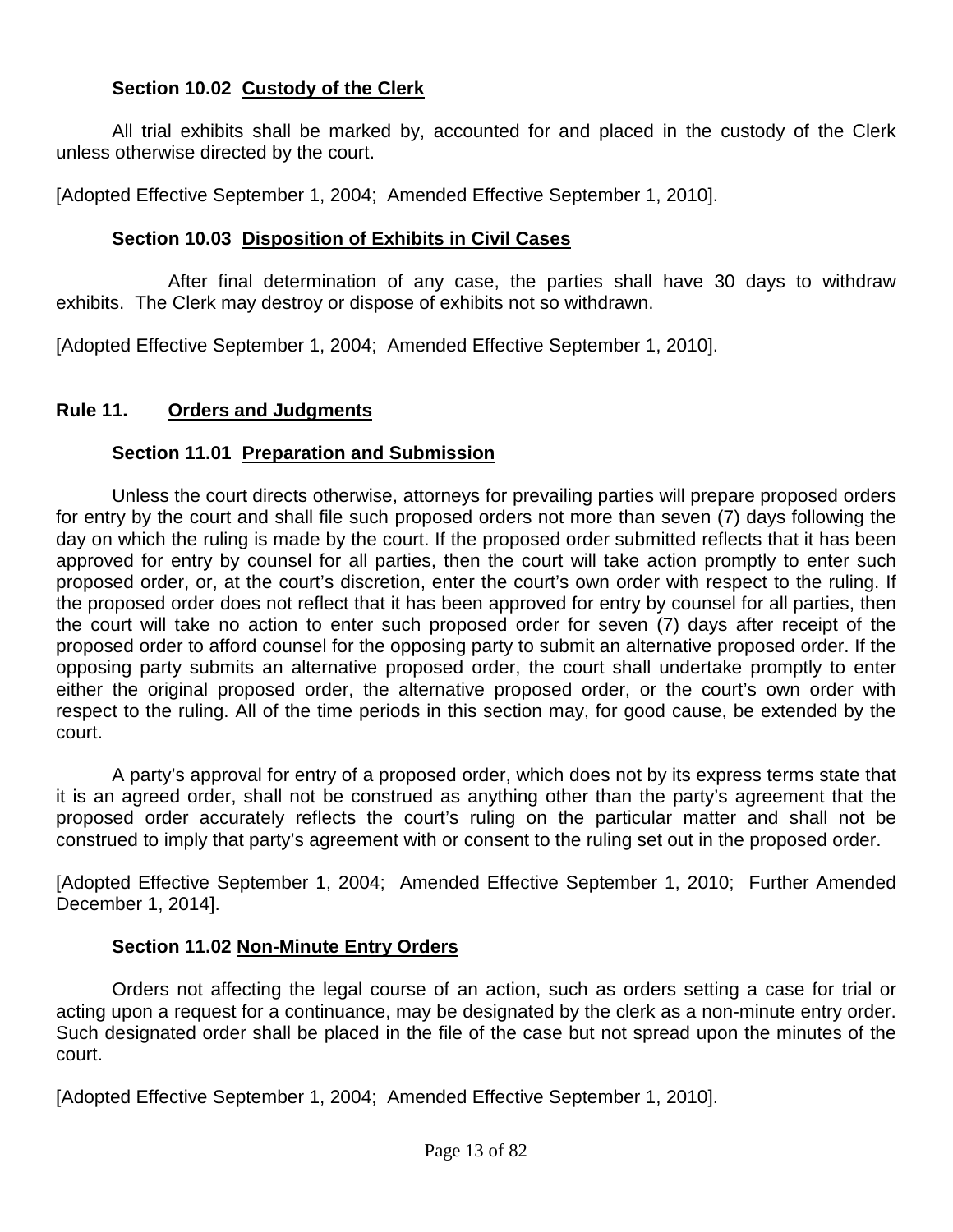## **Section 11.03 Court Costs**

(a) All final judgments shall provide for the taxing of court costs.

(b) Whenever it appears to the clerk that a judgment has been satisfied but that court costs have not been paid, the clerk may apply to the court for a retaxing of court costs. The clerk shall notify the parties of the application and the date and time it will be considered by the court.

[Adopted Effective September 1, 2004; Amended Effective September 1, 2010].

#### **Rule 12. Divorce and Child Parenting Hearings**

#### **Section 12.01. Parenting Seminars**

All parties to a divorce action who have minor children shall be required to complete a four (4) hour parenting seminar which is approved by the court. The Clerk of the court shall maintain a list of organizations or individuals that have been approved by the court to conduct these seminars. A copy of the list shall be served on the opposing party along with the summons and complaint. If a party is waiving service of process, waiver of service shall be filed with the Clerk and the Clerk shall mail a copy of the list to that party.

[Adopted Effective September 1, 2004; Amended effective September 1, 2010; Further amended December 1, 2014].

#### **Section 12.02 Temporary Parenting and Support Hearings and Orders**

#### **Section 12.02(a) Agreement of the Parties**

Where the parties with minor children can agree upon temporary parenting and support arrangements, a Temporary Parenting Plan substantially in the form attached as **Appendix G**, shall be prepared and submitted to the court. If approved by the court, the plan will govern the parenting and support arrangements between the parties during the pendency of the divorce action.

## **Section 12.02(b) Contested Pendente Lite Motions/Hearings**

[This Section 12.02(b) completely replaces prior section 12.02(b)]

- (1) If the parties cannot agree upon temporary support and visitation matters, the issue may be brought before the court upon the filing of a proper motion. The 14-Day Rule set out in Section 5.03 of these Local Rules applies to motions for *pendente lite* relief filed pursuant to this Section 12.02(b) as well as to written responses in opposition to the requested relief.
- (2) At the time of filing, the moving party seeking pendente lite relief shall file and serve a proposed Temporary Parenting Plan, if applicable, as well as an affidavit of income and expenses in the form outlined in **Appendix B** attached hereto.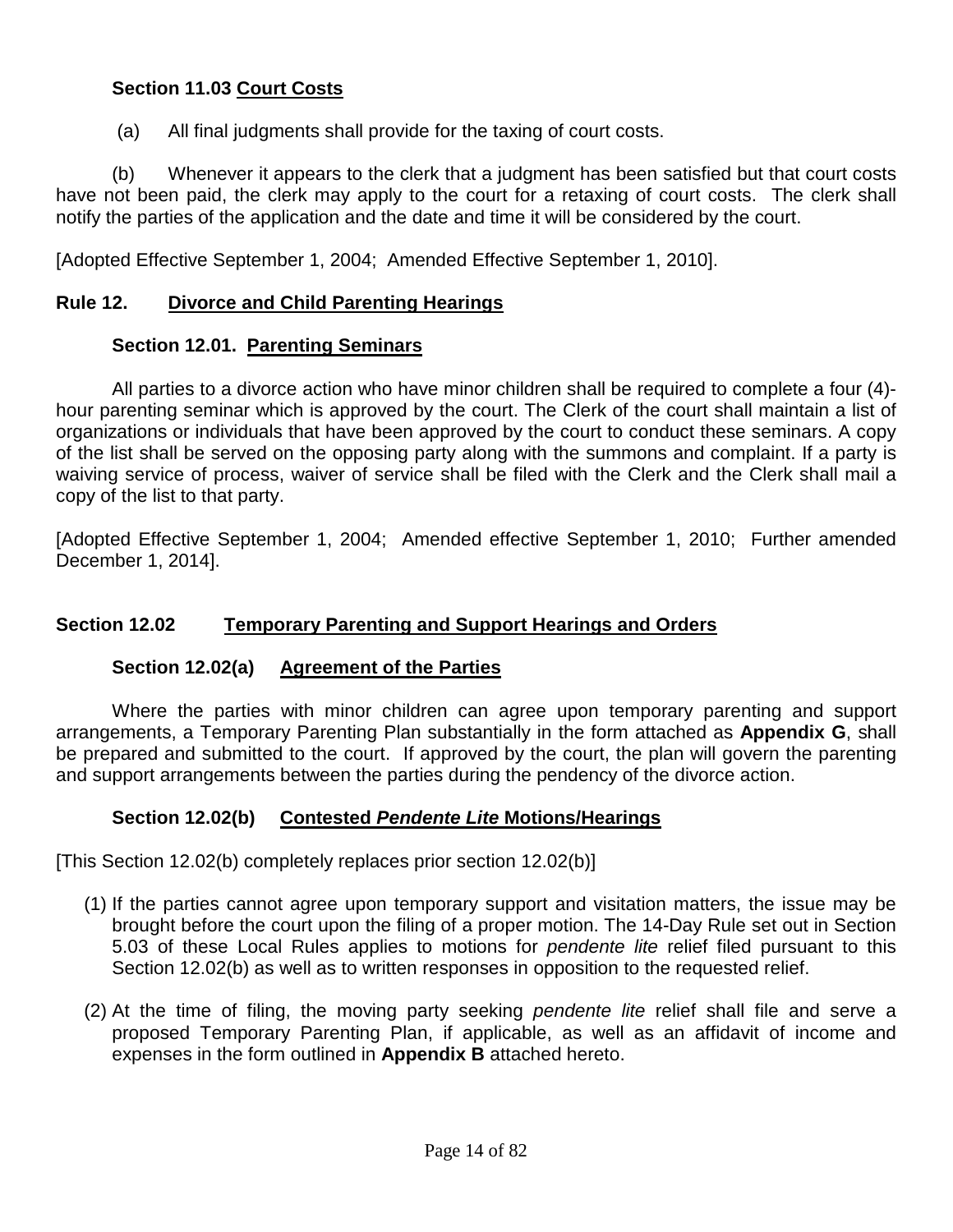- (3) At the time of filing, the party opposing pendente lite relief shall file and serve a written response together with that party's proposed Temporary Parenting Plan as well as that party's affidavit of income and expenses in the form outlined in **Appendix B** attached hereto.
- (4) Parties in contested pendente lite motion hearings shall have limited leave to present live testimony under the following restrictions:
	- a. After authenticating the proposed Temporary Parenting Plan and Statement of Income and Expenses, the moving party may testify on direct examination to relevant matters that are:
		- i. not contained in the party's affidavit and income and expense statement,
		- ii. in rebuttal of information filed by the opposing party, and
		- iii. in response to any relief being sought by the adversary party by way of a cross motion set for hearing on the same day.
	- b. The party opposing the motion is entitled to cross-examine the moving party (limited, however, to matters relevant to credibility and the scope of direct, the provisions of Tenn. R. Evid. 611(b) notwithstanding) and to offer affirmative evidence likewise limited to the three issues restricting the testimony of the moving party.
	- c. The moving party shall be entitled to cross examine the opposing party (limited to matters relevant to credibility and the scope of direct).
- (5) Parties to contested pendente lite motions are reminded such motions are for the purpose of setting **temporary** support, custody, and visitation pending a final hearing. Hearings on pendente lite motions are not a substitution for, or a shortcut towards a final adjudication. In the event the parties cannot reasonably anticipate their contested pendente lite motion will be heard fully within a total time period of two (2) hours or less, the parties shall notify the court through the assigned judge's legal assistant and seek a special setting on a date other than a day reserved for general civil and/or domestic motions.

## **Section 12.02(c) Forms**

 Parenting Plans and income and expense forms will be available in each clerk's office and also may be found under Local Rules of Practice at the Williamson County, Tennessee website: www.williamsoncounty-tn.gov/DocumentCenter/Home/View/449.

[Adopted Effective September 1, 2004; Amended Effective September 1, 2017].

## **Section 12.03. Contested Divorce and Parenting Actions**

**(a) Contested Divorce Actions.** Contested divorce actions shall be set for trial by the court only upon a motion filed and served upon the adverse party at least fourteen (14) days prior to the hearing on the motion. Prior to the date of hearing on the motion to set, the moving party shall file and serve upon the adverse party:

- 1. A proposed Permanent Parenting Plan **(Appendix H)**
- 2. An Asset and Liability Statement **(Appendix I)**
- 3. Their request for relief.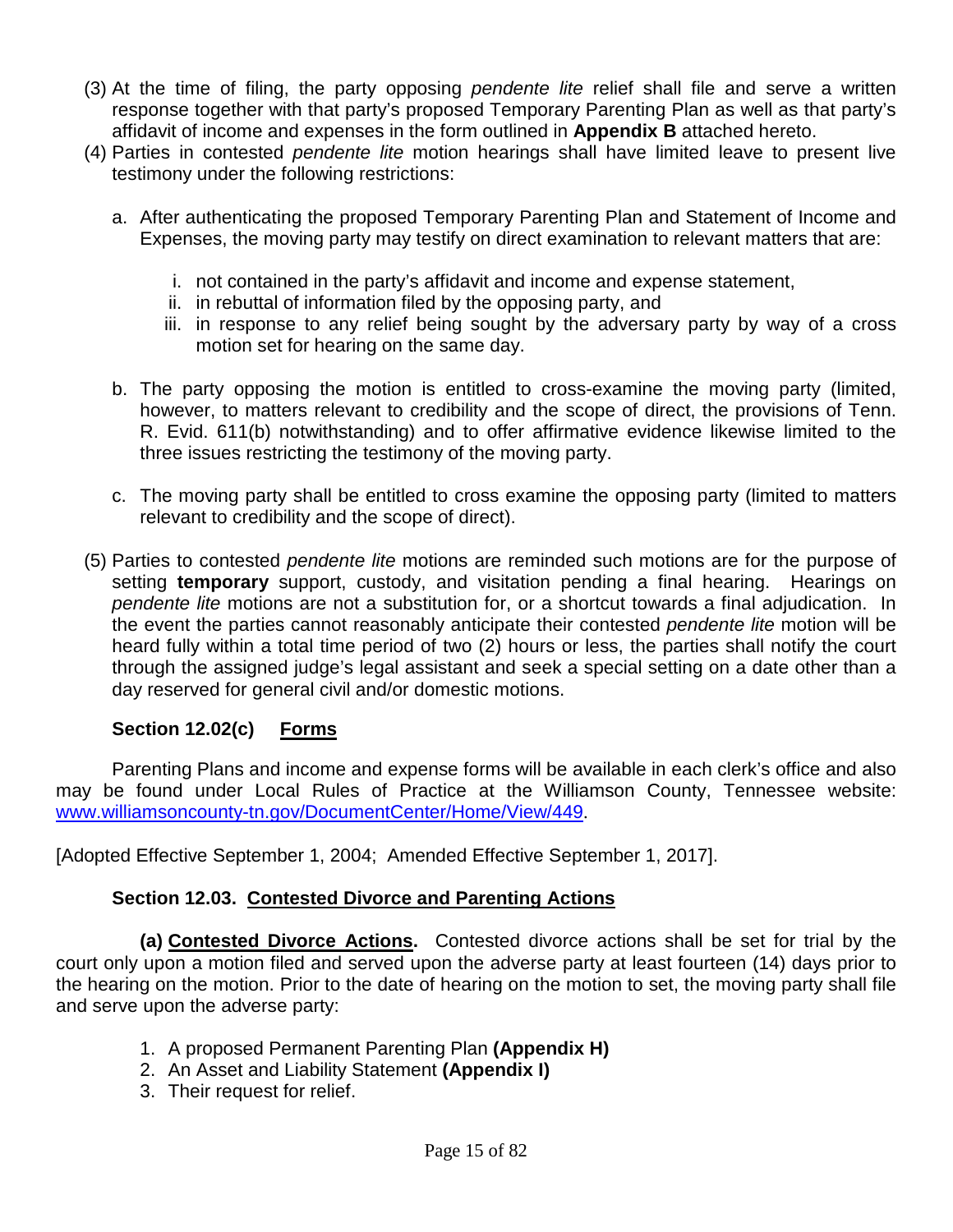- 4. Whether they have attempted mediation and, if not, a statement explaining their failure to mediate.
- 5. Their certificate of attendance at an approved parent education seminar.

[Adopted Effective September 1, 2004; Amended effective September 1, 2010; Further amended effective December 1, 2014].

 **(b) Hearings on Motions to Set.** At the hearing on motions to set for trial on divorce and parenting actions, the court will review and determine (1) whether the parties have attended the parenting seminar as required by Rule 12.01, above; (2) whether the parties have attempted mediation and, if not, whether the case is appropriate for mediation; (3) whether the court should appoint a special master or court's expert for the purpose of assisting the court in determining the value of the assets of the parties; and (4) whether other orders of the court might facilitate the proceedings. If at this hearing the court is satisfied the case is ready for trial the action will be set for a date certain.

[Adopted effective September 1, 2004; Amended effective September 1, 2010].

## **Section 12.04 Non-Contested Divorces and Parenting Actions**

(a) **Hearings**. Where divorce cases are grounded on irreconcilable differences or are submitted on stipulated grounds, it is not necessary to move for a default judgment provided the facts giving the court jurisdiction of the parties and the subject matter are recited under oath either in the complaint or by separate affidavit. A defendant who has not filed an answer must specifically waive service of process and the filing of an answer in the marital dissolution agreement or by separate affidavit.

(b) **Children**. Parties to a parenting action who have reached an agreement with regard to their disputed issues may submit to the court a Permanent Parenting Plan in the form attached as **Appendix H**. Parties to a non-contested divorce action who have minor children may incorporate a permanent parenting plan in the same form into their marital dissolution agreement. A plaintiff with minor children who seeks a divorce after a judgment for default shall submit to the court a proposed permanent parenting plan in the same form at the final hearing for divorce.

## **Section 12.05 Effective Date**

The provisions of this section (Rule 12) shall apply to all actions filed after January 1, 2001.

[Adopted Effective September 1, 2004; Amended effective September 1, 2010; Further amended effective December 1, 2014].

## **Rule 13. Adoptions**

## **Section 13.01. Filing**

All adoption petitions shall be filed with the Chancery Court Clerk.

## **Section 13.02. Adoption by Step-Parents and Relatives**

Page 16 of 82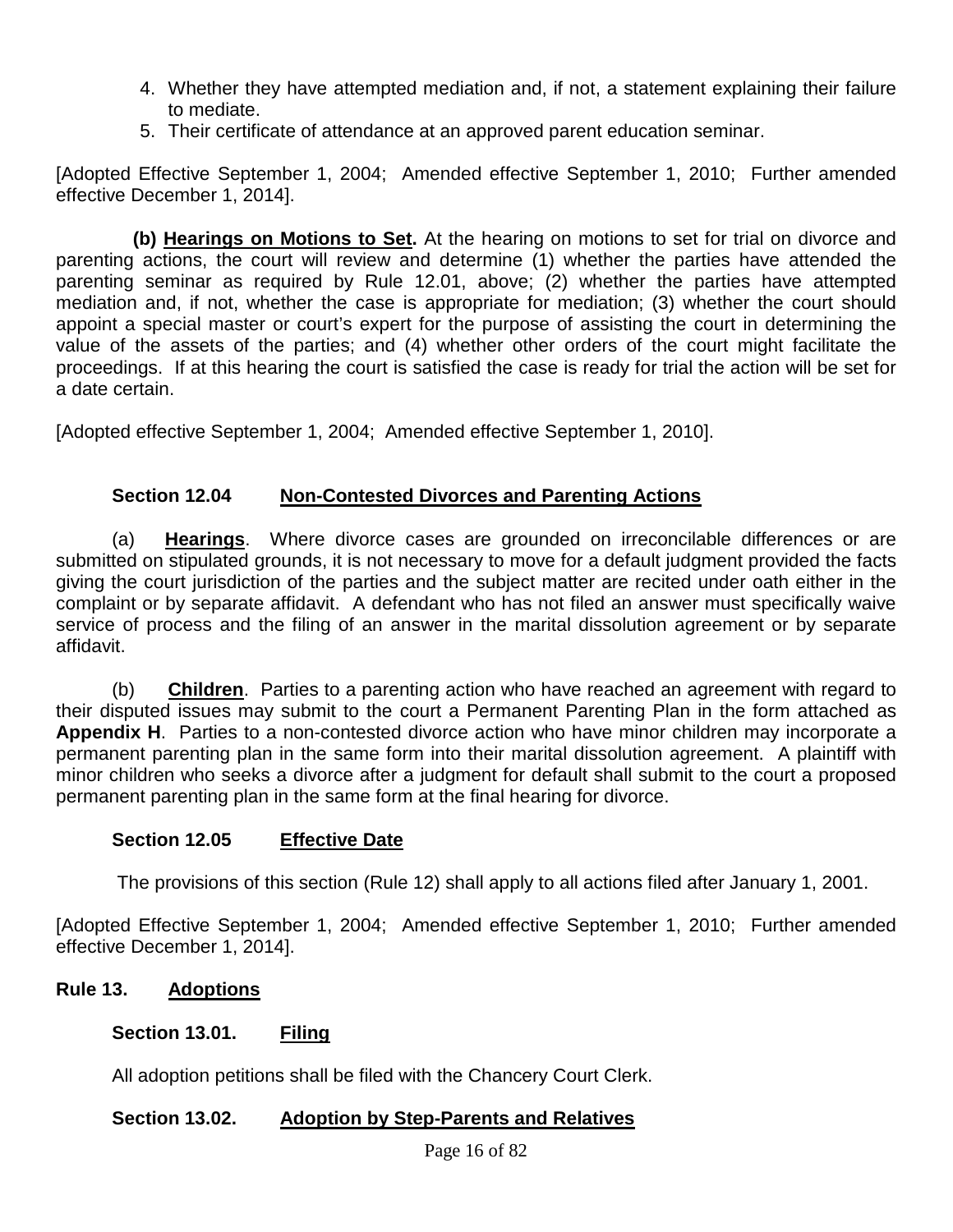Cases where the adopting parents are the grandparents, the aunt or uncle or the step-parent of the child or children to be adopted shall not be set for adjudication by the clerk until the following documents have been filed:

- (a) The birth certificate or certificates of the child or children.
- (b) A certified copy of the marriage license of the adopting petitioners.

(c) A certified copy of the final judgment of divorce in the event either of the adopting petitioners have previously thereto been married to another spouse.

- (d) A death certificate if either natural parent be deceased.
- (e) A death certificate of either petitioner's former spouse if said spouse is deceased.

## **Section 13.03. Presentation of Testimony**

The testimony of adopting petitioners may be presented in person or, in the event the adopting petitioners are not within the State of Tennessee at the date of the adjudication, by interrogatory or deposition.

## **Section 13.04. Attendance of Adoptive Child**

It shall be optional with the adopting petitioners as to whether the child or children involved in said adoption attend the adjudication.

[Adopted Effective September 1, 2004; Amended Effective September 1, 2010].

## **Rule 14. Accountings – Return of Supporting Documentation to Fiduciary**

In connection with any accounting where the fiduciary is required to produce supporting documentation, such as, but not limited to, canceled checks, bank statements, receipts, etc., the clerk shall have the right, as set forth below, to return the supporting documentation to the custody of the fiduciary for safekeeping. Such a return of documentation shall not occur until the clerk has reviewed and approved the accounting and at least 30 days have elapsed from the date the court approves the accounting and it is recorded.

[Adopted Effective September 1, 2004; Amended Effective September 1, 2010].

## **Rule 15. Extraordinary Interlocutory Relief**

## **Section 15.01. Restraining Orders**

Proposed restraining orders shall be prepared by counsel prior to submitting the request for relief to the court. Except in domestic relations cases, the restraining order shall provide for the setting of a bond as a condition to the entry of the restraining order. The restraining order shall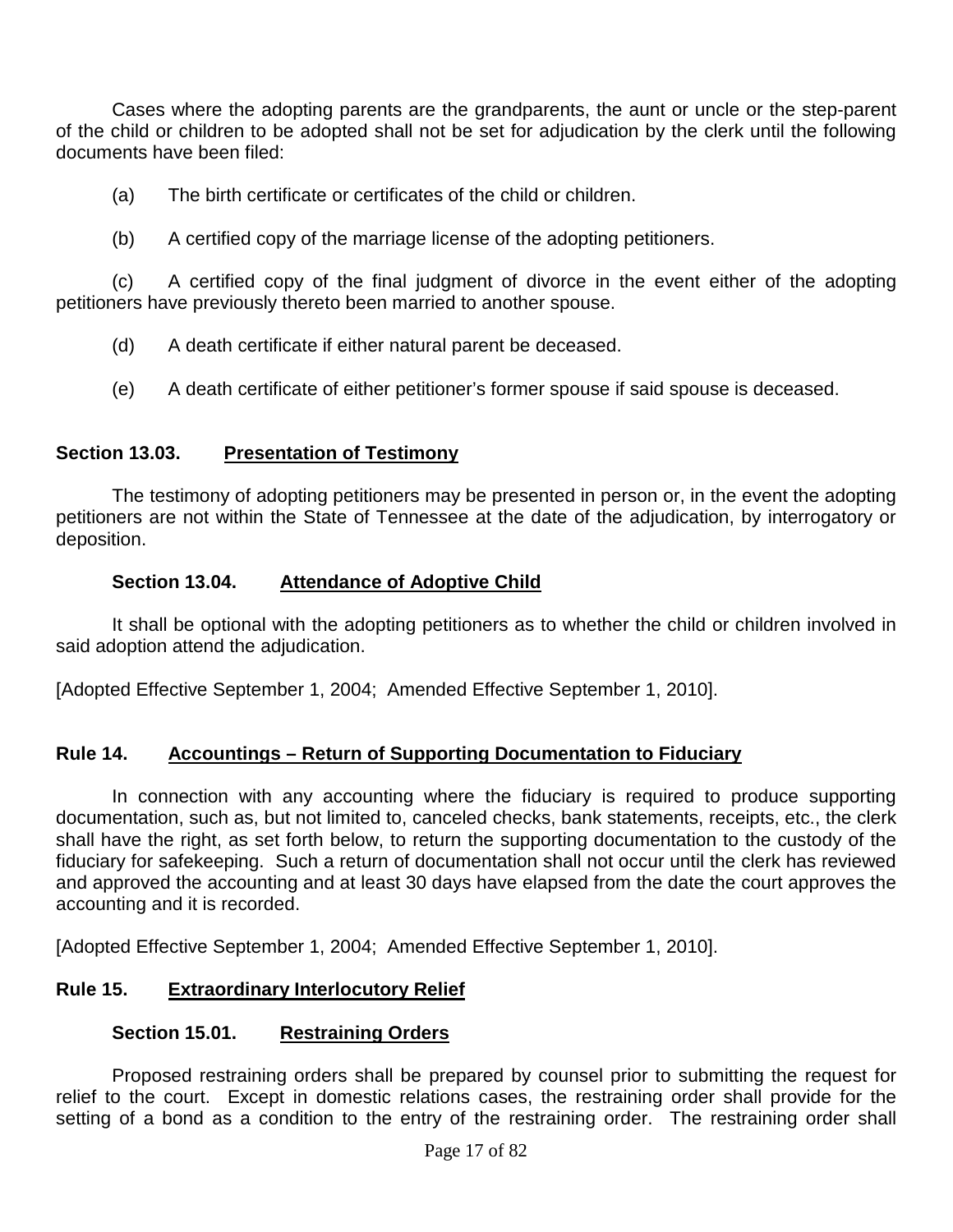further provide for the setting of a hearing for temporary injunction and shall provide a place thereon for the court to set a date, time and location for such a hearing. Requests for extraordinary relief must comply in all respects with Rule 65, T.R.C.P.

[Adopted Effective September 1, 2004; Amended Effective September 1, 2010].

#### **Section 15.02. Hearings**

 All applications for temporary injunctive and other forms of extraordinary interlocutory relief shall be heard upon sworn pleadings or affidavit and/or deposition unless a party, prior to the time of the hearing, requests and obtains permission of the court for the introduction of oral testimony and so notifies all other counsel of record.

[Adopted Effective September 1, 2004; Amended Effective September 1, 2010; Further amended Effective December 1, 2014].

#### **Rule 16. Suspension of Rules**

Whenever the court determines that justice requires it, the court may suspend any of the foregoing local rules.

[Adopted Effective September 1, 2004; Amended Effective September 1, 2010].

#### **Rule 17. After Hours Filings**

The Circuit Court Clerk and Clerk & Master for Williamson County may establish and maintain a suitably secure receptacle for the filing, after hours and on days when their offices are closed, of pleadings, motions, and other matters required to be filed. The after-hours box will be emptied at 8:00 a.m. every week day the courthouse is open for public business. All items retrieved from the afterhours box will be stamped as having been filed at 6:00 p.m. on the immediately preceding business day when the courthouse was open for public business.

[Adopted Effective December 1, 2014].

#### **Rule 18. Probate Practice**

The following Local Rules apply to probate practice in the respective counties:

| <b>Section 18.01.</b> | <b>Williamson County</b> |
|-----------------------|--------------------------|
|-----------------------|--------------------------|

 **Section 18.02. Hickman County**

- **Section 18.03. Lewis County**
- **Section 18.04.** Perry County

[Adopted Effective December 1, 2014].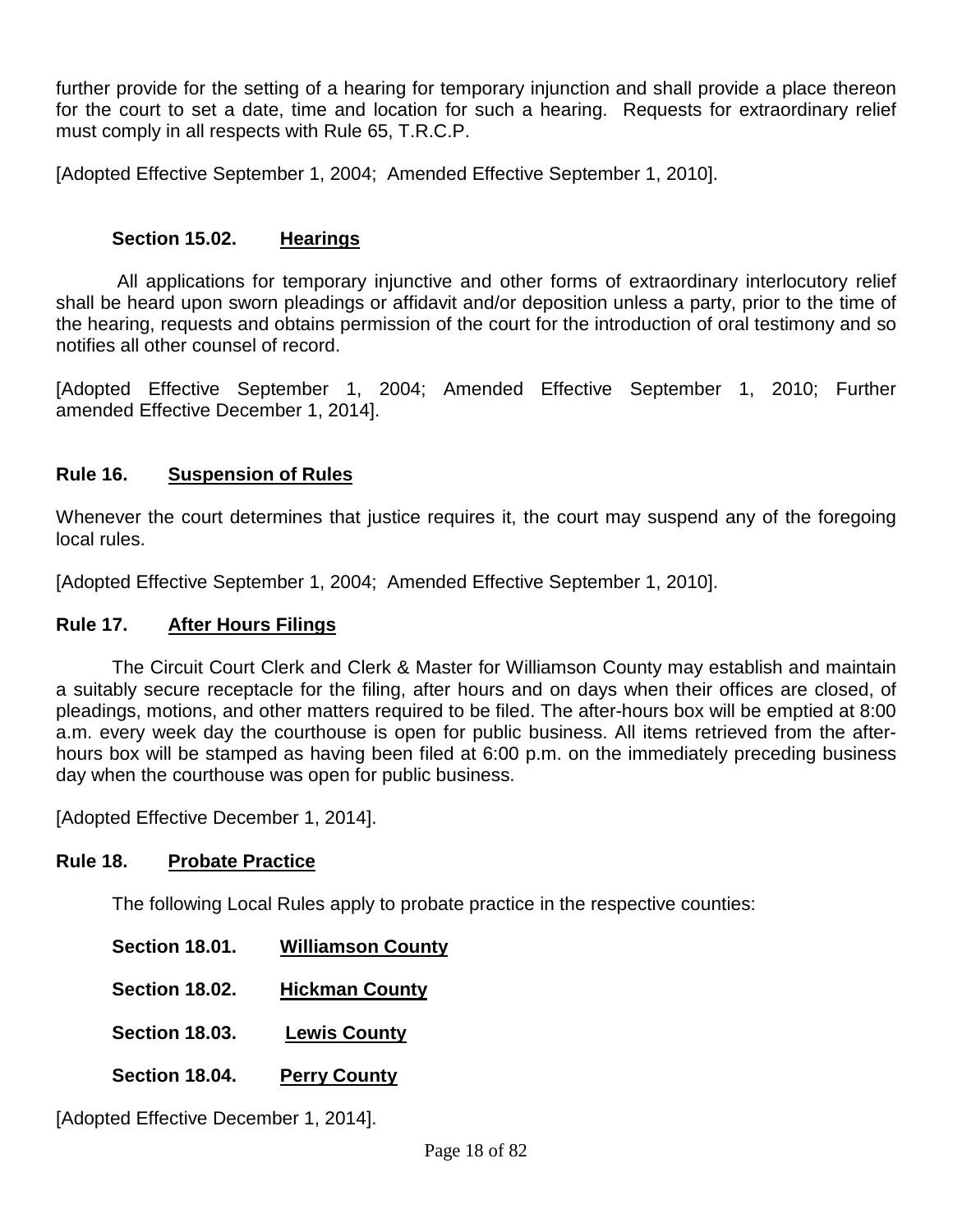## **LOCAL CRIMINAL RULES**

#### **RULE 1. TRIAL AND MOTIONS SCHEDULES AND CALENDARS.**

Section 1.01. The presiding judge will prepare and deliver to the clerk and master a schedule designating days for motions and for trials for all judges.

Section 1.02. Trial and motion calendars will be prepared by the clerk.

## **RULE 2. REQUESTS FOR DISCOVERY, AND MOTIONS**

[The following Section 2.01 completely replaces former Section 2.01]

#### Section 2.01:

- (1) The form arraignment order shall contain a default option for defense counsel, at time of arraignment, to request disclosure of evidence by the State of all information made subject to disclosure by Tenn. R. Crim. P. 16(a)(1).
- (2) All pre-trial motions that the moving party reasonably anticipates will require an evidentiary hearing shall comply with Tenn. R. Crim. P. 47, and shall be filed and served in accordance with Tenn. R. Crim. P. 49(b) and set for hearing on the court's regular motion calendar, consistent with the scheduling order applicable to the particular case, not less than twenty (20) days following the date of filing and service. Pre-trial motions not requiring an evidentiary hearing shall be filed, served and set on the court's docket, consistent with the scheduling order applicable to the particular case, not less than fourteen (14) days following the date of filing and service. A party opposing a motion shall file and serve a written response, not later than the close of business three (3) days prior to the scheduled hearing date, setting forth the grounds upon which the party relies for opposing the relief sought by the moving party. For purposes of computing compliance with the time requirements of this Section 2.01(2), the provisions of Tenn. R. Crim. P. 45(a) and (d) shall be strictly applied.
- (3) Notice of the hearing date shall be conspicuously set out by the moving party in the motion at the time of filing and service.
- (4) Relief from the time requirements of the foregoing Section 2.01(2) may be granted, in the court's discretion, upon a showing of good cause supported by affidavit or other written evidence.

Section 2.02. [Deleted]. [Amended Effective September 1, 2017].

 Section 2.03. At the time of arraignment, the court shall designate a review date and a plea date. On the review date or the plea date, the Court may:

(1) Consider any plea bargain agreements between the district attorney general and the defendant and his or her attorney.

(2) Hear any pretrial motions filed by either party.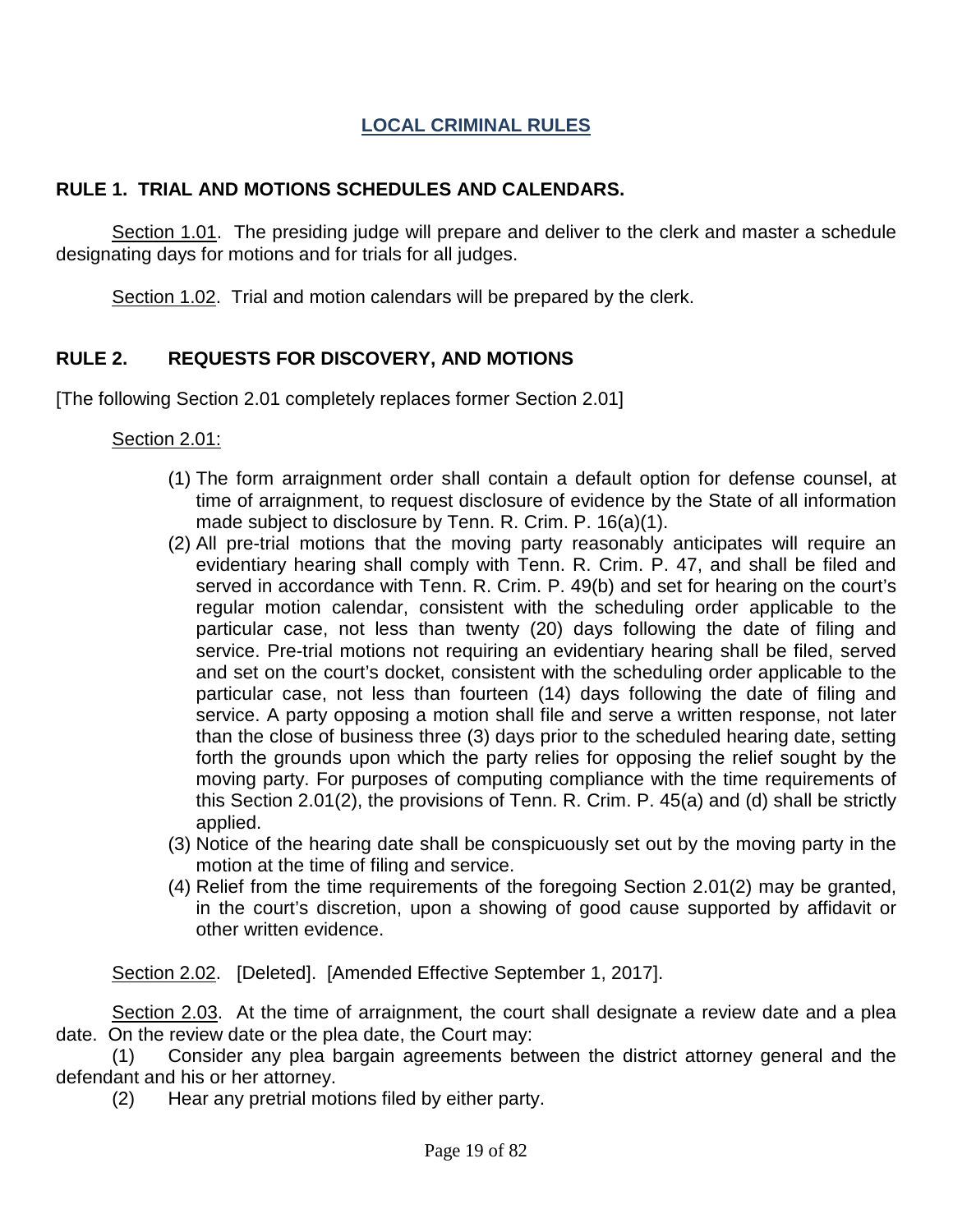(3) Determine whether there are pretrial motions which cannot be heard either in accordance with these rules or for reasons of fairness to the respective parties and, if so, set those motions for appropriate disposition.

(4) Set all cases for trial that have no pretrial motions pending, except for those cases described in Section 2.04 below.

(5) Pass the case to the next appropriate date.

#### Section 2.04

(1). On the review date for each particular case, it shall be the responsibility of the defendant or his or her attorney to advise the court of the following:

(a.) That the state has failed to respond to a request for discovery filed pursuant to Rule 16, T.R.Cr.P.

(2) On the review date for each particular case, it shall be the responsibility of the district attorney, or his or her assistant to advise the court that the defendant has failed to provide discovery per reciprocal agreement or as requested pursuant to Rule 16, T.R.Cr.P.

(3) Upon the determination of the existence of any of the circumstances set forth in this section, the trial court may continue the review date and may make such further orders as may be appropriate for the timely disposition of pretrial proceedings.

(4) Any circumstance not called to the attention of the court in accordance with this section shall not be considered as a ground for continuance of the trial of the case.

## **RULE 3. SETTING CASES FOR TRIAL.**

Cases will be set for trial (1) on either the review date or the plea date, referred to in Rule 2, (2) on the date set for trial when crowded off the docket, by agreement between the district attorney or an assistant district attorney and the defendant and his or her attorney, or (3) by the court upon motion of either party or on its own motion with notice to the respective parties or attorneys.

## **RULE 4. CONTINUANCES**.

Section 4.01. If no plea agreement is entered on or before the plea date as stated in the scheduling order, the case will be docketed for trial, unless an amended scheduling order is filed and agreed to by the Court.

Section 4.02. Once set for trial, cases may be continued only with the approval of the court. All motions for continuance made prior to the date of trial or hearing shall be filed in writing, shall state the reason the continuance is being sought and shall either be sworn to or be supported by sworn affidavit. No agreements to continue a case will be approved unless a date has been agreed upon for resetting the hearing or trial being continued.

Section 4.03. Any request for a continuance in a case where the defendant is charged with a crime of violence involving death or serious bodily injury that will cause the trial of the case to be delayed beyond 180 days from the date of the indictment shall be accompanied by a proposed certificate in compliance with T.C.A. §40-38-105 setting forth the reasons the case is still pending before the court.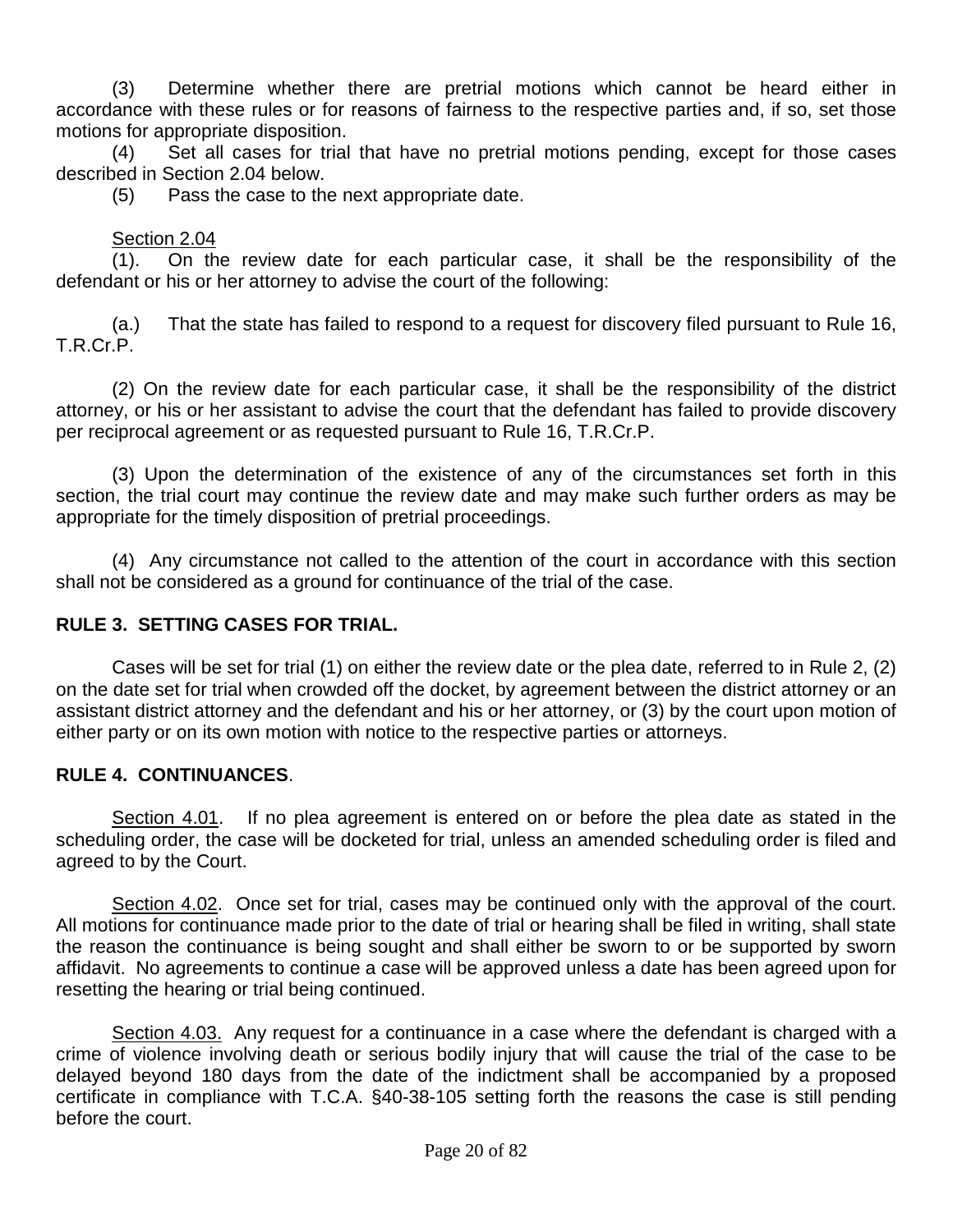Section 4.04. It is expected that a case where the defendant is charged with a crime of violence involving death or serious bodily injury shall be given priority in scheduling and selection of cases for trial over cases not involving such a charge.

[Adopted effective September 1, 2004. Amended effective September 1, 2010. Further amended December 1, 2014.]

## **RULE 5. REQUEST FOR SEQUESTRATION OF JURY.**

Except in capital cases, both the defendant and the state shall be deemed to have waived any right they may have to a sequestered jury unless a written request has been filed with the clerk of the court at least 72 hours prior to the time the case is set for trial.

## **RULE 6. ORDERS AND JUDGMENTS**

Section 6.01. Once sentencing has been completed, a proposed judgment document shall be prepared by the district attorney for approval by the Court. All other orders and judgments shall be prepared by the clerk, unless the court otherwise directs pursuant to Rule 6.02, and shall be submitted directly to the judge.

Section 6.02. When directed by the court counsel will prepare orders for entry. All orders prepared by counsel, except for judgment documents, shall be filed with the clerk and served on opposing counsel.

Section 6.03. Counsel who has been served with a proposed order prepared by adversary counsel at the direction of the court, shall immediately notify the court and opposing counsel of any disagreement with the contents of the proposed order. Objecting counsel shall, within 3 days, submit a revised order and serve a copy on opposing counsel. Opposing counsel shall immediately notify the court of any objection to the contents of the revised order. The court will either approve one of the orders submitted with notice to counsel, enter the court's own order with respect to the underlying ruling, schedule a chambers conference, or set the matter for hearing.

If the court does not receive notice of any objection to any proposed order, or to any revised order submitted in accordance with this rule, the order will be presumed correct and will be entered unless amended by the court.

## **RULE 7. FORM ORDERS.**

Section 7.01. Arraignment and Scheduling Order: At arraignment, the court will enter an Arraignment and Scheduling Order in the form set out as **Appendix J**. Defense counsel shall make their elections with respect to discovery and in-person arraignment prior to the court signing the completed Arraignment and Scheduling Order.

Section 7.02. Transportation Order: Defense counsel may elect to use the form Transportation Order set out as **Appendix K**. The deadlines set forth in the suggested Transportation Order shall be observed whether or not the form is used.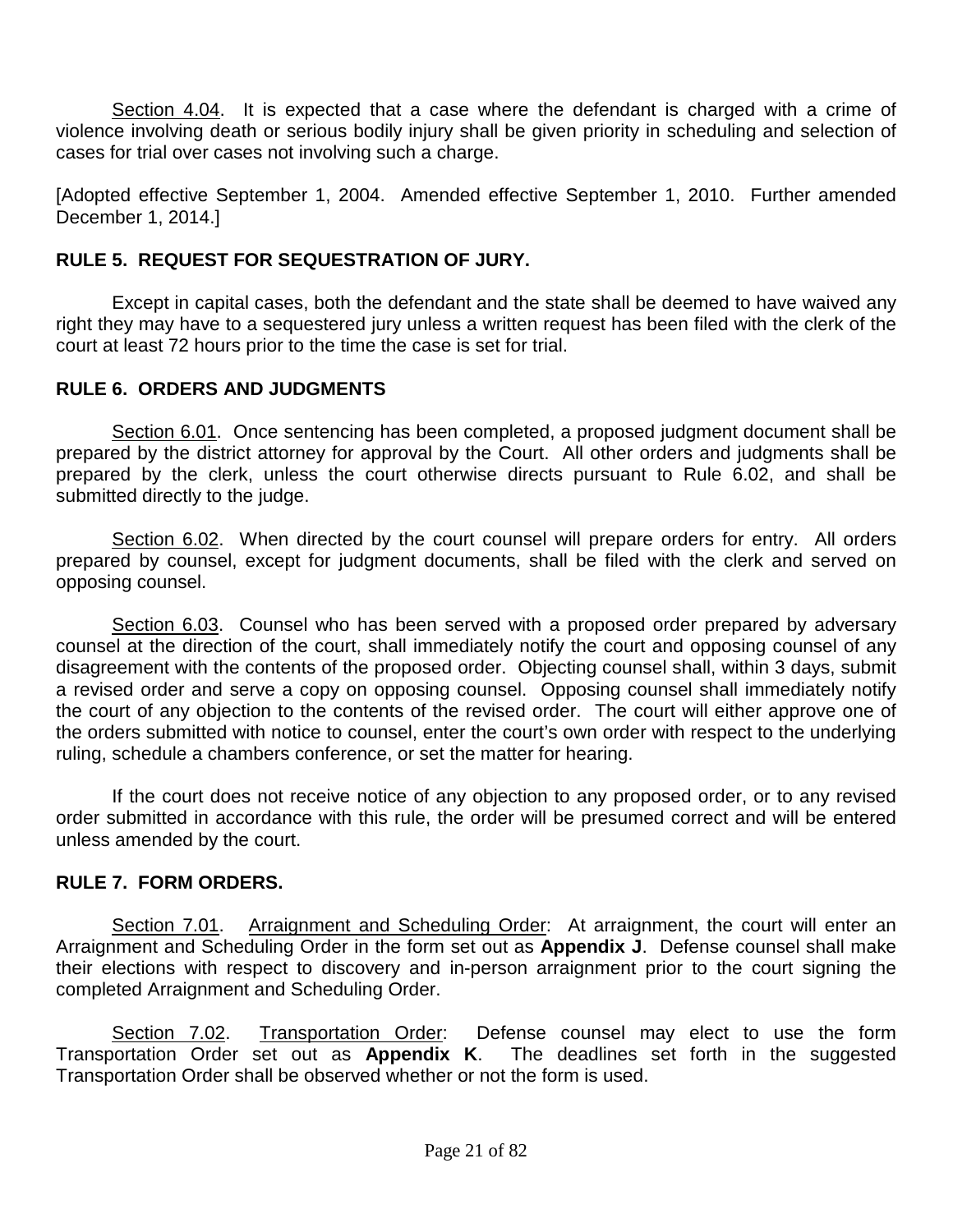Section 7.03. Waiver of Arraignment: Defendants and defense counsel may, in writing, waive in-person arraignment, provided that they complete and execute a written waiver in the form set out in **Appendix J**.

#### **RULE 8. SUSPENSION OF RULES.**

 Whenever the court determines that justice requires it, the court may suspend any of the foregoing local rules.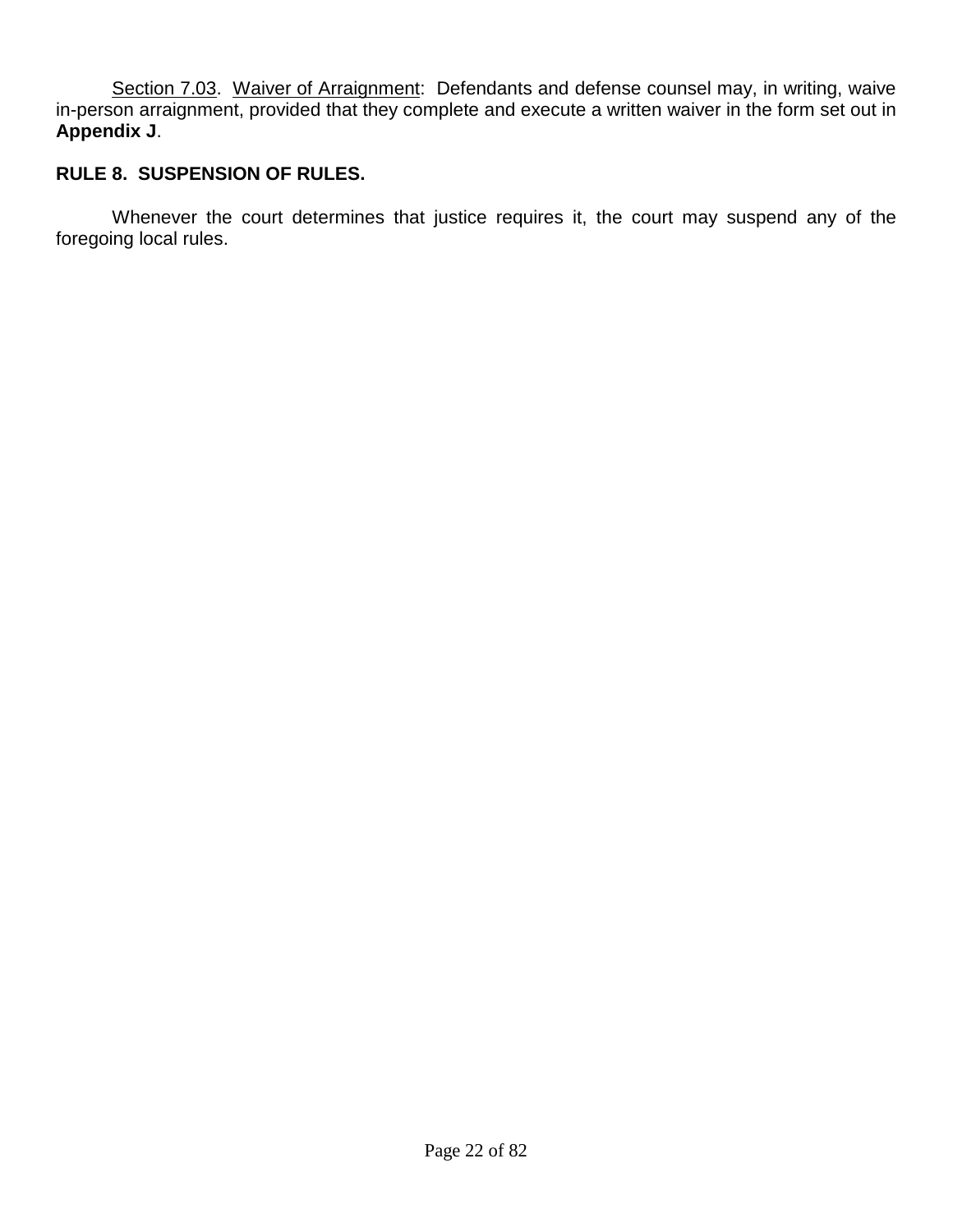#### ORDER

The foregoing Local Rules of Practice applicable in the Circuit, Chancery and Criminal Courts of Williamson County within the Twenty-First Judicial District. All standing orders not incorporated in these rules are declared invalid and shall have not effect.

Adopted and effective as of the  $\sqrt{\mathcal{ST}}$ day of Leceutred, 2014.

**GOSEPH A. WOODRUFF JUDGE, DIVISION I** 21st JUDICIAL DISTRICT

JAMES G. MARTIN, III **JUDGE, DIVISION II** 21st JUDICIAL DISTRICT

**MICHAEL W. BINKLEY** JUDGE, DIVISION III 21st JUDICIAL DISTRICT

Thurson  $M/R$ 

**DEANNA B. JOHNSON** JUDGE, DIVISION IV 21st JUDICIAL DISTRICT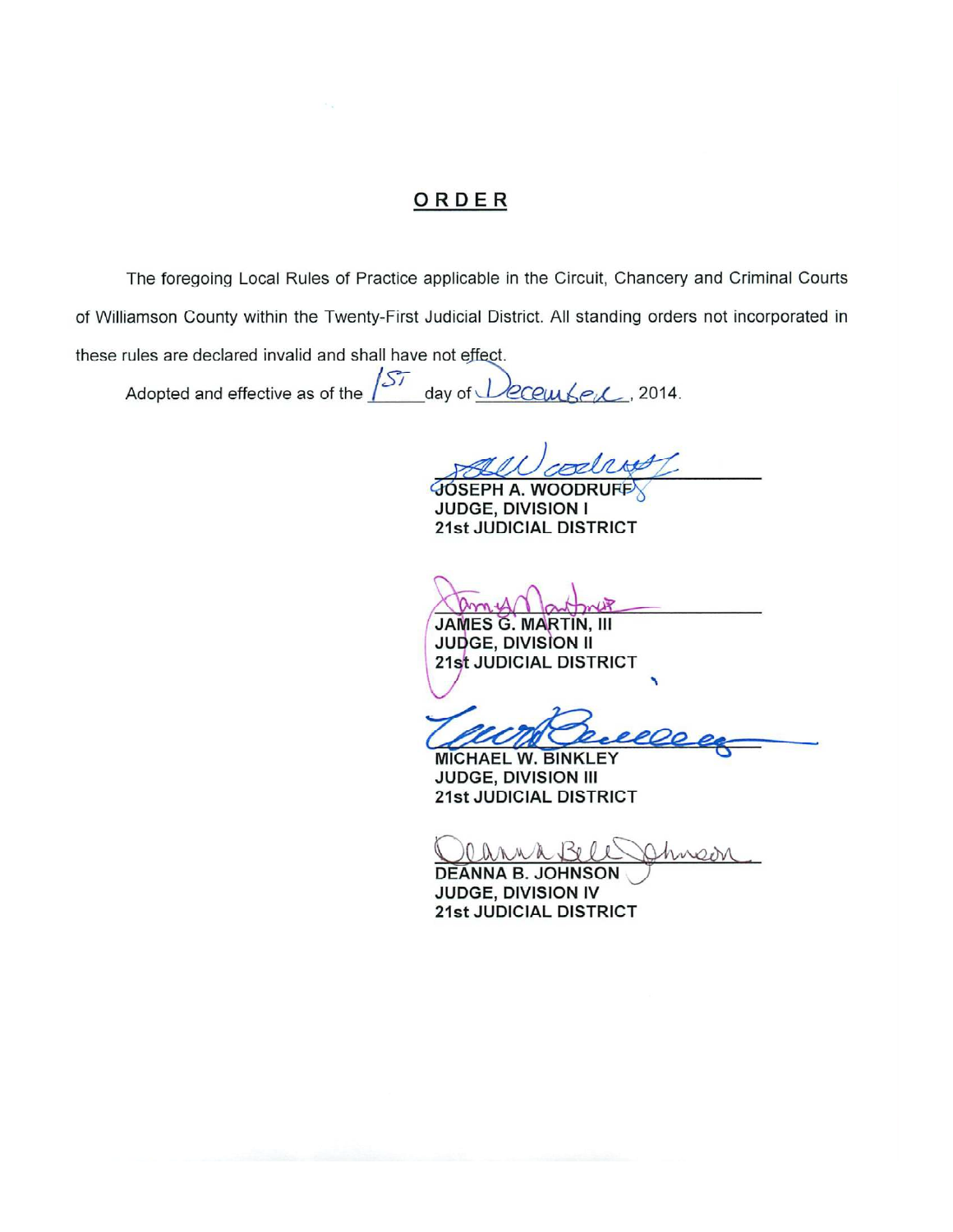## **APPENDIX A**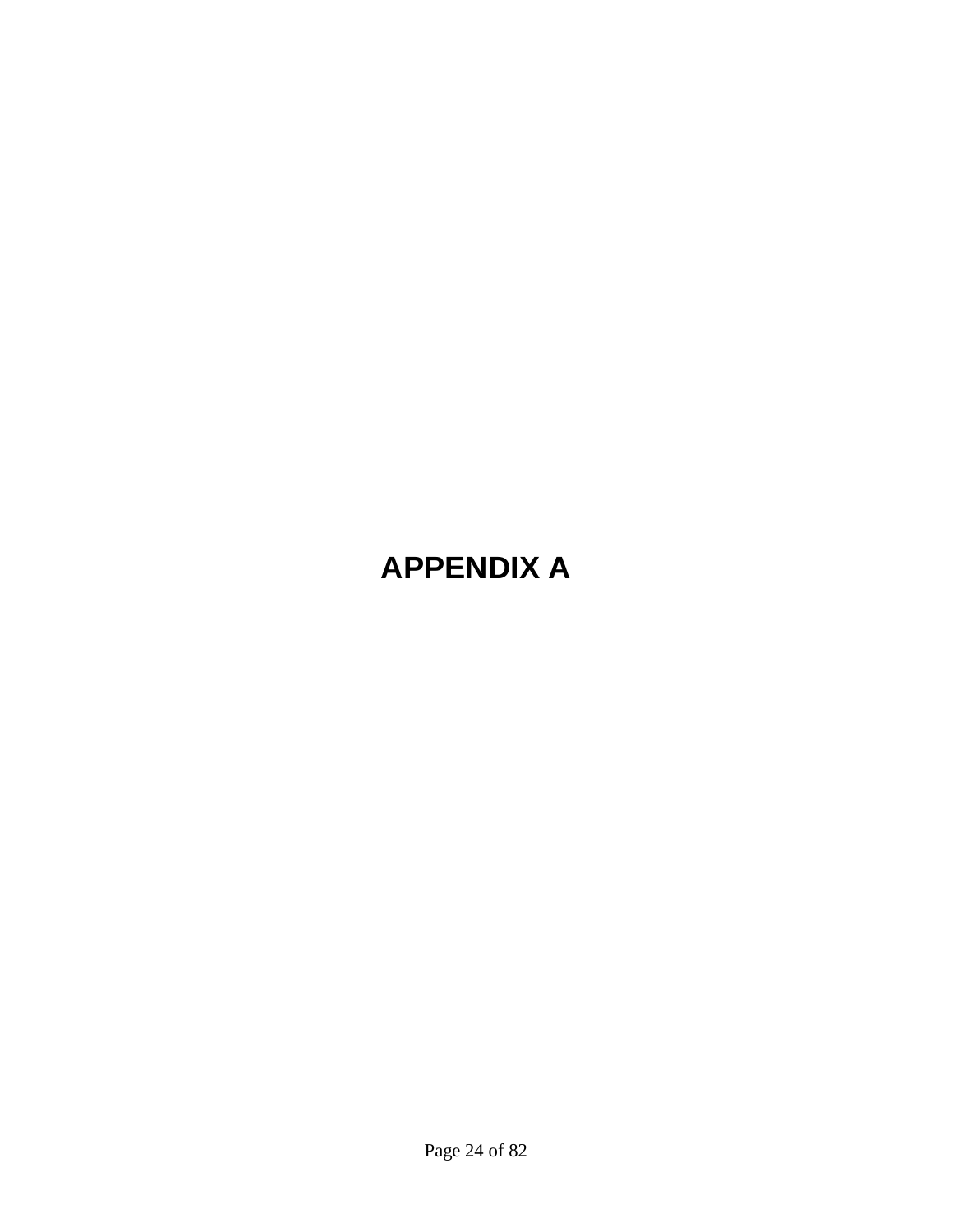#### **IN THE CIRCUIT/CHANCERY [choose appropriate court] COURT FOR WILLIAMSON COUNTY, TENNESSEE AT FRANKLIN**

| ABC,                   |  |
|------------------------|--|
| PLAINTIFF,             |  |
| VS.                    |  |
| THE BEST COMPANY EVER, |  |
| DEFENDANT.             |  |

**VS. ) CASE NO. 12345678** 

#### **NOTICE AND ORDER OF HEARING SUMMARY JUDGMENT MOTION**

Notice is hereby given the *Motion for Summary Judgment* filed by

[moving party] on [date motion was filed] will be heard on

[date of hearing as designated by Court's Judicial Legal Assistant] at

(a.m.) (p.m.) [time of hearing as designated by Court's Judicial Legal Assistant] at the Williamson County

Judicial Center, 135 Fourth Avenue South, Franklin, Tennessee 37064. It is anticipated this hearing will take

[total anticipated time of hearing] **TOTAL** to be heard, which includes argument from

each party.

The following briefing schedule applies to this Motion for Summary Judgment:

1. Non-movant's written responses in opposition to the Motion and to the Rule 56.03 statement, together with all supporting evidentiary matters shall be filed and served not later than

[date to be inserted by the Court's Judicial Legal Assistant].

2. Movant's reply brief (not to exceed twenty (20) pages) and reply to new factual matters asserted in the non-movant's Rule 56.03 response (if any) shall be filed and served not later than

[date to be inserted by the Court's Judicial Legal Assistant].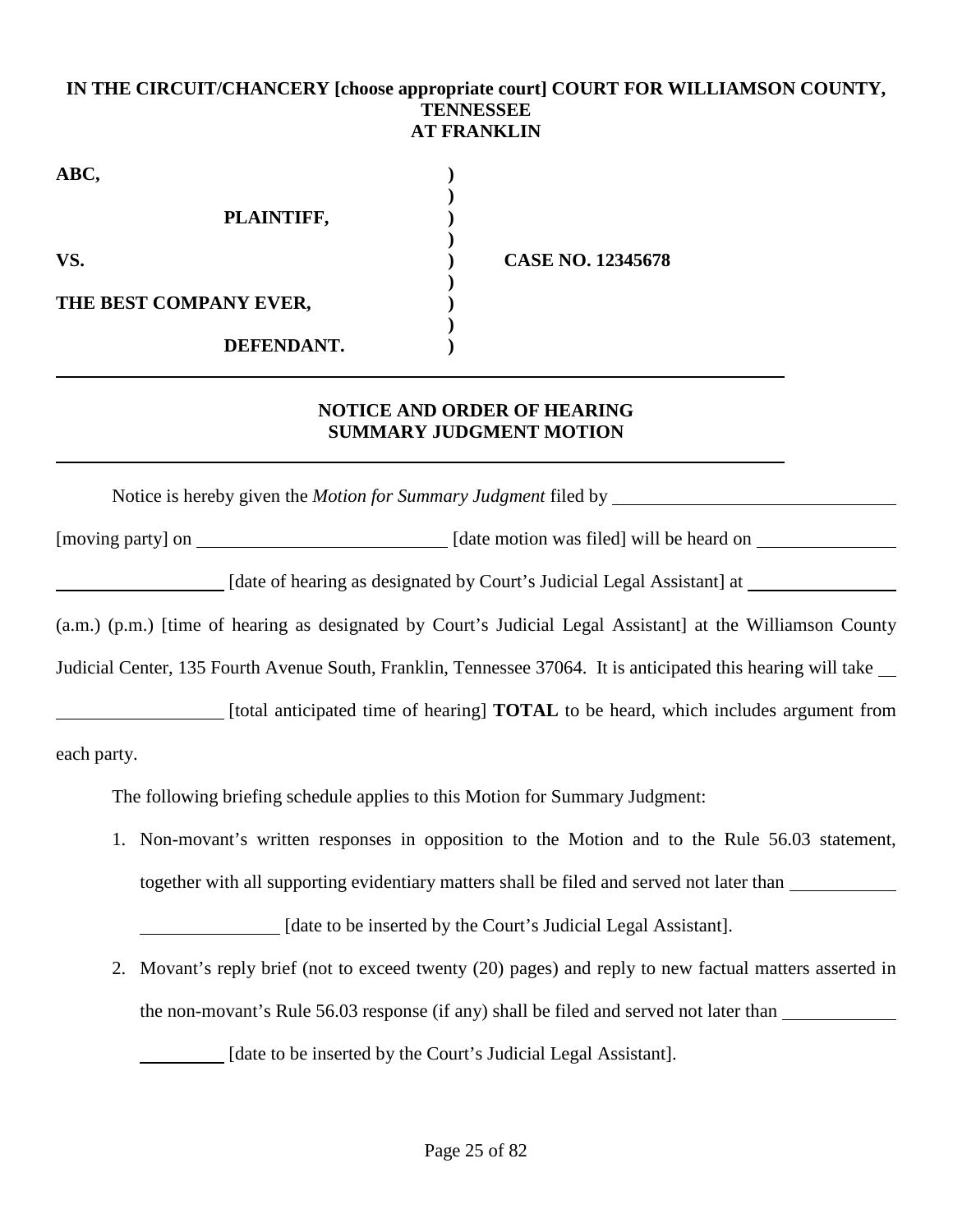**The Court hereby requests the parties file chambers' copies the Motion for Partial Summary Judgment as well as any and all supporting memoranda of law in accordance with Section 5.05, Local Rules of Practice for the 21st Judicial District.** 

Any party seeking relief from the foregoing hearing date and briefing scheduled shall do so by timely written motion.

The parties may not alter or amend this Order upon their agreement absent Court approval.

This matter is not currently scheduled for trial.

All other matters are reserved.

**ENTERED** this  $\_\_\_$  day of  $\_\_\_\_\_\_$ , 20  $\_\_\_\_\.\$ 

 **[insert appropriate Judge's name here] Circuit Court Judge/Chancellor**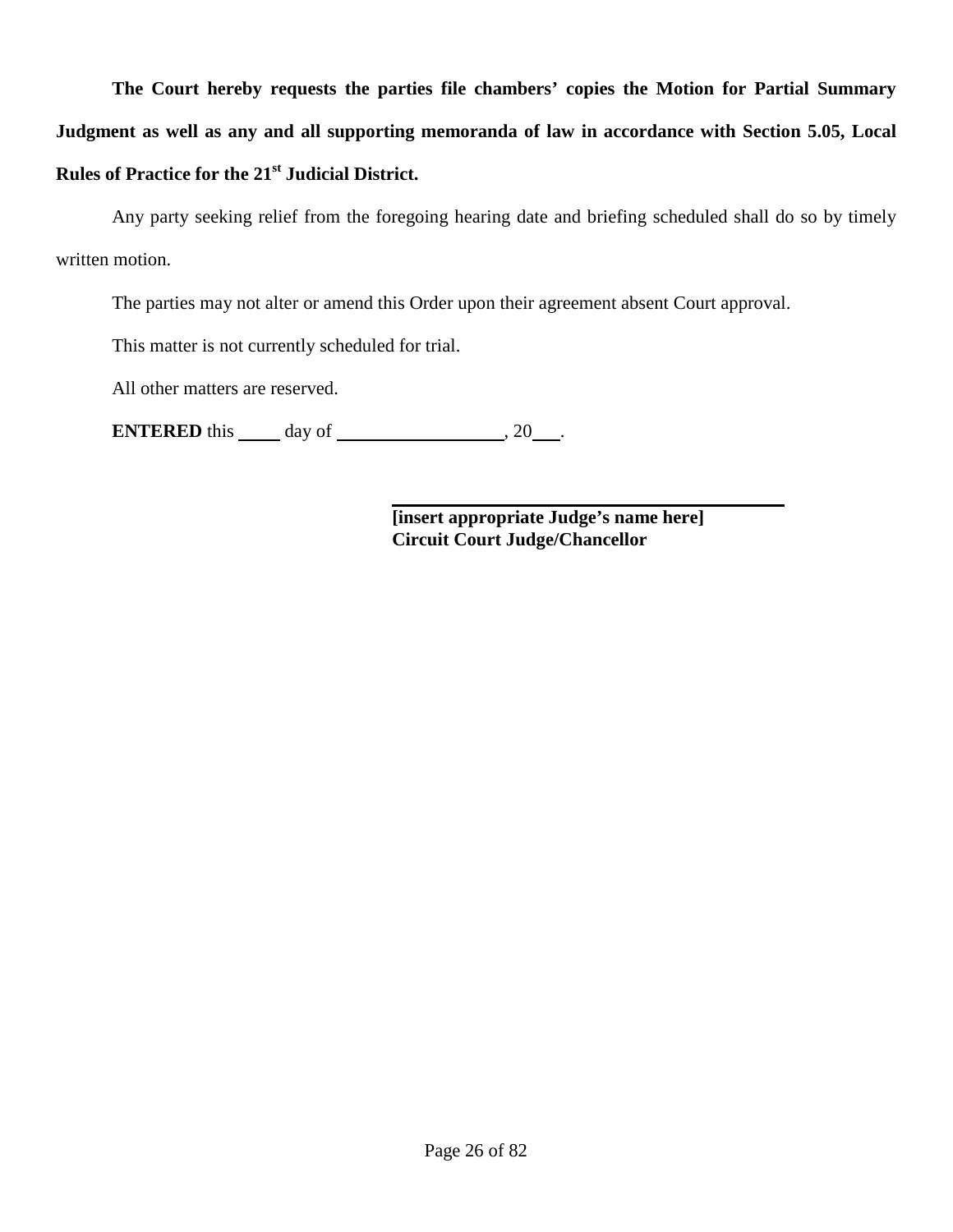#### **CLERK'S CERTIFICATE OF SERVICE**

 I hereby certify a true and exact copy of the foregoing Notice of Hearing was mailed, postage prepaid, and/or emailed, and/or faxed, to:

 [insert all counsel of record (or party if *pro se)*'s full name, address, fax number and/or email address for proper service]

This the  $\_\_\_$  day of  $\_\_\_\_\_\_\_\$ , 20  $\_\_\_\_\$ .

 Circuit Court Clerk/Clerk & Master [choose appropriate clerk]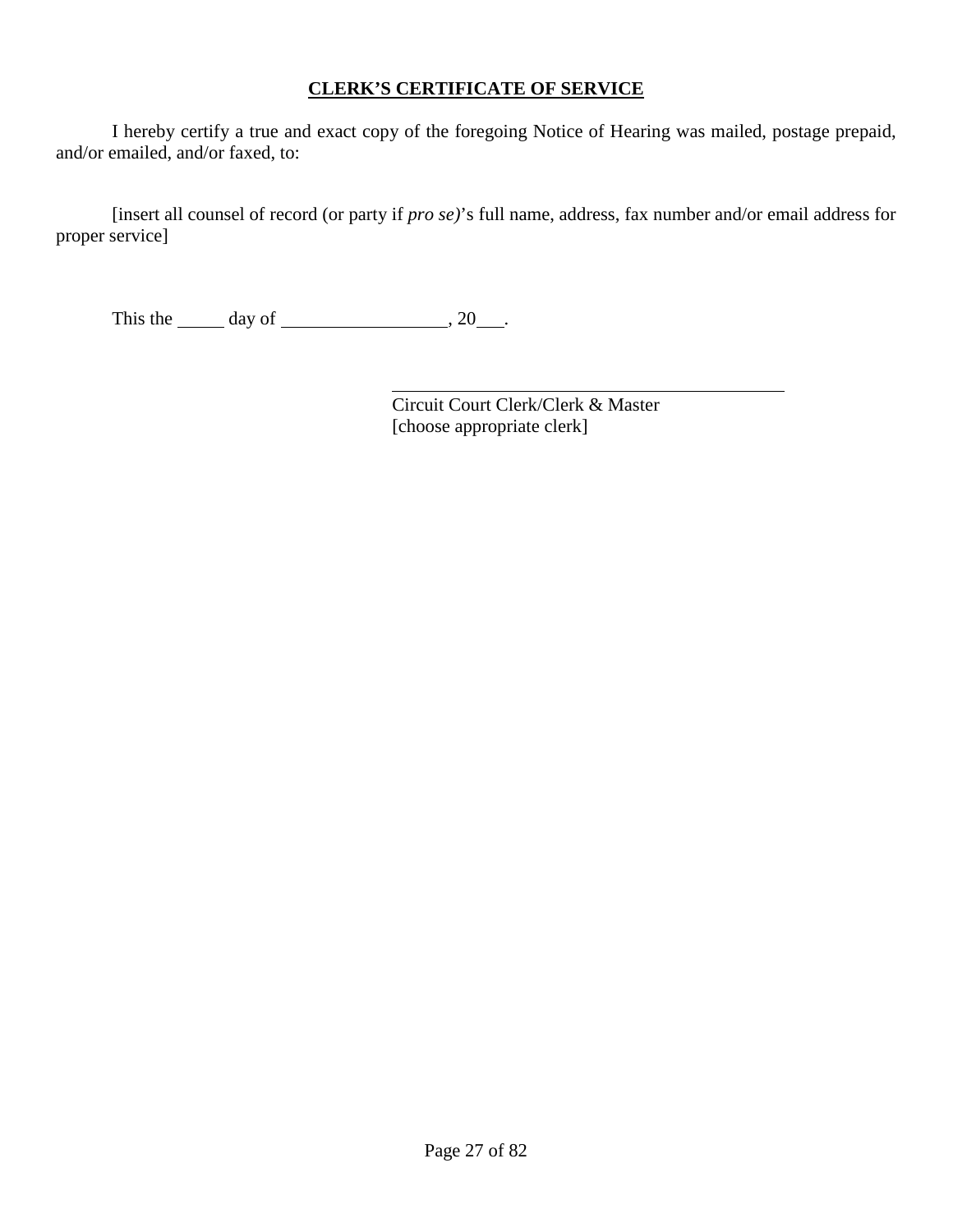# **APPENDIX B**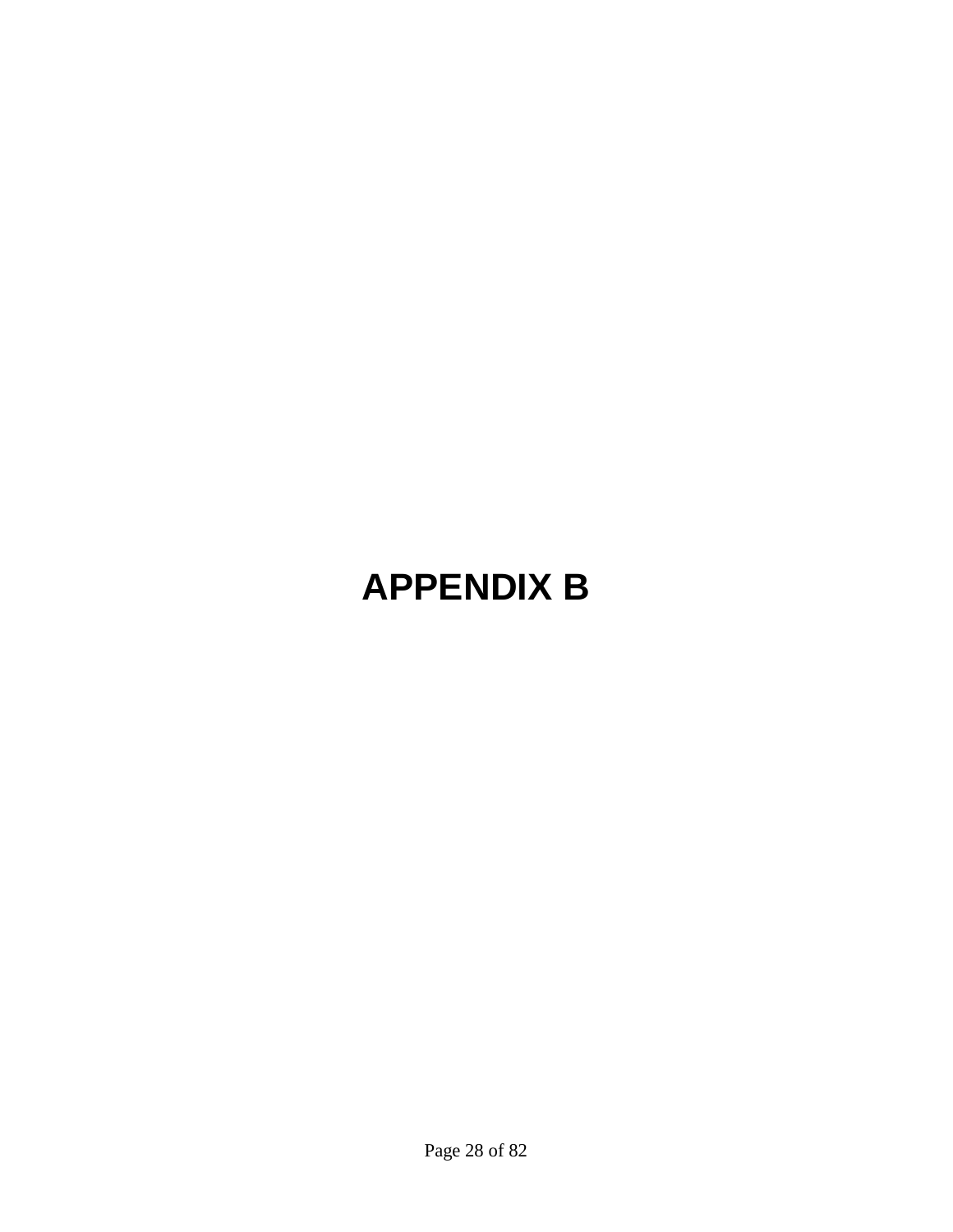|     |            | IN THE _______________ COURT FOR ____________ | <b>COUNTY, TENNESSEE</b>                                                                                                                                                                                                       |
|-----|------------|-----------------------------------------------|--------------------------------------------------------------------------------------------------------------------------------------------------------------------------------------------------------------------------------|
|     |            |                                               |                                                                                                                                                                                                                                |
|     | Plaintiff, |                                               |                                                                                                                                                                                                                                |
| VS. |            |                                               | No. And the contract of the contract of the contract of the contract of the contract of the contract of the contract of the contract of the contract of the contract of the contract of the contract of the contract of the co |
|     | Defendant. |                                               |                                                                                                                                                                                                                                |

## **STATEMENT OF INCOME AND EXPENSE**

Comes now (Name of Party), the (Plaintiff/Defendant), who would show to the Court as follows:

## **REGULAR INCOME:**

| А. | 1. | Gross Wages and commission:<br>Twice Monthly_____________    | Weekly<br>Monthly_____________                                                                                                                                                                                                                        |                                    |
|----|----|--------------------------------------------------------------|-------------------------------------------------------------------------------------------------------------------------------------------------------------------------------------------------------------------------------------------------------|------------------------------------|
|    | 2. | Deductions each pay period:<br>FICA ;                        | Fed. Tax___________<br>Other the contract of the contract of the contract of the contract of the contract of the contract of the contract of the contract of the contract of the contract of the contract of the contract of the contract of the cont |                                    |
|    | 3. | Net take-home earnings on a                                  | basis                                                                                                                                                                                                                                                 |                                    |
| B. |    | Other income (from any source)                               |                                                                                                                                                                                                                                                       |                                    |
|    |    | <b>NET TAKE-HOME</b><br><u> 1980 - Jan Barat, primeira e</u> |                                                                                                                                                                                                                                                       | <b>TOTAL\$</b><br>(Weekly/Monthly) |

He/she submits the following as an estimate of the necessary monthly expenses for support of him/herself (and children where applicable):

| A. |    | <b>General Expenses:</b>                        |  |
|----|----|-------------------------------------------------|--|
|    |    | Rent or mortgage, including taxes and insurance |  |
|    |    | Utilities: Water<br>Gas                         |  |
|    |    | Tel.<br>Elec.___________                        |  |
|    |    | <b>TOTAL UTILITIES</b>                          |  |
|    | 3. | Car Operation (gas, oil, repair, ins.)          |  |
|    | 4. | Insurance (life and other)                      |  |
|    | 5. | Installment contracts and monthly payments:     |  |
|    |    | Personal loans___________; Auto_                |  |
|    |    | <b>Household Example 1996</b><br>: Other        |  |
|    |    | <b>TOTAL INSTALLMENTS CONTRACTS</b>             |  |
|    |    | <b>GENERAL EXPENSE TOTAL</b>                    |  |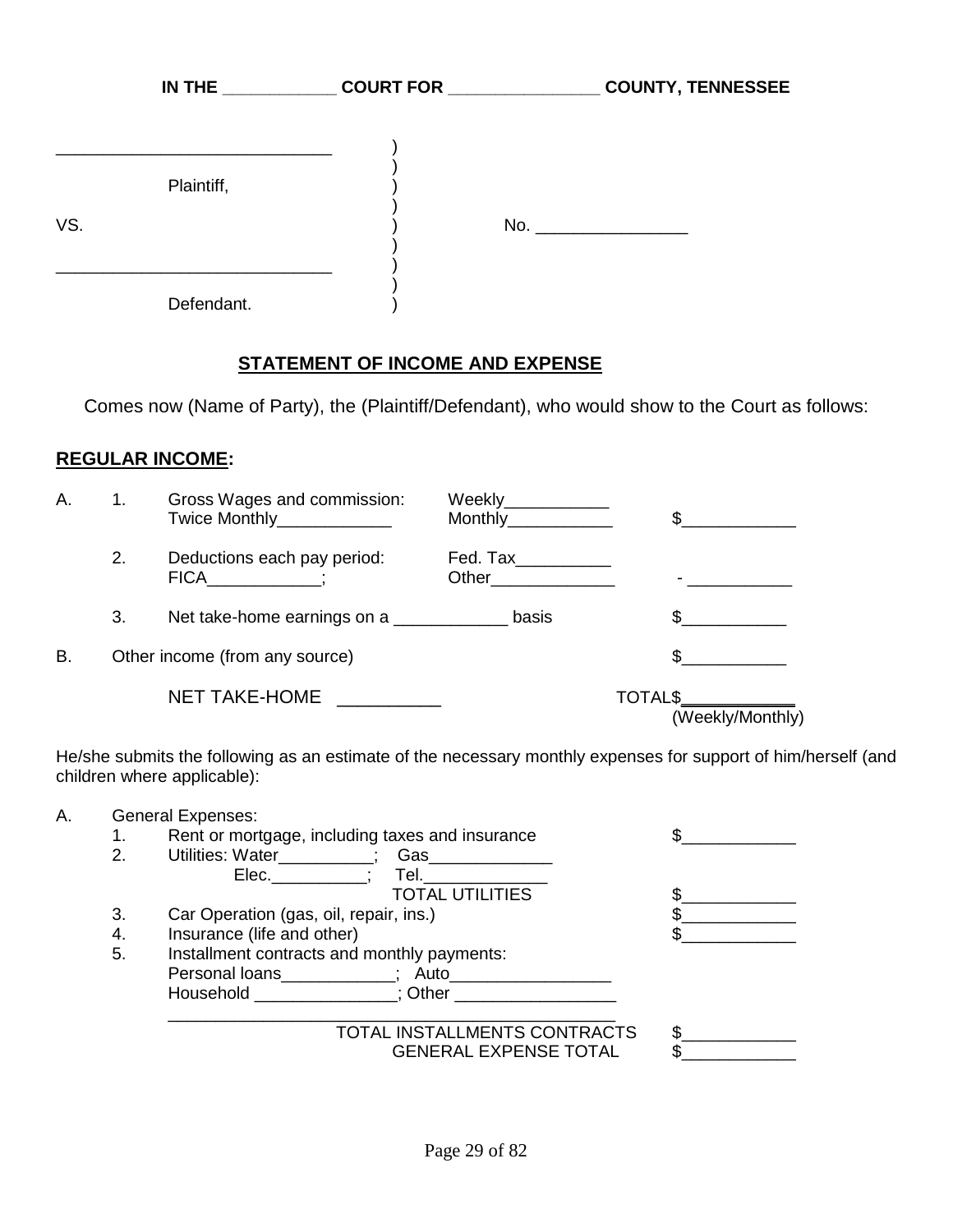| В. |     | Other Expenses (monthly):                                                                             | <b>Myself</b>                                                                                                                                                                                                                                                                                                                                                       | Children                                  |                  |  |
|----|-----|-------------------------------------------------------------------------------------------------------|---------------------------------------------------------------------------------------------------------------------------------------------------------------------------------------------------------------------------------------------------------------------------------------------------------------------------------------------------------------------|-------------------------------------------|------------------|--|
|    | 1.  | Food                                                                                                  |                                                                                                                                                                                                                                                                                                                                                                     |                                           |                  |  |
|    | 2.  | Clothing                                                                                              |                                                                                                                                                                                                                                                                                                                                                                     |                                           |                  |  |
|    | 3.  | Medical, Dental & Drugs                                                                               |                                                                                                                                                                                                                                                                                                                                                                     |                                           |                  |  |
|    | 4.  | Laundry & Cleaning                                                                                    | <u> 1980 - Johann Barbara, martin di</u>                                                                                                                                                                                                                                                                                                                            | <u> 1989 - Johann Barbara, martxa a</u>   |                  |  |
|    | 5.  | Recreation (specify)                                                                                  | <u> 1980 - Johann Barbara, martin di</u>                                                                                                                                                                                                                                                                                                                            |                                           |                  |  |
|    | 6.  | School expenses                                                                                       |                                                                                                                                                                                                                                                                                                                                                                     |                                           |                  |  |
|    | 7.  | Babysitting/Other Child Care _____________                                                            |                                                                                                                                                                                                                                                                                                                                                                     |                                           |                  |  |
|    | 8.  | Beauty or Barber Shop                                                                                 | <u> Alexandro Alexandro Alexandro Alexandro Alexandro Alexandro Alexandro Alexandro Alexandro Alexandro Alexandro </u>                                                                                                                                                                                                                                              | ______________________                    |                  |  |
|    | 9.  | Other (specify)                                                                                       |                                                                                                                                                                                                                                                                                                                                                                     |                                           |                  |  |
|    | 10. |                                                                                                       | <u> The Common State of the Common State of the Common State of the Common State of the Common State of the Common State of the Common State of the Common State of the Common State of the Common State of the Common State of </u>                                                                                                                                |                                           |                  |  |
|    | 11. |                                                                                                       | ______________________                                                                                                                                                                                                                                                                                                                                              |                                           |                  |  |
|    |     | Subtotals                                                                                             | $\begin{picture}(20,20) \put(0,0){\vector(1,0){100}} \put(15,0){\vector(1,0){100}} \put(15,0){\vector(1,0){100}} \put(15,0){\vector(1,0){100}} \put(15,0){\vector(1,0){100}} \put(15,0){\vector(1,0){100}} \put(15,0){\vector(1,0){100}} \put(15,0){\vector(1,0){100}} \put(15,0){\vector(1,0){100}} \put(15,0){\vector(1,0){100}} \put(15,0){\vector(1,0){100}} \$ | $\frac{1}{2}$                             |                  |  |
|    |     | <b>TOTAL</b>                                                                                          | $\mathbb{S}$                                                                                                                                                                                                                                                                                                                                                        | <b>EXPENSE</b>                            | $\sim$           |  |
|    |     |                                                                                                       |                                                                                                                                                                                                                                                                                                                                                                     |                                           | (Weekly/Monthly) |  |
|    |     |                                                                                                       | NET INCOME LESS EXPENSES                                                                                                                                                                                                                                                                                                                                            |                                           | $\frac{1}{2}$    |  |
|    |     |                                                                                                       |                                                                                                                                                                                                                                                                                                                                                                     | I need \$________________(Weekly/Monthly) |                  |  |
|    |     |                                                                                                       |                                                                                                                                                                                                                                                                                                                                                                     |                                           |                  |  |
|    |     | Under penalty of perjury, I make oath that the information set forth above is true and correct to the |                                                                                                                                                                                                                                                                                                                                                                     |                                           |                  |  |
|    |     |                                                                                                       |                                                                                                                                                                                                                                                                                                                                                                     |                                           |                  |  |
|    |     | best of my knowledge.                                                                                 |                                                                                                                                                                                                                                                                                                                                                                     |                                           |                  |  |
|    |     |                                                                                                       |                                                                                                                                                                                                                                                                                                                                                                     |                                           |                  |  |
|    |     |                                                                                                       |                                                                                                                                                                                                                                                                                                                                                                     |                                           |                  |  |
|    |     | This the ________ day of _________________, 20_____.                                                  |                                                                                                                                                                                                                                                                                                                                                                     |                                           |                  |  |
|    |     |                                                                                                       |                                                                                                                                                                                                                                                                                                                                                                     |                                           |                  |  |
|    |     |                                                                                                       |                                                                                                                                                                                                                                                                                                                                                                     |                                           |                  |  |
|    |     |                                                                                                       |                                                                                                                                                                                                                                                                                                                                                                     |                                           |                  |  |
|    |     |                                                                                                       |                                                                                                                                                                                                                                                                                                                                                                     | Plaintiff/Defendant                       |                  |  |
|    |     | <b>STATE OF TENNESSEE</b>                                                                             |                                                                                                                                                                                                                                                                                                                                                                     |                                           |                  |  |
|    |     |                                                                                                       |                                                                                                                                                                                                                                                                                                                                                                     |                                           |                  |  |
|    |     |                                                                                                       |                                                                                                                                                                                                                                                                                                                                                                     |                                           |                  |  |
|    |     | Sworn to and subscribed before me on this the ______ day of ___________, 20____.                      |                                                                                                                                                                                                                                                                                                                                                                     |                                           |                  |  |
|    |     |                                                                                                       |                                                                                                                                                                                                                                                                                                                                                                     |                                           |                  |  |
|    |     |                                                                                                       |                                                                                                                                                                                                                                                                                                                                                                     |                                           |                  |  |
|    |     |                                                                                                       |                                                                                                                                                                                                                                                                                                                                                                     | <b>Notary Public</b>                      |                  |  |

My Commission Expires: \_\_\_\_\_\_\_\_\_\_\_\_\_\_\_\_\_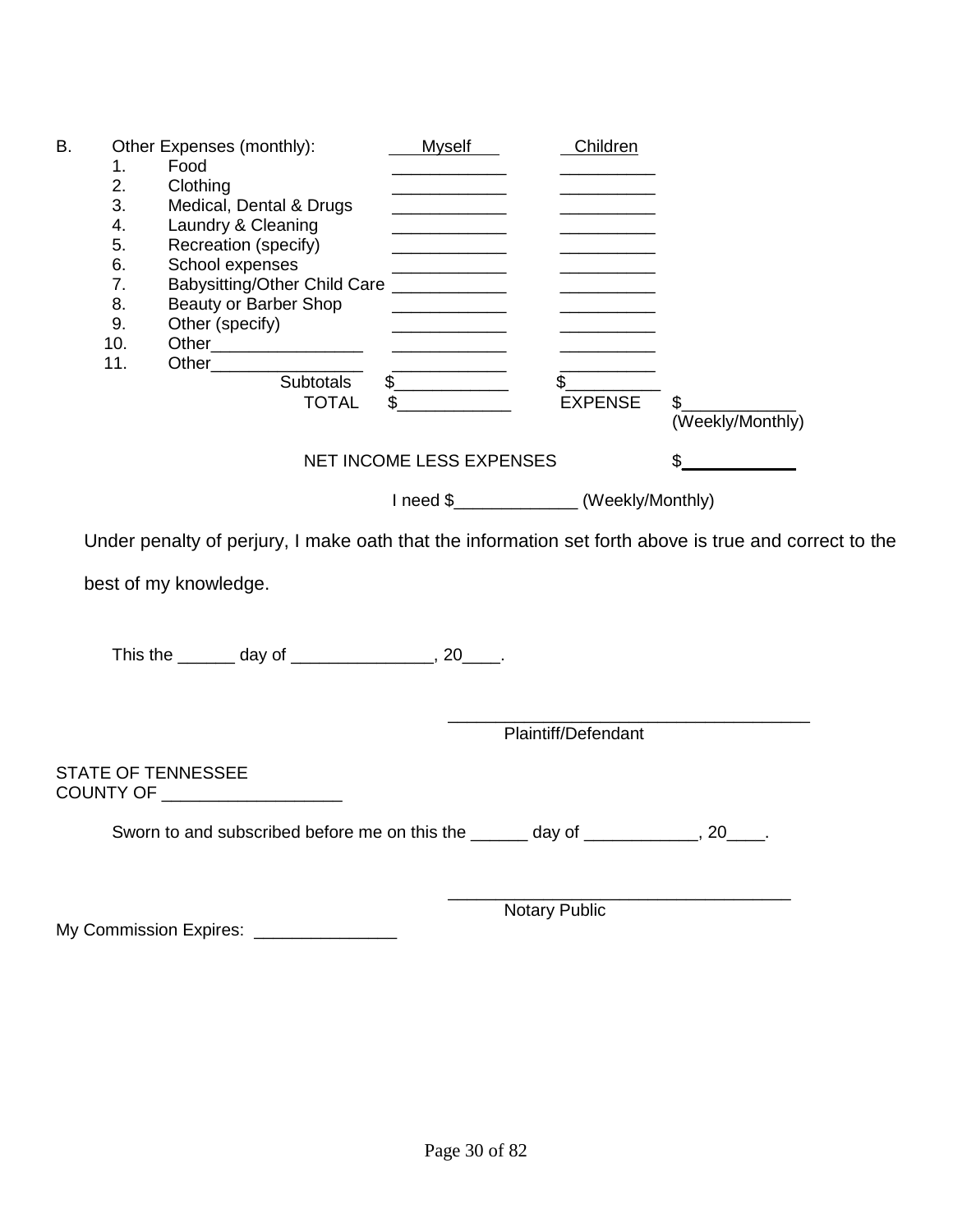## **CERTIFICATE OF SERVICE**

I hereby certify that a true and exact copy of the foregoing has been furnished, to \_\_\_\_\_\_\_\_\_\_\_\_\_\_\_\_\_\_\_\_ (attorney for the Plaintiff/Defendant), on the \_\_\_\_\_\_ day of \_\_\_\_\_\_\_\_\_\_\_\_\_\_\_, 20\_\_\_\_.  $\frac{1}{\sqrt{2\pi}}$  , which is the contract of the contract of the contract of the contract of the contract of the contract of the contract of the contract of the contract of the contract of the contract of the contract of the

Attorney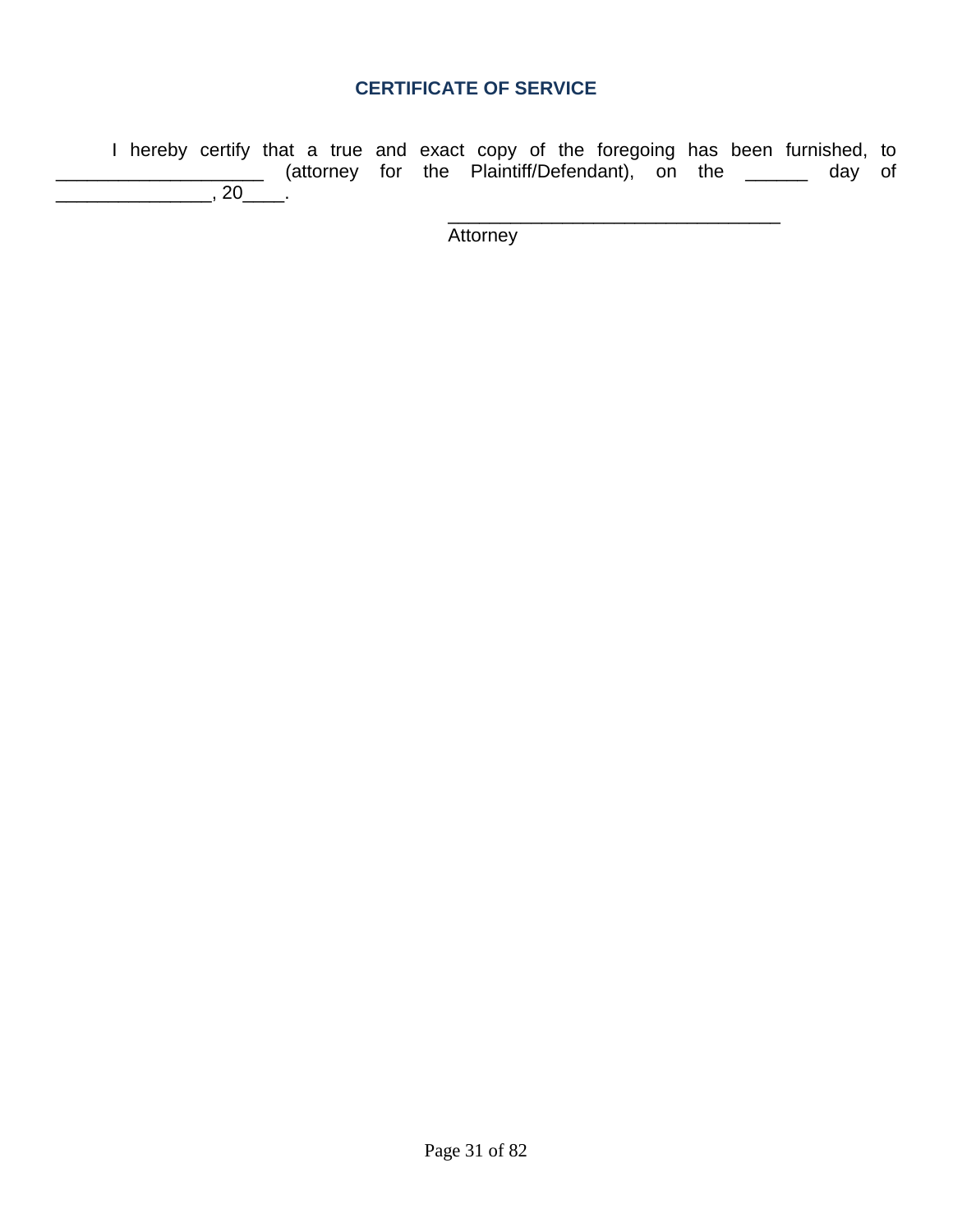## **APPENDIX C**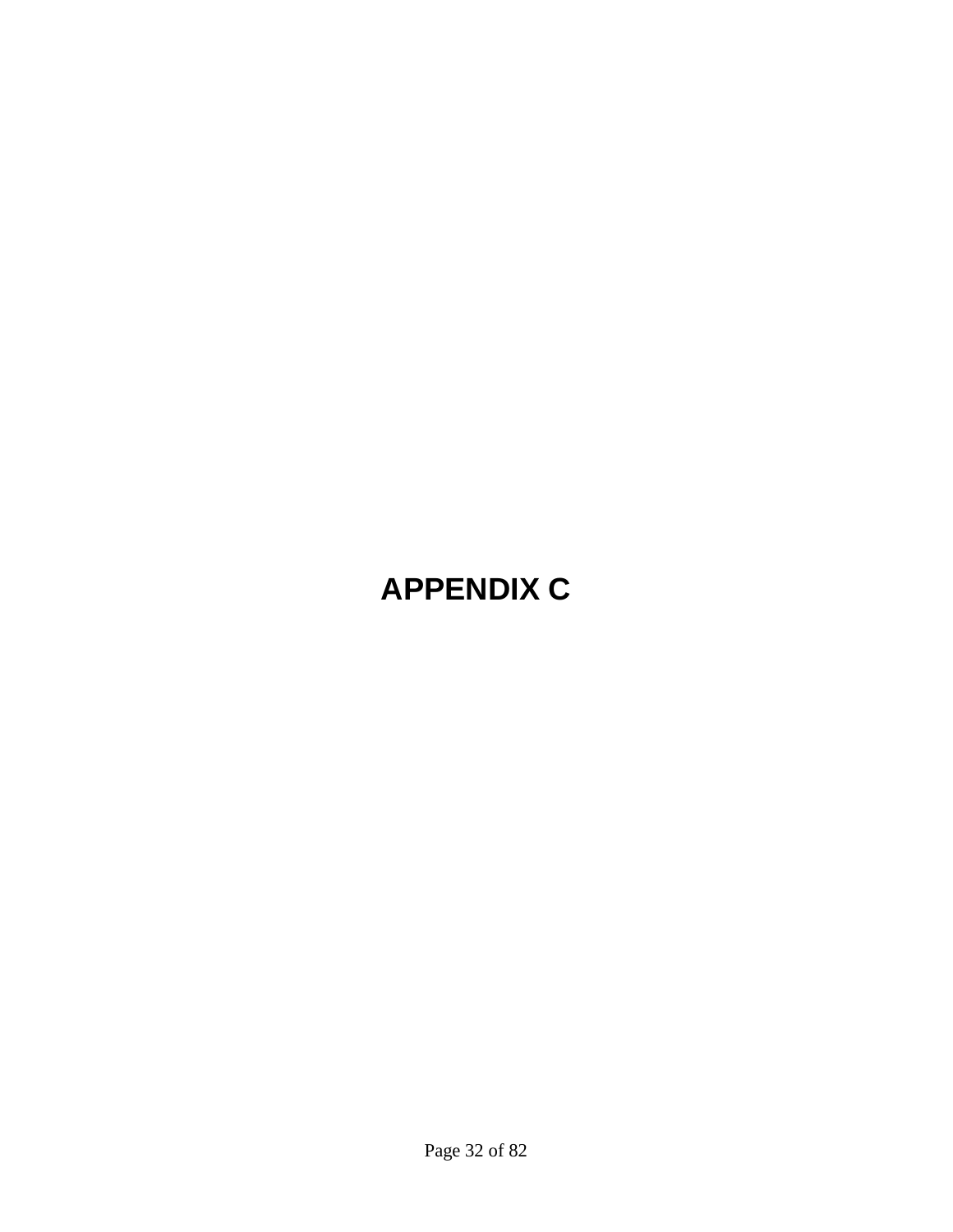## **IN THE CIRCUIT / CHANCERY [choose appropriate court] COURT FOR THE 21ST JUDICIAL DISTRICT AT WILLIAMSON COUNTY, TENNESSEE**

|    | <b>Plaintiff/Petitioner</b> |     |
|----|-----------------------------|-----|
|    |                             |     |
| V. |                             | No. |
|    |                             |     |
|    |                             |     |
|    | Defendant/Respondent.       |     |

## **MOTION FOR TRANSFER TO COMPLEX COMMERCIAL DISPUTE DOCKET**

 $_{\rm (party)}$ , hereby moves pursuant to Local Rule 9.04(d)(1) for transfer

of this case to the Complex Commercial Dispute Docket. This case is eligible for such transfer for the following

reasons (specifically identify eligibility criteria set out in Local Rule 9.04(c) upon which movant relies):

- **\_\_\_\_\_\_\_ (1) The amount in controversy based upon the pleadings is at least \$200,000 or the action asserts claims seeking primarily injunctive or declaratory relief; and**
- **\_\_\_\_\_\_\_ (2) The case meets one or more of the following criteria:**
- \_\_\_\_\_\_\_ (i) Relates to the internal governance affairs of a business entity (i.e., corporations, limited liability companies, limited partnerships REITs, and other associations of persons formed for the purpose of conducting business) including, without limitation, (A) resolution of governance deadlock; (B) judicial dissolution of the entity; (C) declaration of the rights or obligations between those holding ownership interests such as shareholders, partners, and/or members, however denominated, and/or (D) the liability or indemnity of officers, directors, managers, trustees, or partners.
	- \_\_\_\_\_\_\_ (ii) Involves claims for breach of contract, fraud, misrepresentation, breach of fiduciary duty or statutory violations between businesses arising out of business transactions or relationships.
	- \_\_\_\_\_\_\_ (iii) Is a shareholder derivative action or an action brought pursuant to the Tennessee Securities Act.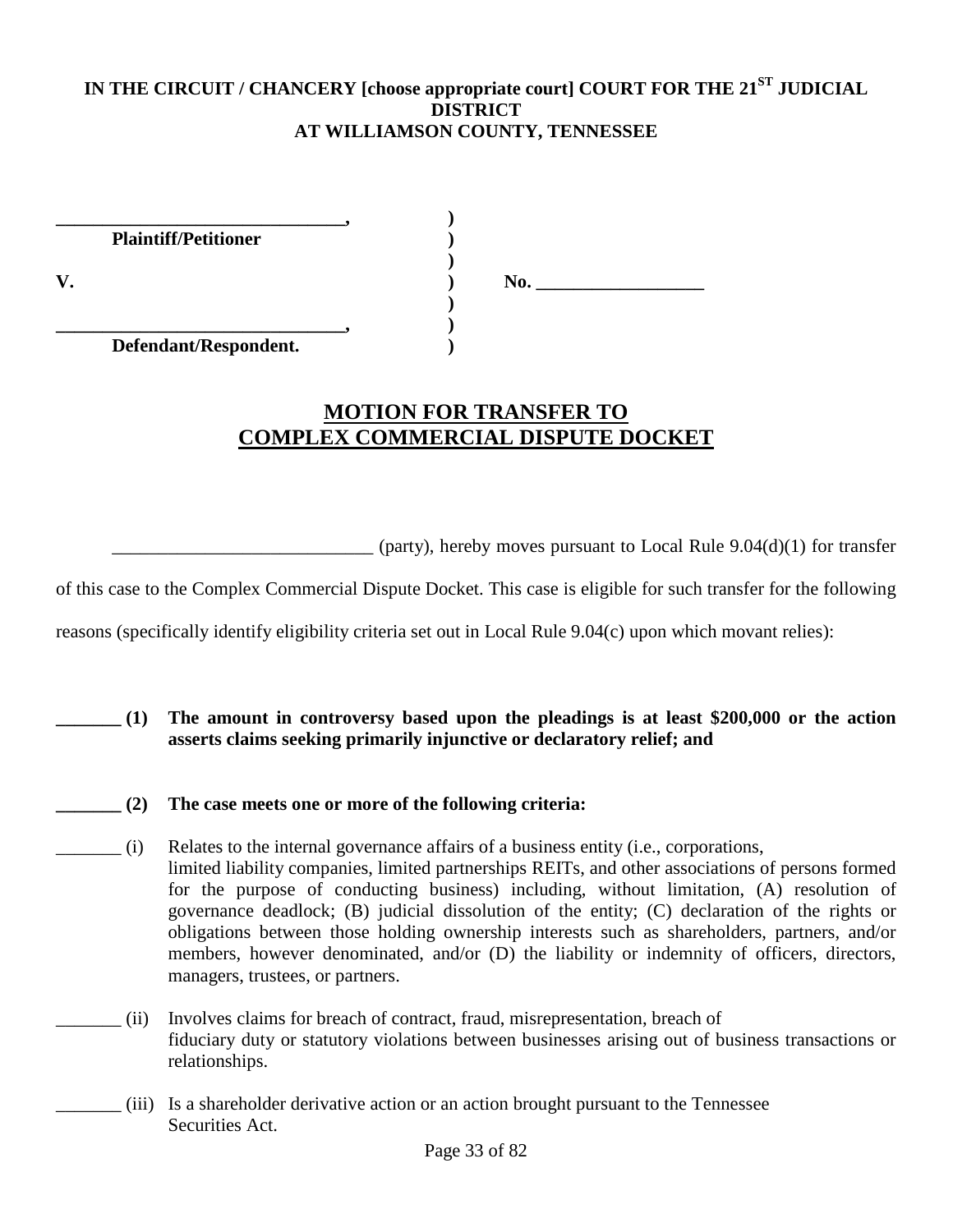- \_\_\_\_\_\_\_ (iv) Involves commercial real property disputes other than (A) claims subject to arbitrations and (B) residential landlord-tenant disputes and foreclosures.
- \_\_\_\_\_\_\_ (v) Involves business claims between or among two or more business entities or individuals as to their business or investment activities relating to contracts, transactions, or relationships between or among them.
- \_\_\_\_\_\_\_ (vi) Arises from technology licensing agreements, including software and biotechnology licensing agreements, or any agreement involving the licensing of any intellectual property right recognized by Tennessee law.

#### **\_\_\_\_\_\_\_ (3) The following cases are excluded from the Complex Commercial Dispute Docket:**

- \_\_\_\_\_\_\_ (i) Personal injury including wrongful death.
- \_\_\_\_\_\_\_ (ii) Professional malpractice claims, except where incidental to claims arising out of or related to professional services rendered to a business enterprise and otherwise qualifying pursuant to section 9.04(c) (1) and (2) of these Local Rules.
- \_\_\_\_\_\_\_ (iii) Consumer transactions, residential landlord-tenant disputes and residential foreclosure actions.
- \_\_\_\_\_\_\_ (iv) Employment disputes except where incidental to matters otherwise qualifying pursuant to Section 9.04(c) (1) and (2) of these Local Rules.
- \_\_\_\_\_\_\_ (v) Health care liability actions.
	- \_\_\_\_\_\_\_ (vi) A professional fee dispute except where incidental to matters otherwise qualifying pursuant to Section 9.04(c) (1) and (2) of these Local Rules.
	- \_\_\_\_\_\_\_ (vii) Cases in which the state of Tennessee is a party.
		- \_\_\_\_\_\_\_ (viii) Administrative appeals from a State, Country or other government agency including tax, zoning and land use matters.

Pursuant to Local Rule 5.03, this motion is set to be heard on the court's civil motion docket on

 $(date).$ 

Respectfully submitted,

\_\_\_\_\_\_\_\_\_\_\_\_\_\_\_\_\_\_\_\_\_\_\_\_\_\_\_\_\_\_\_\_\_\_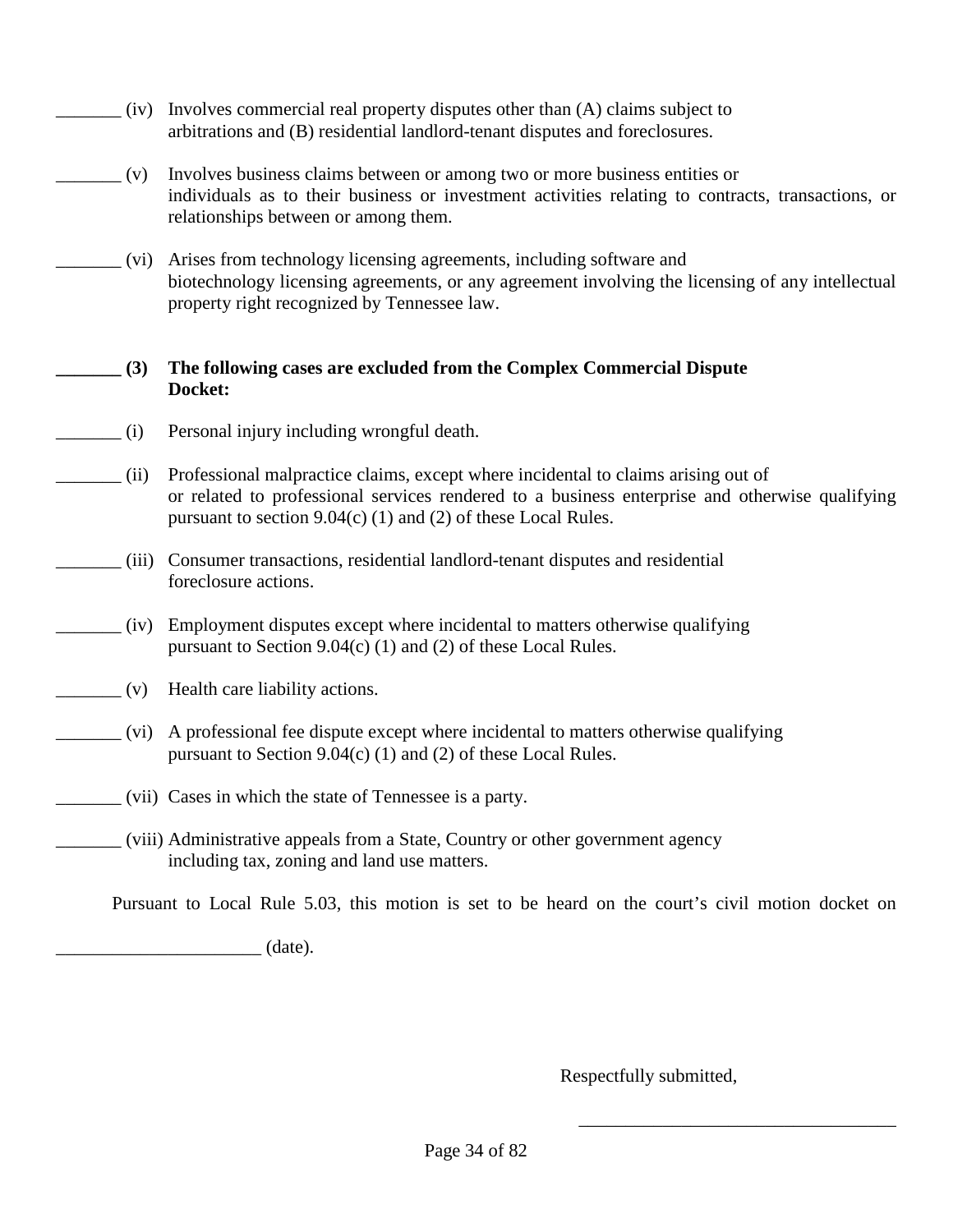## **APPENDIX D**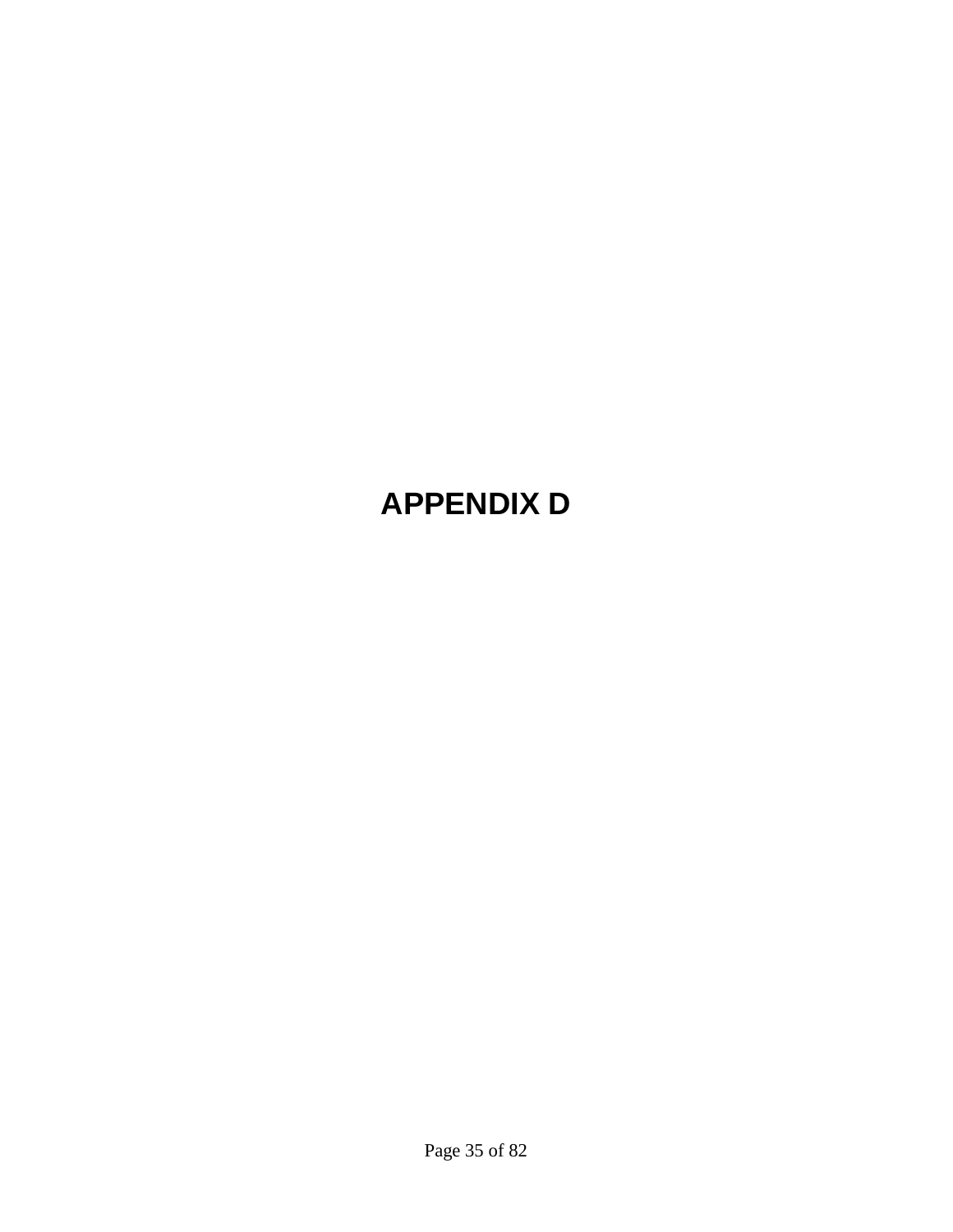#### **IN THE CIRCUIT/CHANCERY [choose appropriate court] COURT FOR WILLIAMSON COUNTY, TENNESSEE AT FRANKLIN**

| <b>JOHN DOE,</b> |  |
|------------------|--|
|------------------|--|

 **) Plaintiff/Petitioner, )** 

 **)** 

| ۷. | <br>$\cdot$ . $\cdot$ |
|----|-----------------------|

 **) JANE DOE, )** 

 **) Defendant/Respondent. )** 

## **ORDER TO APPEAR PURSUANT TO RULE 42 OF THE TENNESSEE RULES OF CRIMINAL PROCEDURE**

Respondent/Defendant, \_\_\_\_\_\_\_\_\_\_\_\_\_, is hereby ordered to appear before the Court on

<u>\_\_</u>\_\_\_, at which time the Court will conduct proceedings required in connection with these

criminal contempt proceedings including but not limited to:

- a. Setting the time and place for the hearing;
- b. Allowing a reasonable time to prepare a defense; and
- c. State the essential facts constituting the criminal contempt charged and describe it as such.

Accordingly, **IT IS SO ORDERED, ADJUDGED and DECREED.**

**ENTERED** this the \_\_\_\_\_\_ day of \_\_\_\_\_\_\_\_\_\_\_\_, 20\_\_.

 $\overline{\phantom{a}}$  , and the contract of the contract of the contract of the contract of the contract of the contract of the contract of the contract of the contract of the contract of the contract of the contract of the contrac  **[insert appropriate Judge's name here] Circuit Court Judge/Chancellor** 

**THIS ORDER SHALL BE SERVED WITH THE PETITION AND SERVICE OF SAME SHALL BE NOTED ON THE SUMMONS.**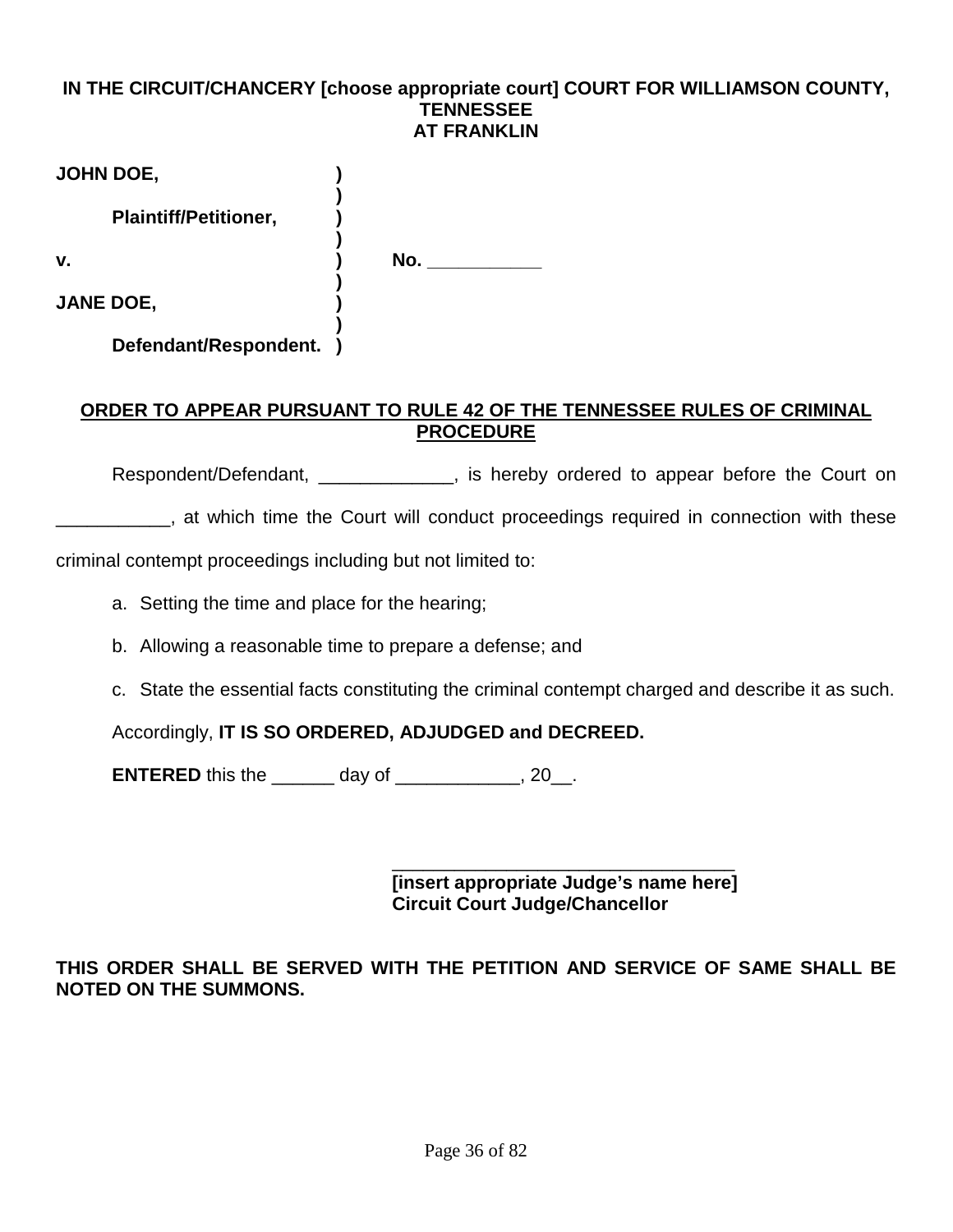#### **CLERK'S CERTIFICATE OF SERVICE**

I hereby certify that a true and exact copy of the foregoing Order was mailed, postage prepaid, to Plaintiff/Petitioner and Plaintiff/Petitioner's Counsel, if applicable.

this  $\_\_\_\_$  day of  $\_\_\_\_\_\_$ , 2017.

 Circuit Court Clerk/Clerk & Master [choose appropriate clerk]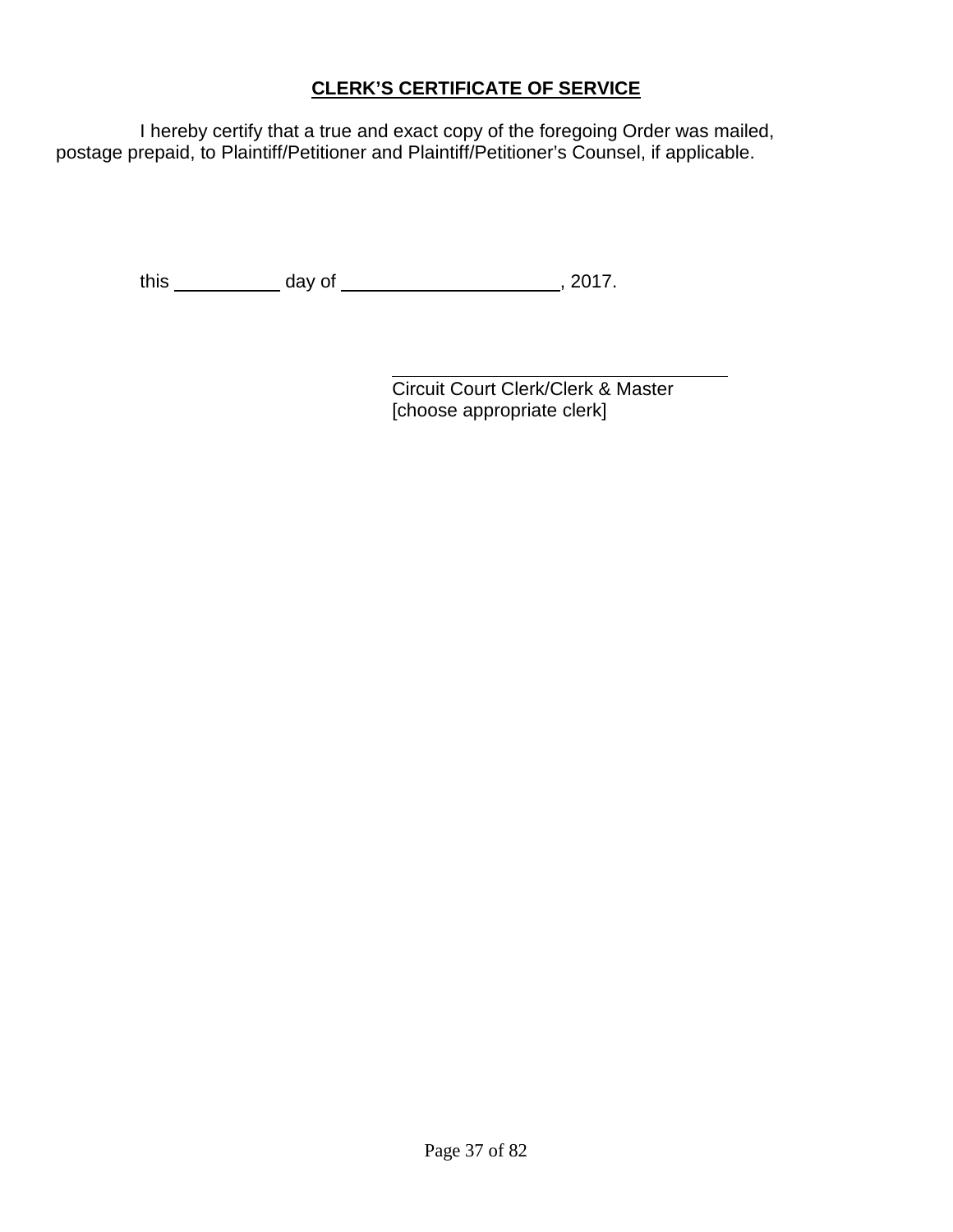## **APPENDIX E**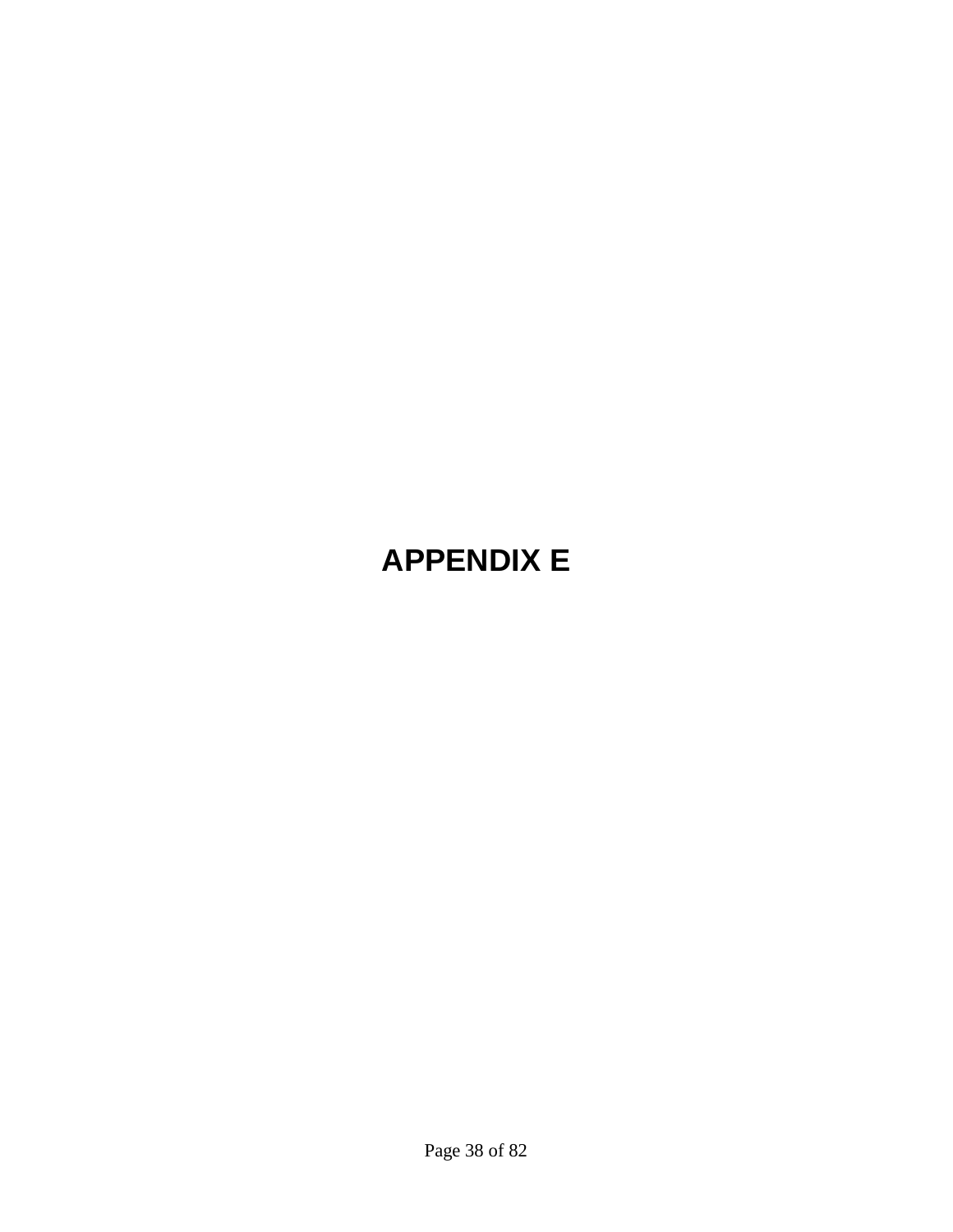#### **IN THE CIRCUIT/CHANCERY [choose appropriate court] COURT FOR WILLIAMSON COUNTY, TENNESSEE AT FRANKLIN**

| <b>JOHN DOE,</b>             |     |
|------------------------------|-----|
| <b>Plaintiff/Petitioner,</b> |     |
| v.                           | No. |
| <b>JANE DOE,</b>             |     |

 **Defendant/Respondent. )** 

#### **ORDER**

This matter was before the Court on the \_\_\_ day of \_\_\_\_\_\_\_\_, 20\_, pursuant to Order of the Court requiring the Defendant/Respondent to appear pursuant to Rule 42 of the Tennessee Rules of Criminal Procedure. During the course of the proceedings, the Court addressed the Defendant/Respondent and advised the Defendant/Respondent:

- 1. That he/she is being charged with criminal contempt;
- 2. That a finding of criminal contempt could result in incarceration for up to ten (10) days and/or a fine of \$50.00, or both, for each act constituting criminal contempt;
- 3. That the Defendant/Respondent is entitled to be represented by counsel and if he/she cannot afford counsel, the Court will appoint counsel to represent him/her;
- 4. That the Plaintiff/Petitioner must prove the guilt of the Defendant/Respondent beyond a reasonable doubt;
- 5. That the Defendant/Respondent cannot be compelled or forced to testify and if he/she elects not to testify, the Court will not hold it against him because he/she is exercising his/her constitutional right against self-incrimination;
- 6. That all civil proceedings between the parties which might reasonably require the Defendant/Respondent to produce documents, things, and/or testimony relevant to these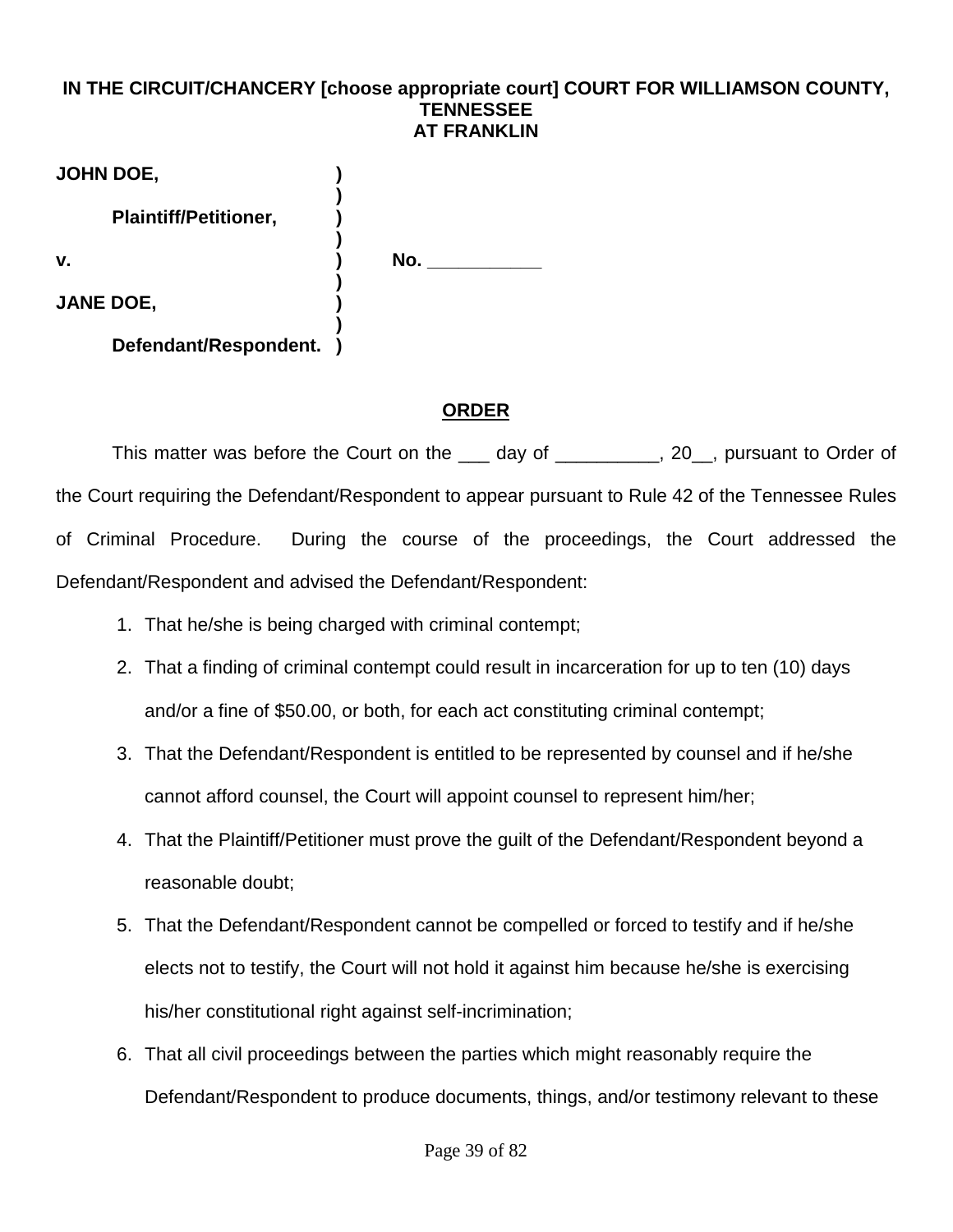criminal contempt proceedings are stayed pending conclusion of these criminal contempt proceedings;

7. That the trial of the criminal contempt proceeding shall be, and is hereby, set for the

day of \_\_\_\_\_\_\_\_\_, 20\_\_, at \_\_\_ a.m./p.m.

The Court reviewed with the Defendant/Respondent the essential facts constituting the criminal contempt charged and described it as such.

In setting the case for trial, the Court afforded the Defendant/Respondent a reasonable time to

prepare a defense.

#### Accordingly, **IT IS SO ORDERED, ADJUDGED and DECREED.**

**ENTERED** this the \_\_\_\_\_\_\_ day of \_\_\_\_\_\_\_\_\_\_\_, 20\_.

| [insert appropriate Judge's name here] |
|----------------------------------------|
| <b>Circuit Court Judge/Chancellor</b>  |

#### **CLERK'S CERTIFICATE OF SERVICE**

I hereby certify that a true and exact copy of the foregoing Order was mailed, postage prepaid, to Plaintiff/Petitioner and Plaintiff/Petitioner's Counsel, if applicable.

 $this$  day of  $\qquad \qquad$  , 2017.

 Circuit Court Clerk/Clerk & Master [choose appropriate clerk]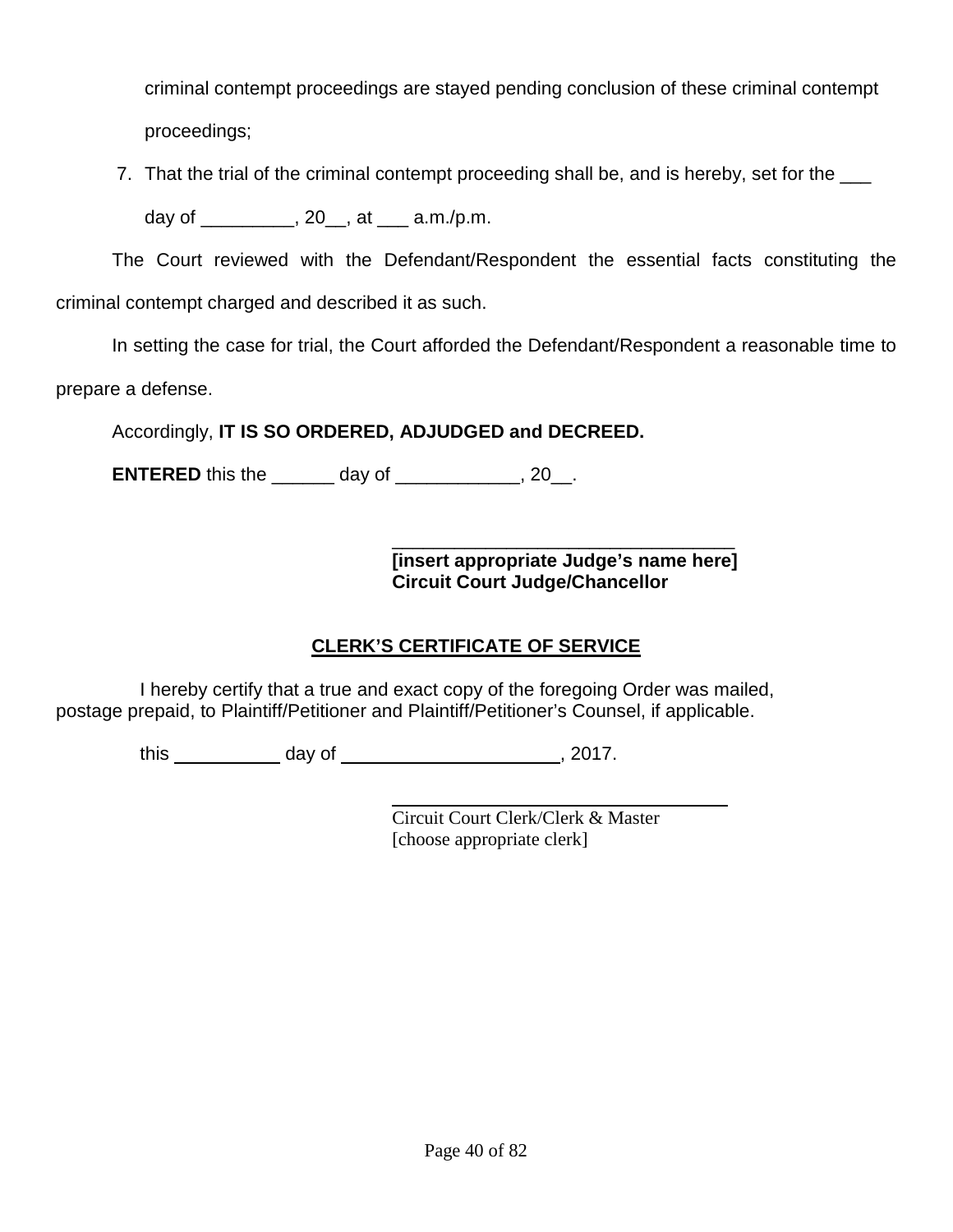# **APPENDIX F**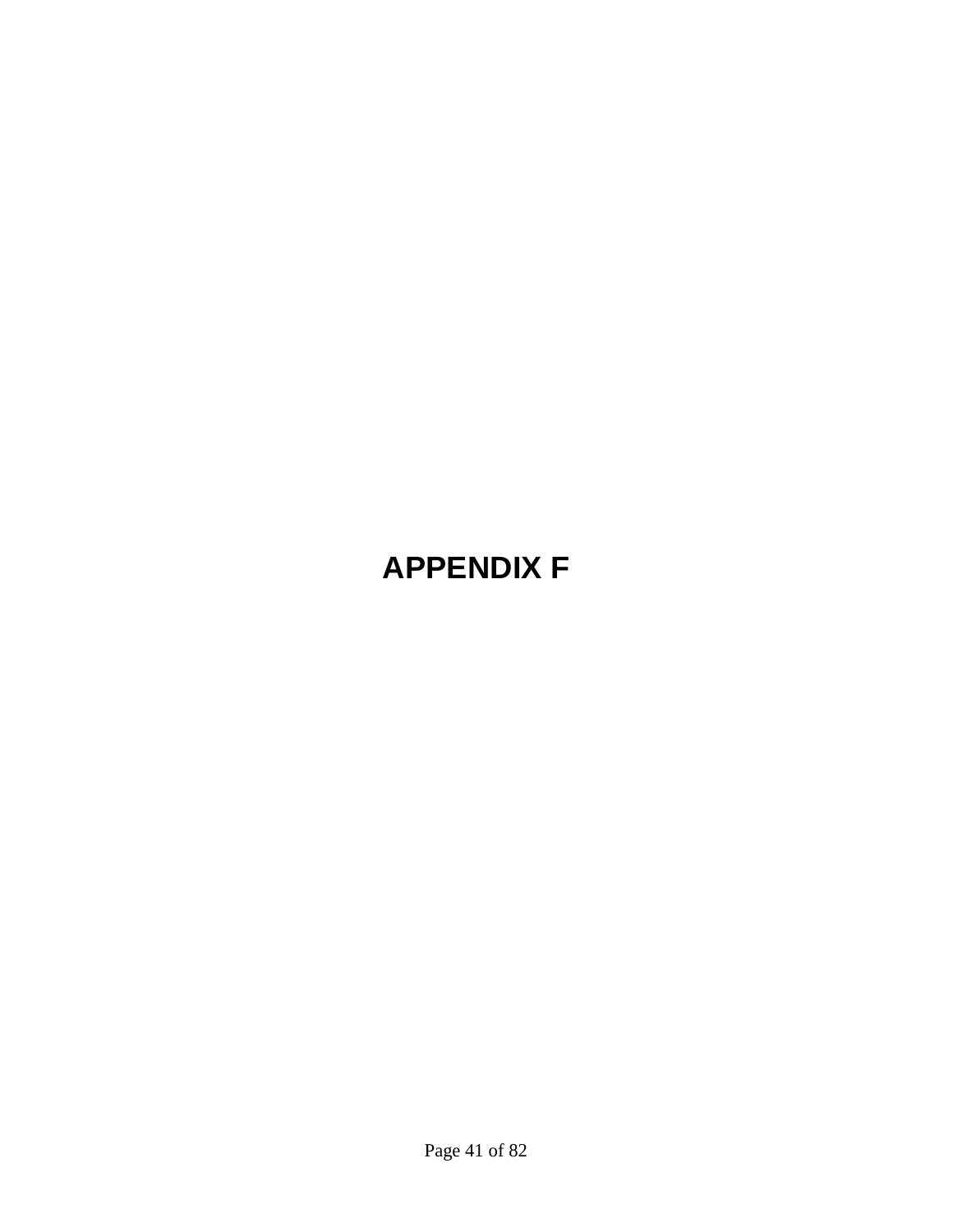#### **IN THE CIRCUIT/CHANCERY [choose appropriate court] COURT FOR WILLIAMSON COUNTY, TENNESSEE AT FRANKLIN**

| $***$ |                 |
|-------|-----------------|
| VS.   | <b>CASE NO.</b> |
| $***$ |                 |

#### **WAIVER OF APPEARANCE PURSUANT TO COURT'S ORDER UNDER RULE 42 OF THE TENNESSEE RULES OF CRIMINAL PROCEDURE**

Respondent/Defendant, \_\_\_\_\_\_\_\_\_\_\_\_\_\_\_\_, hereby waives his/her appearance ordered by the Court on \_\_\_\_\_\_\_\_\_\_\_\_\_\_\_; and certifies to the Court that he/she understands the essential facts constituting criminal contempt charged. Further, Defendant/Respondent represents to the Court that he/she understands that:

- 1. he/she is being charged with criminal contempt;
- 2. he/she has been advised that a finding of criminal contempt could result in incarceration of up to ten (10) days and/or a fine of up to \$50, or both, for each act constituting criminal contempt;
- 3. he/she is entitled to be represented by counsel and if he/she cannot afford counsel, the Court will appoint counsel to represent him/her;
- 4. he/she understands that the Plaintiff/Petitioner must prove his/her guilt beyond a reasonable doubt; and
- 5. he/she understands that he/she cannot be compelled or forced to testify and that if he/she elects not to testify, the Court will not hold it against him/her because he/she is exercising his/her constitutional right against self-incrimination.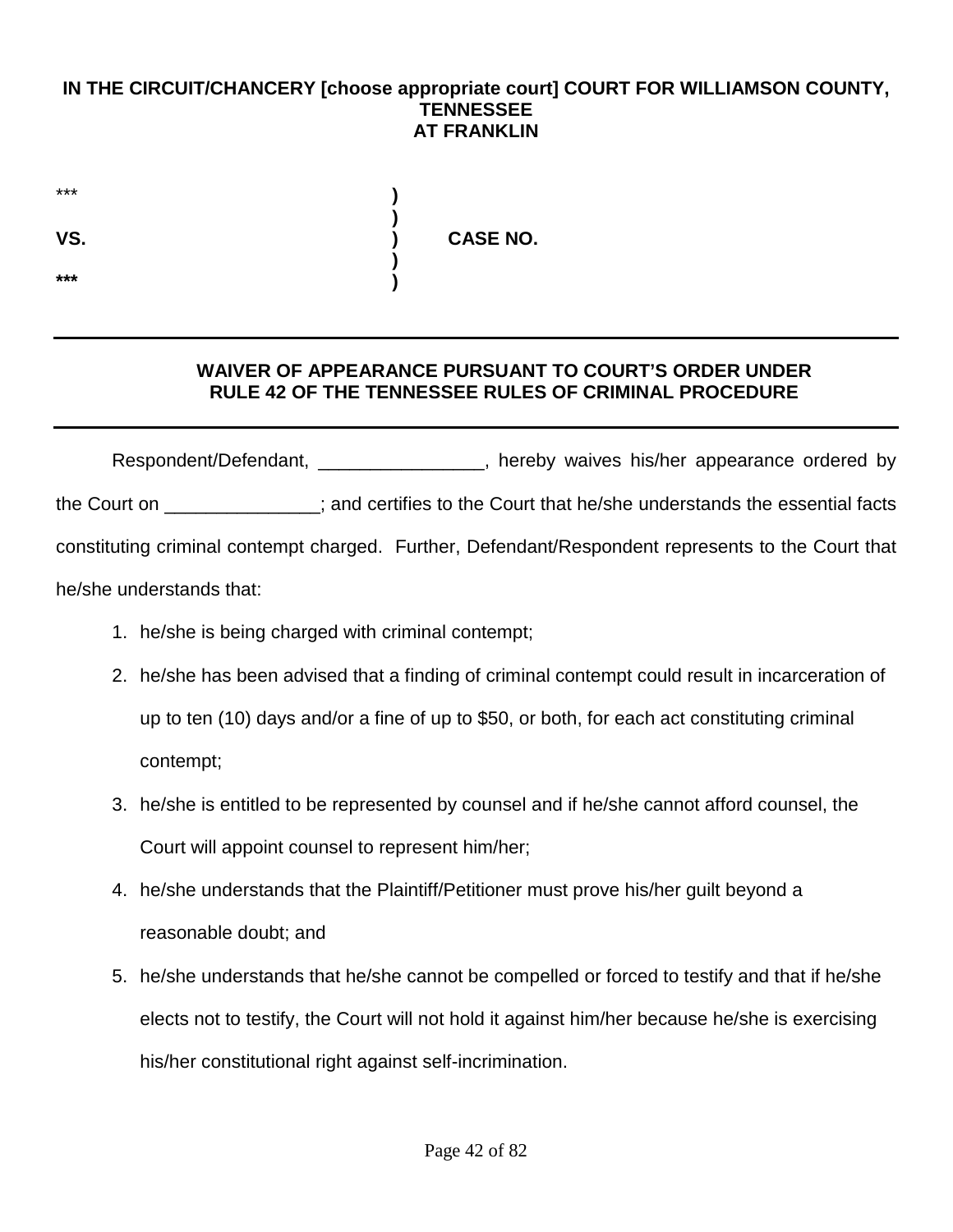\_\_\_\_ I acknowledge that the pending charge of criminal contempt is set to be tried at \_\_\_\_\_\_, o'clock, \_\_.m. on the \_\_\_\_\_ day of \_\_\_\_, 20\_\_, and represents to the Court that setting the trial on that day affords me time to prepare a defense.

or

\_\_\_\_ I acknowledge that my counsel of record will, within twenty one (21) days of the date this waiver is executed, meet and confer with opposing counsel for the purpose of submitting a scheduling order providing for the orderly management of this charge of contempt, which scheduling order shall include a date for trial.

\_\_\_\_\_\_\_\_\_\_\_\_\_\_\_\_\_\_\_\_\_\_\_\_\_\_\_\_\_\_\_ \_\_\_\_\_\_\_\_\_\_\_\_\_\_\_ Defendant/Respondent Date

\_\_\_\_\_\_\_\_\_\_\_\_\_\_\_\_\_\_\_\_\_\_\_\_\_\_\_\_\_\_\_ \_\_\_\_\_\_\_\_\_\_\_\_\_\_\_ Counsel for Defendant/Respondent Date

 $\frac{1}{\sqrt{2}}$  ,  $\frac{1}{\sqrt{2}}$  ,  $\frac{1}{\sqrt{2}}$  ,  $\frac{1}{\sqrt{2}}$  ,  $\frac{1}{\sqrt{2}}$  ,  $\frac{1}{\sqrt{2}}$  ,  $\frac{1}{\sqrt{2}}$  ,  $\frac{1}{\sqrt{2}}$  ,  $\frac{1}{\sqrt{2}}$  ,  $\frac{1}{\sqrt{2}}$  ,  $\frac{1}{\sqrt{2}}$  ,  $\frac{1}{\sqrt{2}}$  ,  $\frac{1}{\sqrt{2}}$  ,  $\frac{1}{\sqrt{2}}$  ,  $\frac{1}{\sqrt{2}}$  **[insert appropriate Judge's name here] Circuit Court Judge/Chancellor**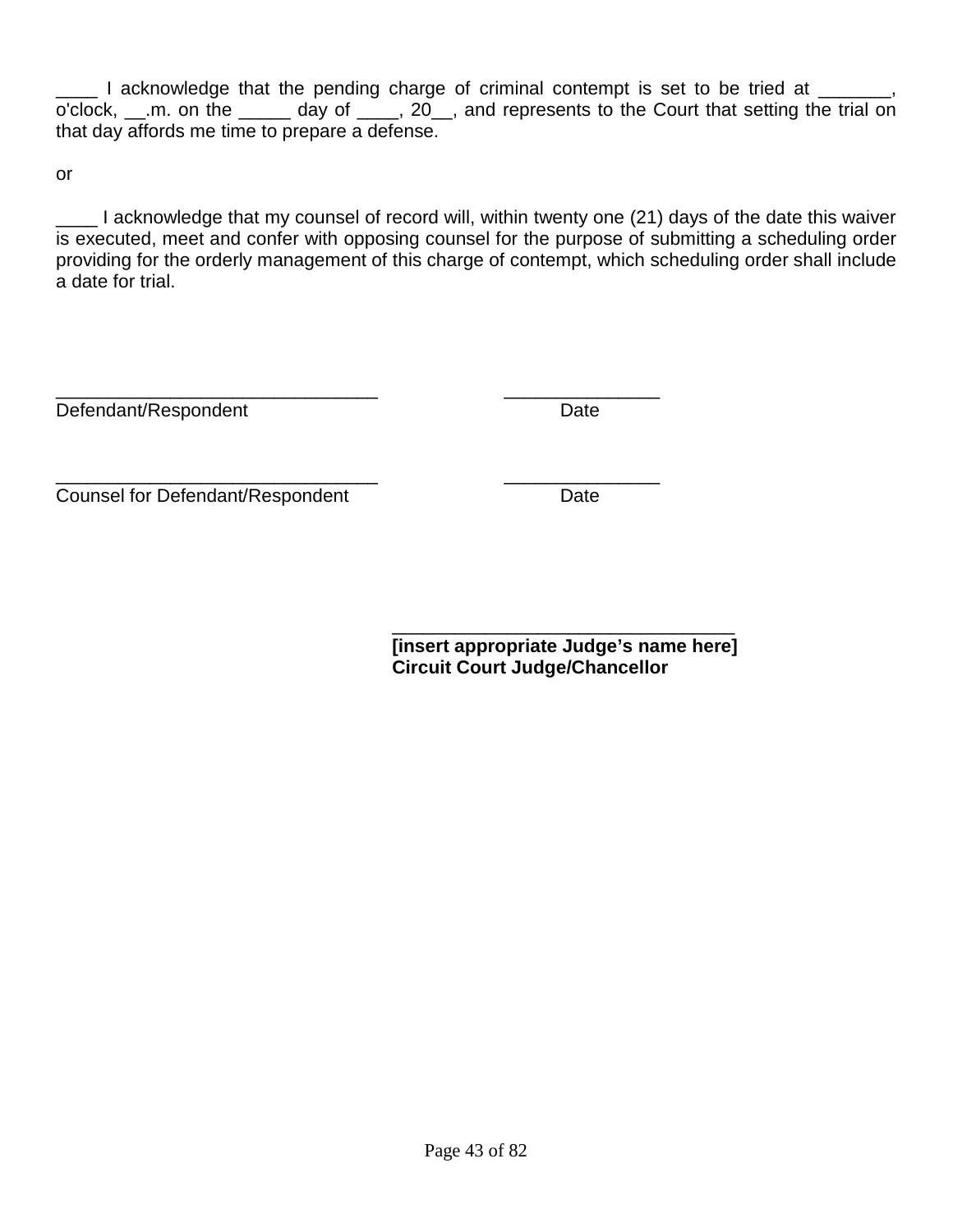#### **CERTIFICATE OF SERVICE**

I hereby certify that a true and exact copy of the foregoing has been forwarded via United States mail, first class postage prepaid, email or facsimile to:

This the \_\_\_\_\_\_ day of \_\_\_\_\_\_\_\_\_\_\_\_\_\_, 2017.

 $\frac{1}{\sqrt{2\pi}}$  , which is the contract of the contract of the contract of the contract of the contract of the contract of the contract of the contract of the contract of the contract of the contract of the contract of the Circuit Court Clerk/Clerk & Master [choose appropriate clerk]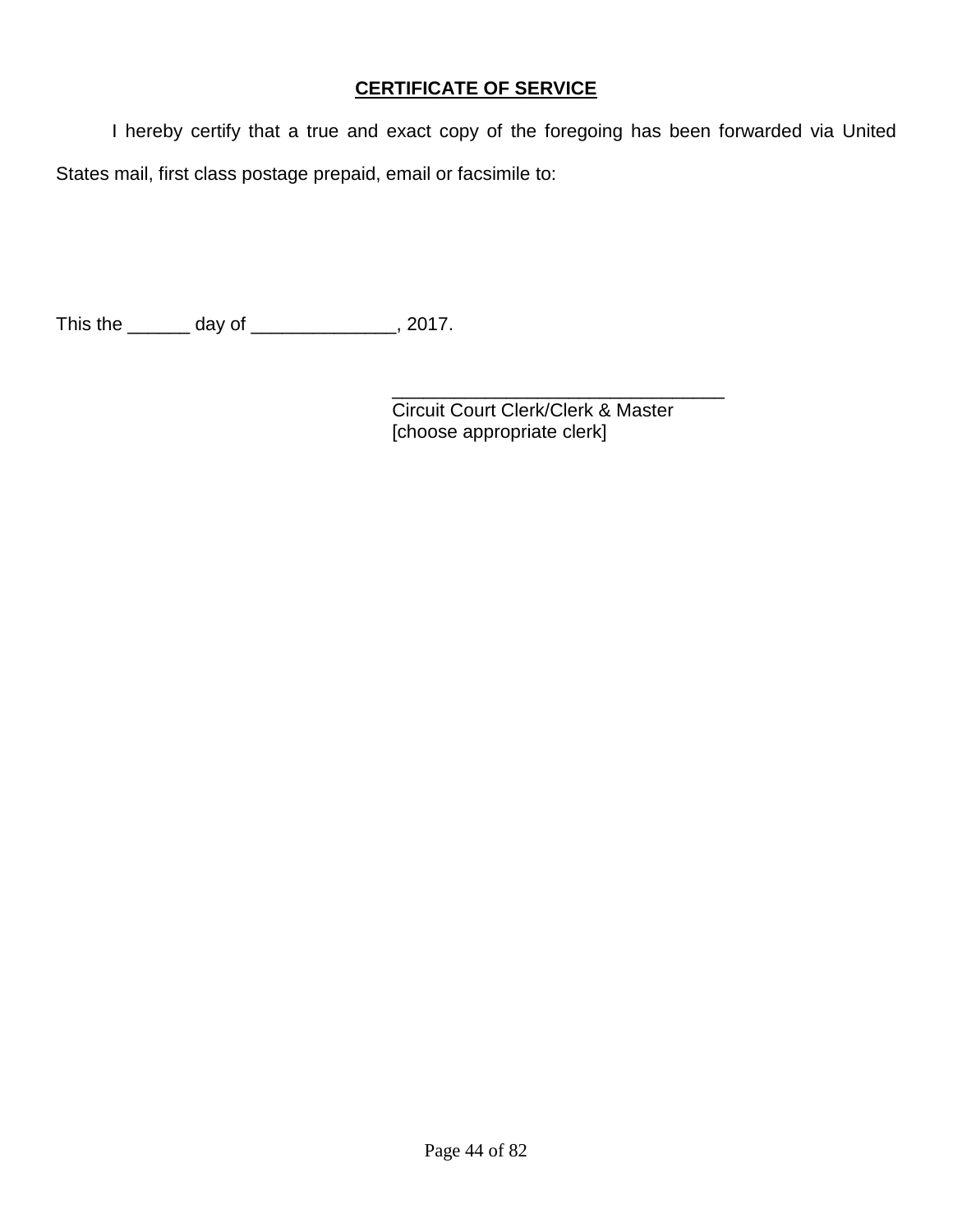### **APPENDIX G (Pursuant to T.C.A. 36-6-403)**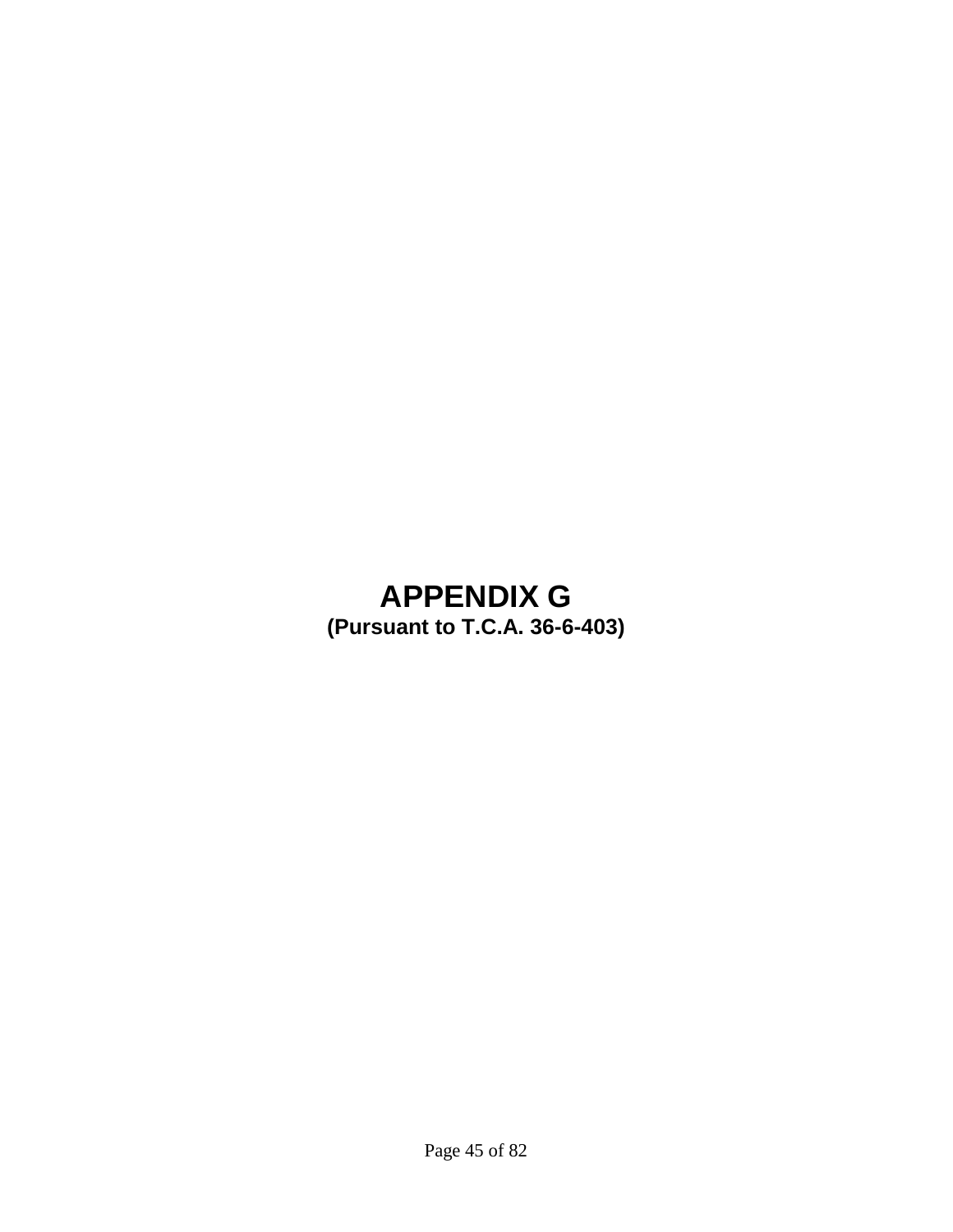| <b>STATE OF TENNESSEE</b>                                                                                | <b>COURT</b> (Must be completed)                            | <b>COUNTY</b> (Must be completed) |
|----------------------------------------------------------------------------------------------------------|-------------------------------------------------------------|-----------------------------------|
| <b>TEMPORARY PARENTING PLAN ORDER</b><br><b>ORDERED BY THE COURT</b><br><b>PROPOSED</b><br><b>AGREED</b> | FILE No. $\qquad$<br>(Must be completed)<br><b>DIVISION</b> |                                   |
| <b>PLAINTIFF</b> (Name: First, Middle, Last)                                                             | <b>DEFENDANT</b> (Name: First, Middle, Last)                |                                   |
| <b>Mother</b><br>Father                                                                                  | <b>Mother</b>                                               | Father                            |

The mother and father will behave with each other and each child so as to provide a loving, stable, consistent and nurturing relationship with the child even though they are divorced. They will not speak badly of each other or the members of the family of the other parent. They will encourage each child to continue to love the other parent and be comfortable in both families.

This plan is a new plan.

modifies an existing Parenting Plan dated \_\_\_\_\_\_\_\_\_\_\_\_\_\_\_\_\_\_\_. modifies an existing Order dated \_\_\_\_\_\_\_\_\_\_\_\_\_\_\_\_\_\_\_\_\_\_\_\_\_\_\_\_\_.

| <b>Child's Name</b> | <b>Date of Birth</b> |
|---------------------|----------------------|
|                     |                      |
|                     |                      |
|                     |                      |
|                     |                      |
|                     |                      |
|                     |                      |

#### **I. RESIDENTIAL PARENTING SCHEDULE**

#### **A. RESIDENTIAL TIME WITH EACH PARENT**

The Primary Residential Parent is \_\_\_\_\_\_\_\_\_\_\_\_\_\_\_\_\_\_\_\_\_\_\_\_\_\_\_\_\_\_\_\_\_\_\_\_

Under the schedule set forth below, each parent will spend the following number of days with the children:

Mother \_\_\_\_\_\_\_\_\_\_\_ days Father \_\_\_\_\_\_\_\_\_ days

#### **B. DAY-TO-DAY SCHEDULE**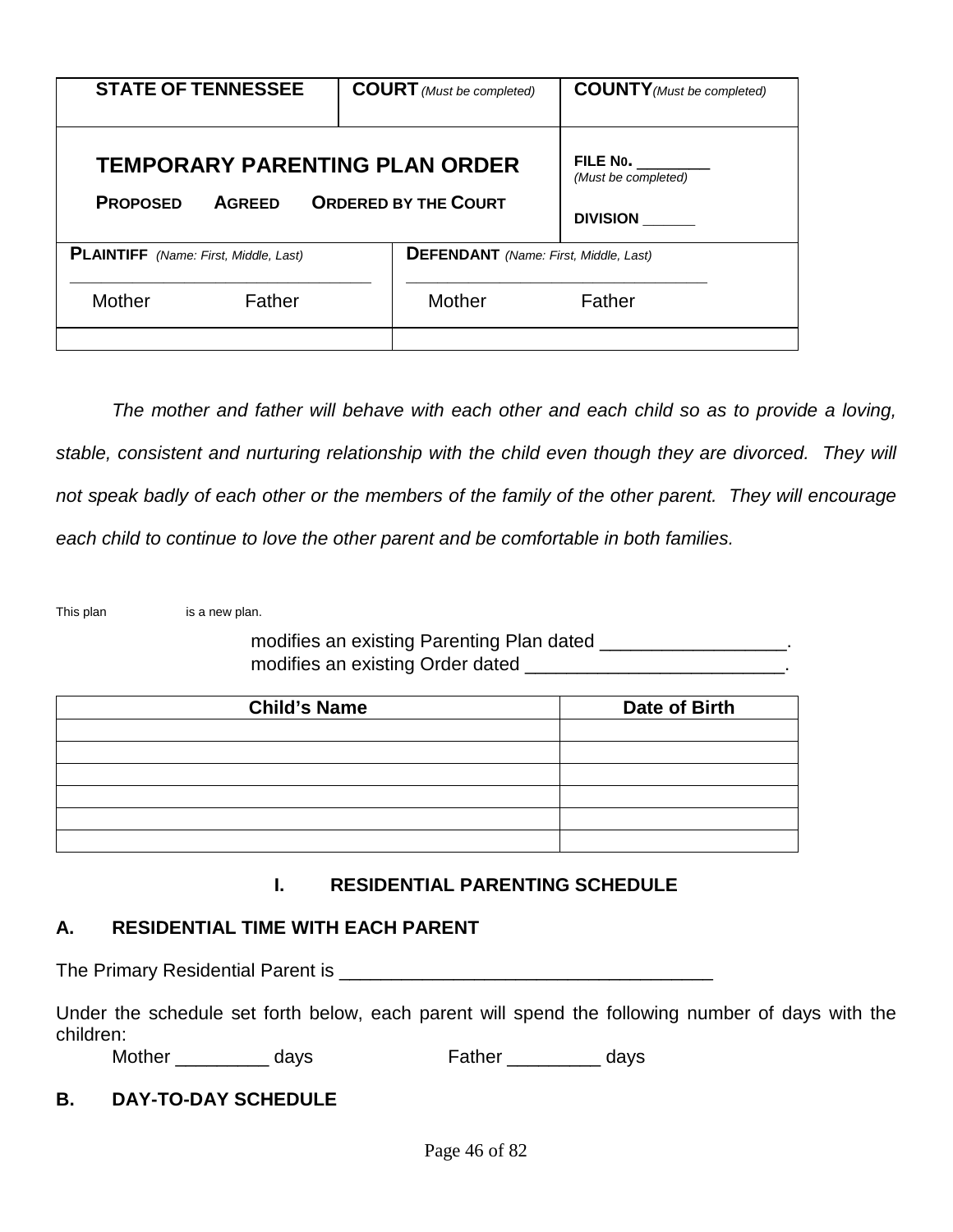The G mother G father shall have responsibility for the care of the child or children except at the following times when the other parent shall have responsibility:

| From                         |                         |  |
|------------------------------|-------------------------|--|
| Day and Time<br>Day and Time |                         |  |
| every week                   | every other week other: |  |

The other parent shall also have responsibility for the care of the child or children at the additional parenting times specified below:

| From |                                | tΟ               |              |    |                            |
|------|--------------------------------|------------------|--------------|----|----------------------------|
|      | Day and Time                   |                  | Day and Time |    |                            |
|      | every week                     | every other week | . other:     |    |                            |
|      | This parenting schedule begins |                  |              | or | date of the Court's Order. |

Day and Time

#### **C. HOLIDAY SCHEDULE AND OTHER SCHOOL FREE DAYS**

Indicate if child or children will be with parent in ODD or EVEN numbered years or EVERY year:<br>
MOTHER<br>
FATHER **MOTHER** 

|                                  | M <sub>111L</sub>                                                                                                    | . |
|----------------------------------|----------------------------------------------------------------------------------------------------------------------|---|
| New Year's Day                   |                                                                                                                      |   |
| <b>Martin Luther King Day</b>    |                                                                                                                      |   |
| Presidents' Day                  |                                                                                                                      |   |
| Easter Day (unless otherwise     |                                                                                                                      |   |
| coinciding with Spring Vacation) |                                                                                                                      |   |
| Passover Day (unless otherwise   |                                                                                                                      |   |
| coinciding with Spring Vacation) |                                                                                                                      |   |
| Mother's Day                     | <u> 1989 - Johann Stein, mars an deutscher Stein und der Stein und der Stein und der Stein und der Stein und der</u> |   |
|                                  |                                                                                                                      |   |
| Father's Day                     |                                                                                                                      |   |
| July 4 <sup>th</sup>             |                                                                                                                      |   |
| Labor Day                        |                                                                                                                      |   |
| Halloween                        |                                                                                                                      |   |
|                                  |                                                                                                                      |   |
| <b>Children's Birthdays</b>      |                                                                                                                      |   |
| <b>Other School-Free Days</b>    | the contract of the contract of the contract of the contract of the contract of                                      |   |
| Mother's Birthday                |                                                                                                                      |   |
| <b>Father's Birthday</b>         |                                                                                                                      |   |
| Other:                           |                                                                                                                      |   |

A holiday shall begin at 6:00 p.m. on the night preceding the holiday and end at 6:00 p.m. the night of the holiday, unless otherwise noted here\_\_\_\_\_\_\_\_\_\_\_\_\_\_\_\_\_\_\_\_\_\_\_\_\_\_\_\_\_.

#### **D.** FALL VACATION (If applicable)

|  |  | The day to day schedule shall apply except as follows: |  |  |           |  |
|--|--|--------------------------------------------------------|--|--|-----------|--|
|  |  |                                                        |  |  | beginning |  |

### **E. WINTER (CHRISTMAS) VACATION**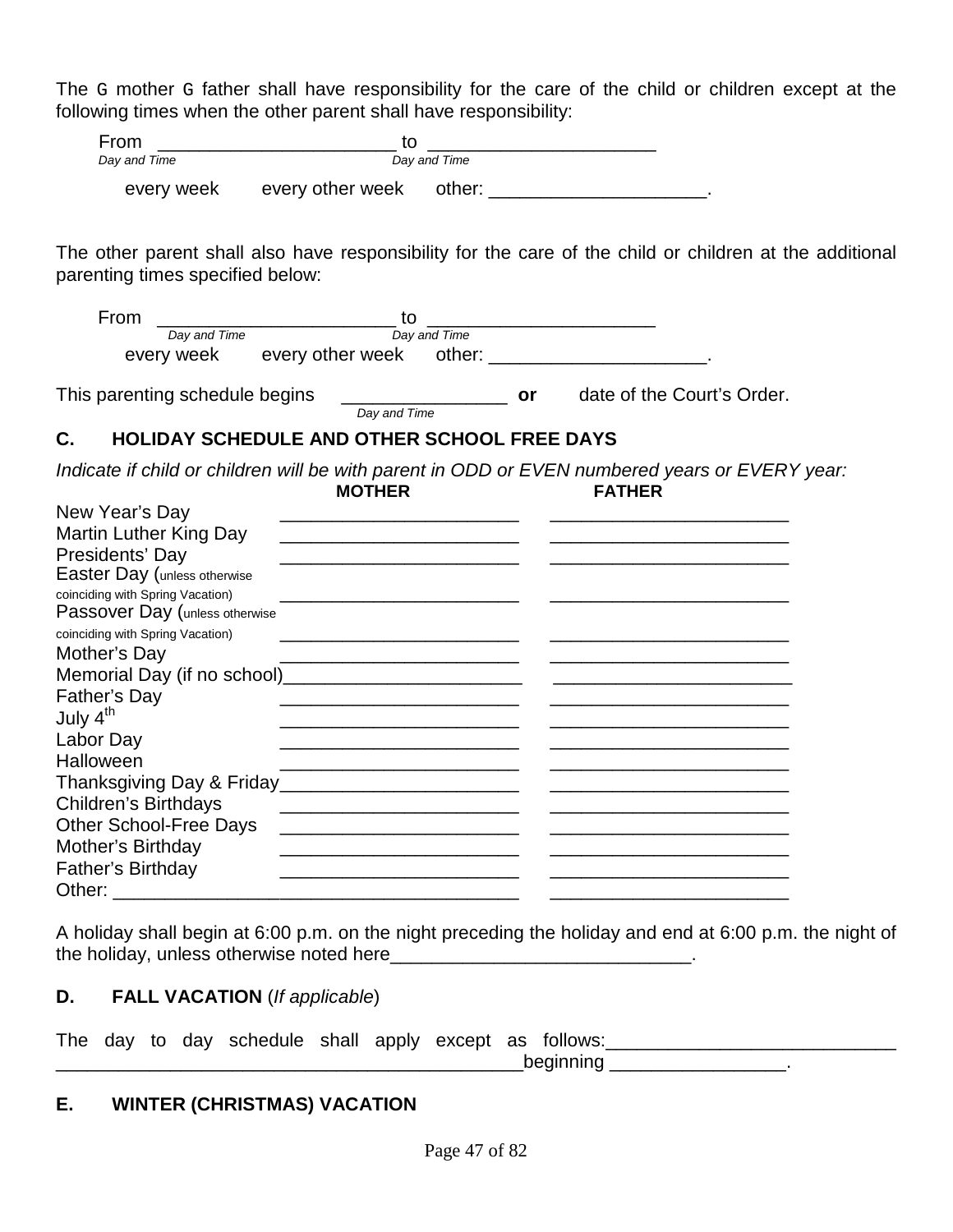The mother father shall have the child or children for the first period from the day and time school is dismissed until December \_\_\_\_\_ at \_\_\_\_ a.m./p.m. in odd-numbered years in even-numbered yearsevery year. The other parent will have the child or children for the second period from the day and time indicated above until 6:00 p.m. on the evening before school resumes. The parties shall alternate the first and second periods each year.

Other agreement of the parents:  $\Box$ 

#### **F.** SPRING VACATION (If applicable)

The day-to-day schedule shall apply except as follows: \_\_\_\_\_\_\_\_\_\_\_\_\_\_\_\_\_\_\_\_\_\_\_\_\_

\_\_\_\_\_\_\_\_\_\_\_\_\_\_\_\_\_\_\_\_\_\_\_\_\_\_\_\_\_\_\_\_\_\_\_\_\_\_\_\_\_\_\_\_\_\_\_\_\_\_\_\_\_\_\_\_\_\_\_\_\_\_\_\_\_\_\_\_\_\_\_ \_\_\_\_\_\_\_\_\_\_\_\_\_\_\_\_\_\_\_\_\_\_\_\_\_\_\_\_\_\_\_\_\_\_\_\_\_\_\_\_\_\_\_beginning \_\_\_\_\_\_\_\_\_\_\_\_\_\_\_\_\_\_\_.

#### **G. SUMMER VACATION**

The day-to-day schedule shall apply except as follows:

\_\_\_\_\_\_\_\_\_\_\_\_\_\_\_\_\_\_\_\_\_\_\_\_\_\_\_\_\_\_\_\_\_\_\_\_\_\_\_\_\_\_ beginning \_\_\_\_\_\_\_\_\_\_\_\_\_\_\_\_\_\_\_\_.

Is written notice required? Yes No. If so, \_\_\_\_\_\_\_\_ number of days.

#### **H. TRANSPORTATION ARRANGEMENTS**

The place of meeting for the exchange of the child or children shall be: \_\_\_\_\_\_\_\_\_\_\_\_\_

\_\_\_\_\_\_\_\_\_\_\_\_\_\_\_\_\_\_\_\_\_\_\_\_\_\_\_\_\_\_\_\_\_\_\_\_\_\_\_\_\_\_\_\_\_\_\_\_\_\_\_\_\_\_\_\_\_\_\_\_\_\_\_\_\_\_\_\_\_\_. Payment of long distance transportation costs *(if applicable):* mother father both equally. Other arrangements:

If a parent does not possess a valid driver's license, he or she must make reasonable transportation arrangements to protect the child or children while in the care of that parent.

#### I. SUPERVISION OF PARENTING TIME (If applicable)

Check if applicable

Supervised parenting time shall apply during the day-to-day schedule as follows:

Place: \_\_\_\_\_\_\_\_\_\_\_\_\_\_\_\_\_\_\_\_\_\_\_\_\_\_\_\_\_\_\_\_\_\_\_\_\_\_\_\_\_\_\_\_\_\_\_\_\_\_\_\_\_\_\_\_\_\_\_\_\_\_\_.

Person or organization supervising:  $\blacksquare$ 

Responsibility for cost, if any:mother father both equally.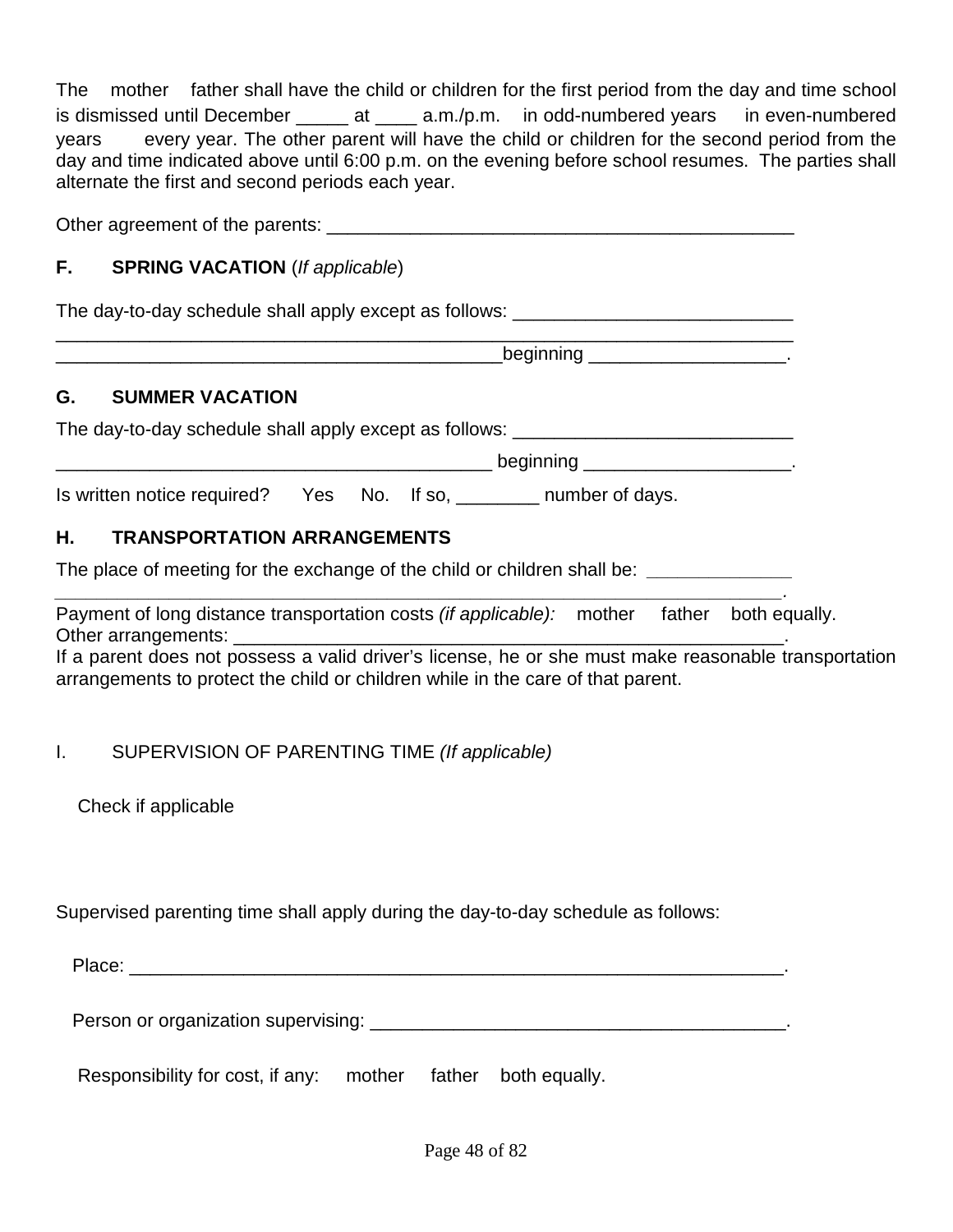#### J. OTHER

The following special provisions apply :

#### II. DECISION-MAKING

\_\_\_\_\_\_\_\_\_\_\_\_\_\_\_\_\_\_\_\_\_\_\_\_\_\_\_\_\_\_\_\_\_\_\_\_\_\_\_\_\_\_\_\_\_\_\_\_\_\_\_\_\_\_\_\_\_\_\_\_\_\_\_\_\_\_\_\_\_\_\_

\_\_\_\_\_\_\_\_\_\_\_\_\_\_\_\_\_\_\_\_\_\_\_\_\_\_\_\_\_\_\_\_\_\_\_\_\_\_\_\_\_\_\_\_\_\_\_\_\_\_\_\_\_\_\_\_\_\_\_\_\_\_\_\_\_\_\_\_\_\_\_

\_\_\_\_\_\_\_\_\_\_\_\_\_\_\_\_\_\_\_\_\_\_\_\_\_\_\_\_\_\_\_\_\_\_\_\_\_\_\_\_\_\_\_\_\_\_\_\_\_\_\_\_\_\_\_\_\_\_\_\_\_\_\_\_\_\_\_\_\_\_.

#### A. DAY-TO-DAY DECISIONS

Each parent shall make decisions regarding the day-to-day care of a child while the child is residing with that parent, including any emergency decisions affecting the health or safety of a child.

#### B. MAJOR DECISIONS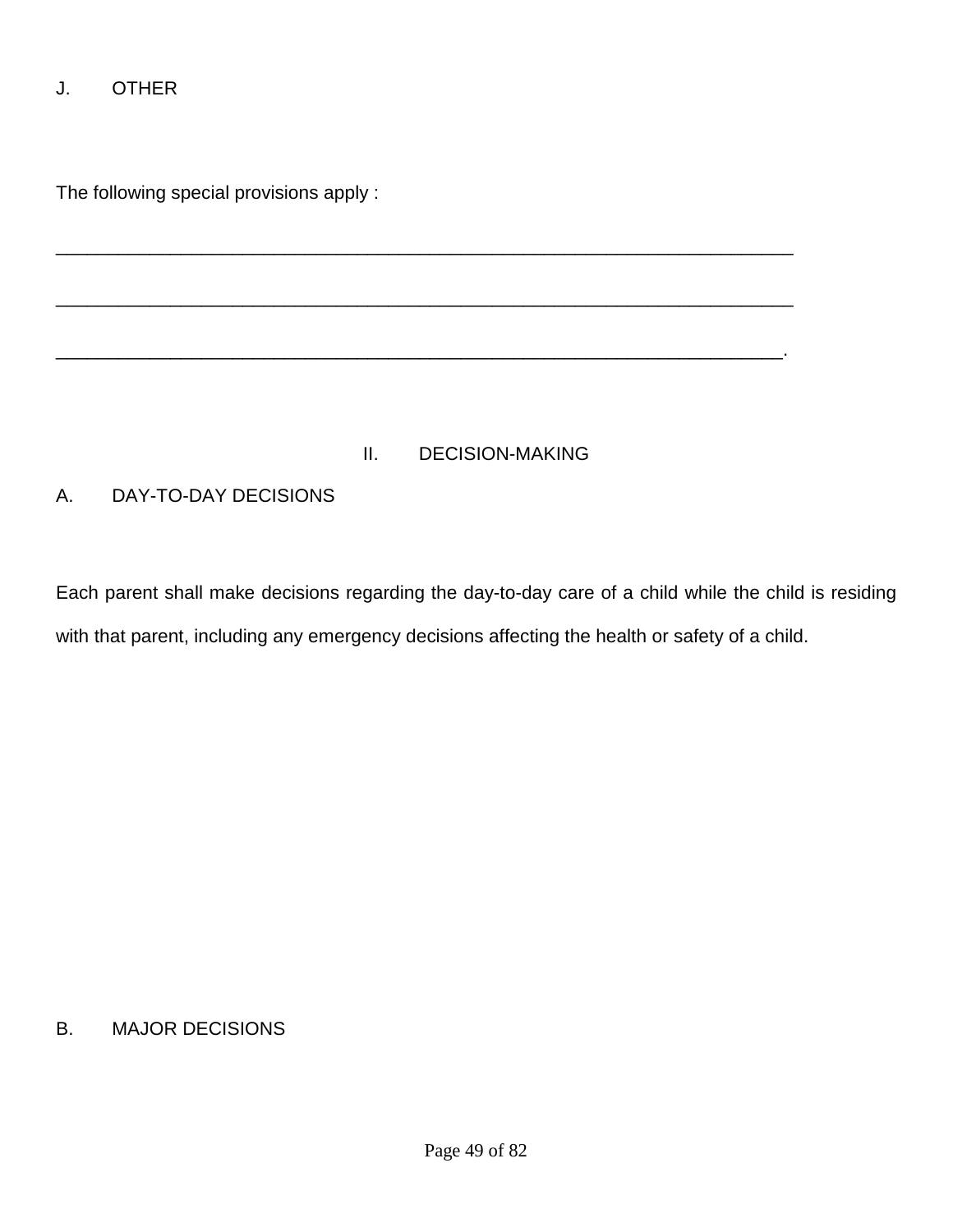Major decisions regarding each child shall be made as follows:

| <b>Educational decisions</b>      | mother | father | joint |
|-----------------------------------|--------|--------|-------|
| Non-emergency health care         | mother | father | joint |
| Religious upbringing              | mother | father | joint |
| <b>Extracurricular activities</b> | mother | father | joint |
|                                   | mother | father | joint |

#### III. FINANCIAL SUPPORT

#### A. CHILD SUPPORT

Father's gross monthly income is \$

Mother's gross monthly income is \$

1. The final child support order is as follows:

a. The mother father shall pay to the other parent as regular child support the sum of \$\_\_\_\_\_\_\_\_\_\_\_\_\_\_\_\_\_ weekly monthly twice per month

 every two weeks. The Child Support Worksheet shall be attached to this Order as an Exhibit.\*

If this is a deviation from the Child Support Guidelines, explain why:

\_\_\_\_\_\_\_\_\_\_\_\_\_\_\_\_\_\_\_\_\_\_\_\_\_\_\_\_\_\_\_\_\_\_\_\_\_\_\_\_\_\_\_\_\_\_\_\_\_\_\_\_\_\_\_\_\_\_\_\_\_\_\_\_\_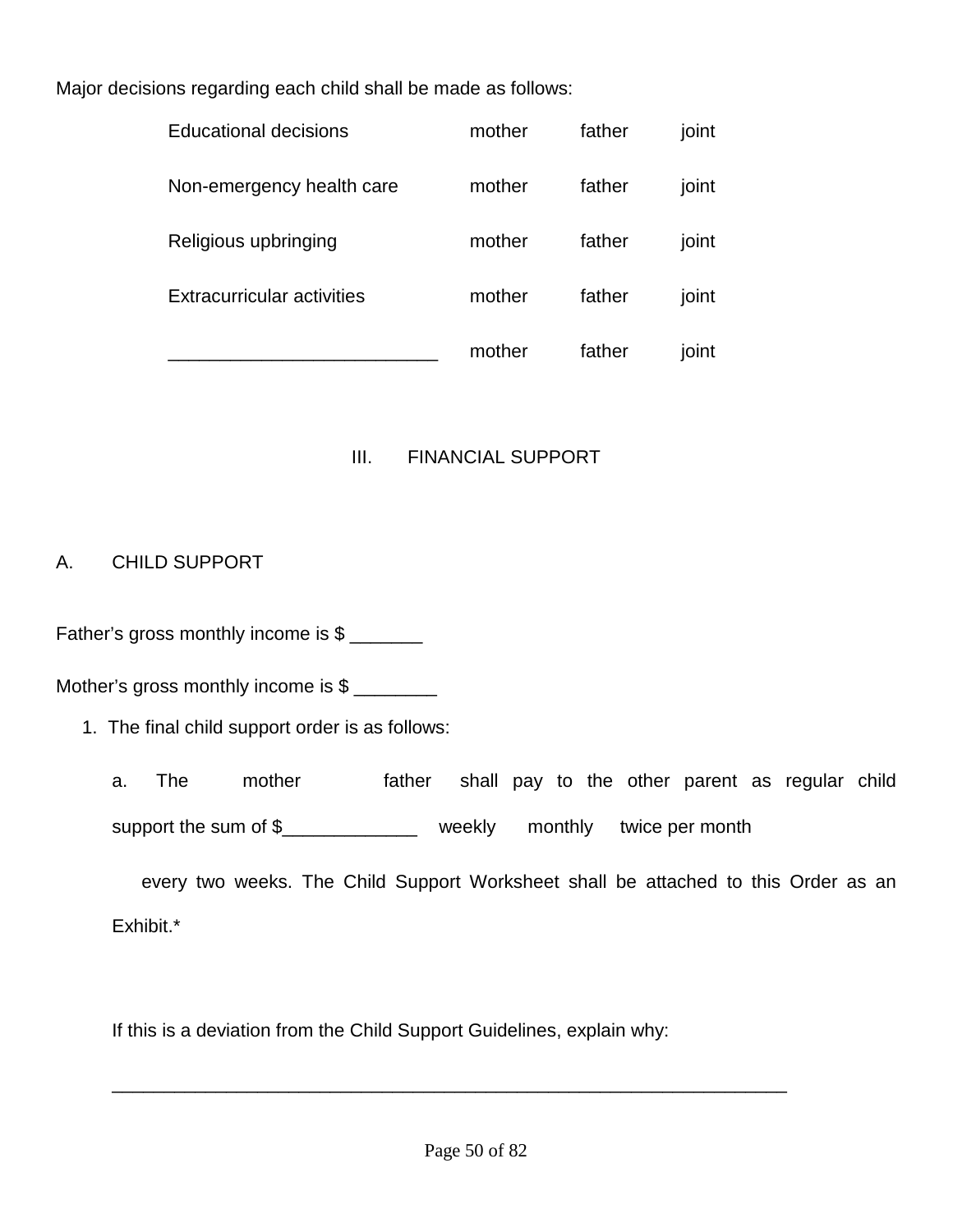2. Retroactive Support: A judgment is hereby awarded in the amount of \$\_\_\_\_\_\_\_ to mother father against the child support payor representing retroactive support required under Section 1240-2-4.06 of the D.H.S. Income Shares Child Support Guidelines dating from \_\_\_\_\_\_\_\_\_\_\_\_\_\_\_\_ which shall be paid (including pre/post judgment interest) at the rate of \$\_\_\_\_\_\_\_\_\_\_\_\_\_ per week month twice per month every two weeks until the judgment is paid in full.

3. Payments shall begin on the day of electron containing the system of  $\sim$  20

This support shall be paid:

directly to the other parent.

to the Central Child Support Receipting Unit, P. O. Box 305200, Nashville, Tennessee 37229, and

sent from there to the other parent at:  $\blacksquare$ 

A Wage Assignment Order is attached to this Parenting Plan.

by direct deposit to the other parent at \_\_\_\_\_\_\_\_\_\_\_\_\_\_\_\_\_\_\_\_\_\_\_\_\_\_\_\_ Bank for deposit in

account no. \_\_\_\_\_\_\_\_\_\_\_\_\_\_\_\_\_\_\_\_\_\_\_\_.

income assignment not required; Explanation: \_\_\_\_\_\_\_\_\_\_\_\_\_\_\_\_\_\_\_\_\_\_\_\_\_\_\_\_\_\_\_\_\_\_\_.

other:

The parents acknowledge that court approval must be obtained before child support can be reduced or modified.

\*Child Support Worksheet can be found on DHS website at http://www.state.tn.us/humanserv/is/isdocuments.html or at your local child support offices.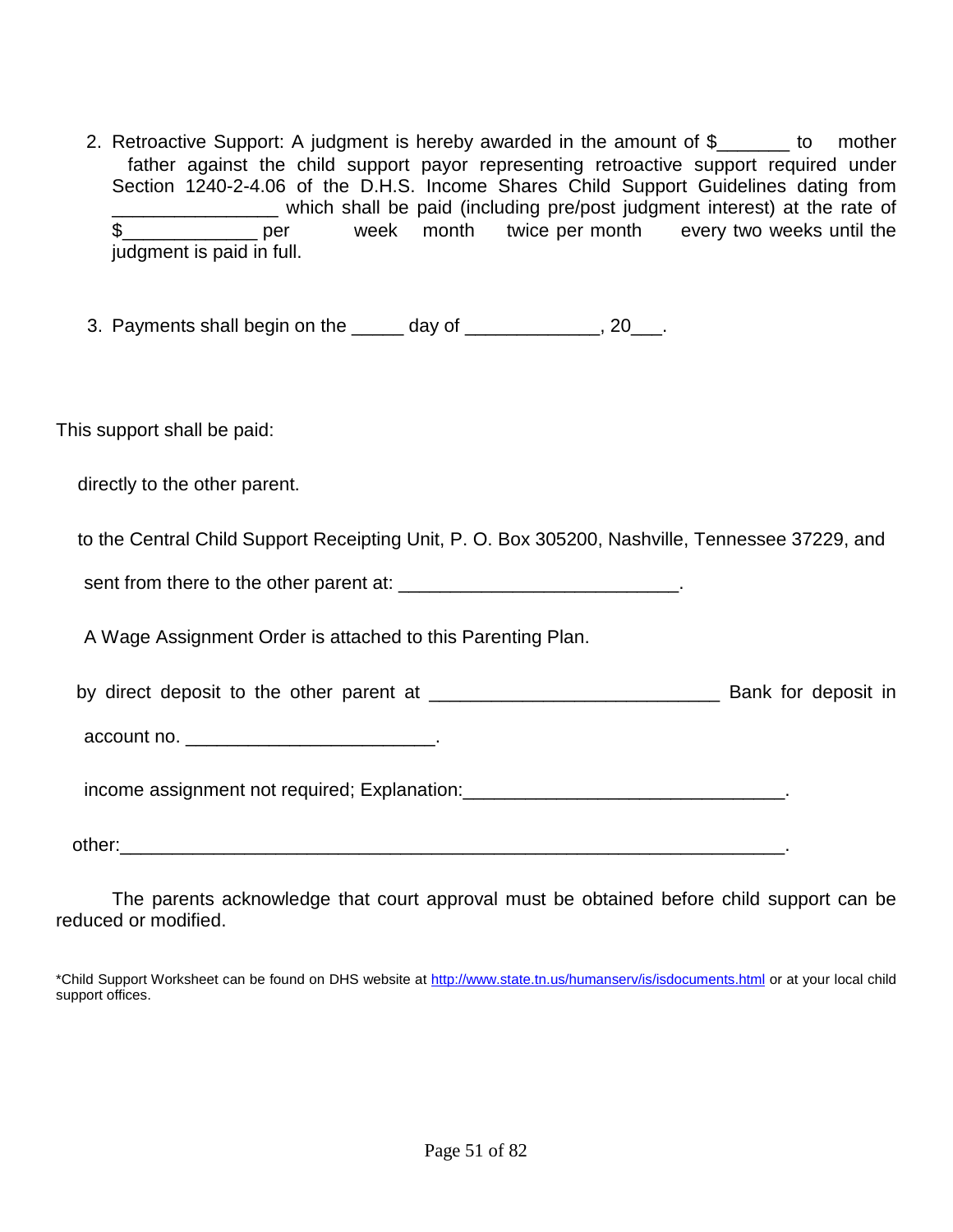#### **B. FEDERAL INCOME TAX EXEMPTION1**

The mother father is the parent receiving child support.

The Mother shall claim the following children:

The Father shall claim the following children:

The mother father may claim the exemptions for the child or children so long as child support payments are current by the claiming parent on January 15 of the year when the return is due. The exemptions may be claimed in: alternate years starting \_\_\_\_\_\_\_\_

each year other: The control of the control of the control of the control of the control of the control of the control of the control of the control of the control of the control of the control of the control of the contro

The mother father will furnish IRS Form 8332 to the parent entitled to the exemption by February 15 of the year the tax return is due.

#### **C. PROOF OF INCOME AND WORK-RELATED CHILD CARE EXPENSES**

Each parent shall send proof of income to the other parent for the prior calendar year as follows:

- IRS Forms W-2 and 1099 shall be sent to the other parent on or beforeFebruary 15.
- A copy of his or her federal income tax return shall be sent to the other parent on or before April 15 or any later date when it is due because of an extension of time for filing.
- The completed form required by the Department of Human Services shall be sent to the Department on or before the date the federal income tax return is due by the parent paying child support. This requirement applies only if a parent is receiving benefits from the Department for a child.

The parent paying work-related child care expenses shall send proof of expenses to the other parent for the prior calendar year and an estimate for the next calendar year, on or before February 15.

#### **D. HEALTH AND DENTAL INSURANCE**

Reasonable health insurance on the child or children will be:

maintained by the mother maintained by the father maintained by both

 $\overline{a}$ 

Proof of continuing coverage shall be furnished to the other parent annually or as coverage changes. The parent maintaining coverage shall authorize the other parent to consult with the insurance carrier regarding the coverage in effect.

Uncovered reasonable and necessary medical expenses, which may include but is not limited to, deductibles or co-payments, eyeglasses, contact lens, routine annual physicals, and counseling will be paid by mother father pro rata in accordance with their incomes. After insurance has paid its portion, the parent receiving the bill will send it to the other parent within ten days. The other parent will pay his or her share within 30 days of receipt of the bill.

If available through work, the mother father shall maintain dental, orthodontic, and optical insurance on the minor child or children.

<sup>1</sup> NOTE: The child support schedule assumptions in the guidelines (1240-2-4-.03 (6)(b) ) assume that the parent receiving the child support will get the tax exemptions for the child.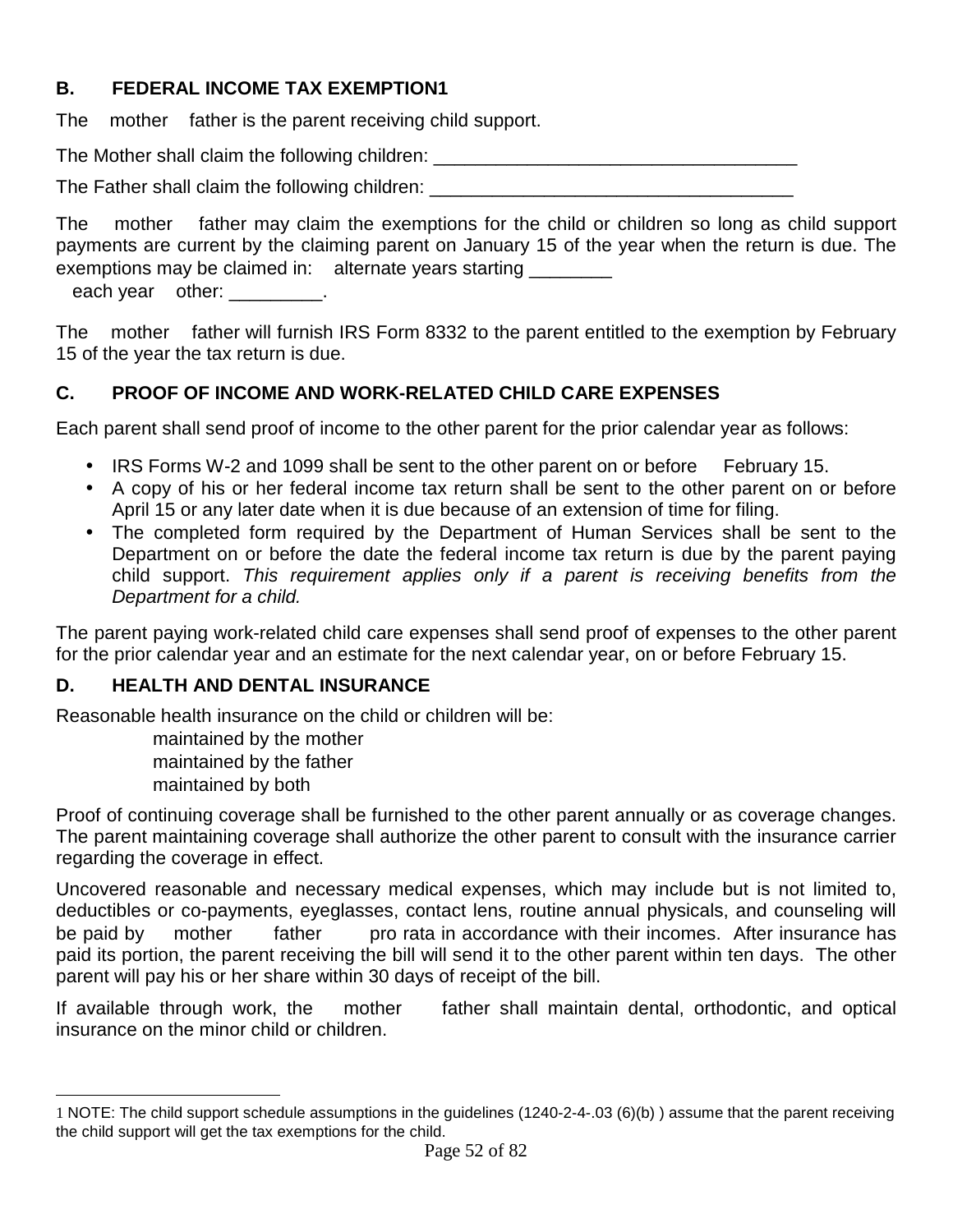#### **E. LIFE INSURANCE**

If agreed upon by the parties, the mother father both shall insure his/her own life in the minimum amount of \$ by whole life or term insurance. Until the child support obligation has been completed, each policy shall name the child/children as sole irrevocable primary beneficiary, with the other parent other **the set of the set of the benefit of the** benefit of the child(ren), to serve without bond or accounting.

#### **IV. PRIMARY RESIDENTIAL PARENT (CUSTODIAN) FOR OTHER LEGAL PURPOSES**

The child or children are scheduled to reside the majority of the time with the  $\Box$  mother  $\Box$  father. This parent is designated as the primary residential parent also known as the custodian, **SOLELY** for purposes of any other applicable state and federal laws. If the parents are listed in Section II as joint decision-makers, then, for purposes of obtaining health or other insurance, they shall be considered to be joint custodians. THIS DESIGNATION DOES NOT AFFECT EITHER PARENT'S RIGHTS OR RESPONSIBILITIES UNDER THIS PARENTING PLAN.

#### **V. DISAGREEMENTS OR MODIFICATION OF PLAN**

Should the parents disagree about this Parenting Plan or wish to modify it, they must make a good faith effort to resolve the issue by the process selected below before returning to Court. Except for financial support issues including child support, health and dental insurance, uncovered medical and dental expenses, and life insurance, disputes must be submitted to:

 Mediation by a neutral party chosen by the parents or the Court. Arbitration by a neutral party selected by parents or the Court. The Court DUE TO ORDER OF PROTECTION OR RESTRICTIONS.

The costs of this process may be determined by the alternative dispute process or may be assessed by the Court based upon the incomes of the parents. It must be commenced by notifying the other parent and the Court by written request certified mail

other:  $\overline{\phantom{a}}$ 

In the dispute resolution process:

- A. Preference shall be given to carrying out this Parenting Plan.
- B. The parents shall use the process to resolve disputes relating to implementation of the Plan.
- C. A written record shall be prepared of any agreement reached, and it shall be provided to each parent.
- D. If the Court finds that a parent willfully failed to appear without good reason, the Court, upon motion, may award attorney fees and financial sanctions to the prevailing parent.

#### **VI. RIGHTS OF PARENTS**

#### **Under T.C.A. § 36-6-101 of Tennessee law, both parents are entitled to the following rights:**

- (1) The right to unimpeded telephone conversations with the child at least twice a week at reasonable times and for reasonable durations. The parent exercising parenting time shall furnish the other parent with a telephone number where the child may be reached at the days and time specified in a parenting plan or other court order or, where days and times are not specified, at reasonable times;
- (2) The right to send mail to the child which the other parent shall not destroy, deface, open or censor. The parent exercising parenting time shall deliver all letters, packages and other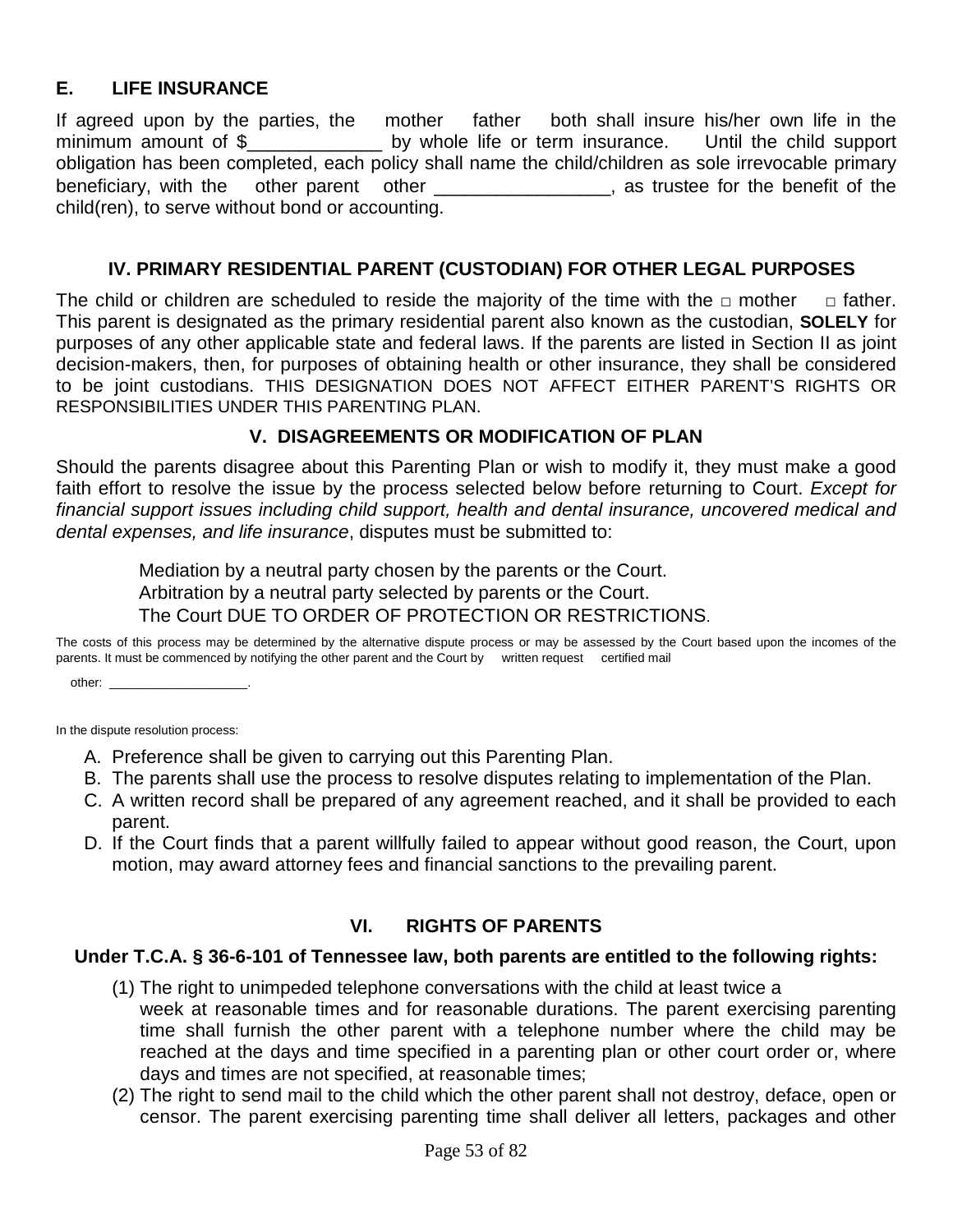material sent to the child by the other parent as soon as received and shall not interfere with their delivery in any way, unless otherwise provided by law or court order;

- (3) The right to receive notice and relevant information as soon as practicable but within twenty-four (24) hours of any hospitalization, major illness or injury, or death of the child. The parent exercising parenting time when such event occurs shall notify the other parent of the event and shall provide all relevant healthcare providers with the contact information for the other parent;
- (4) The right to receive directly from the child's school any educational records customarily made available to parents. Upon request from one parent, the parent enrolling the child in school shall provide to the other parent as soon as available each academic year the name, address, telephone number and other contact information for the school. In the case of children who are being homeschooled, the parent providing the homeschooling shall advise the other parent of this fact along with the contact information of any sponsoring entity or other entity involved in the child's education, including access to any individual student records or grades available online. The school or homeschooling entity shall be responsible, upon request, to provide to each parent records customarily made available to parents. The school may require a written request which includes a current mailing address and may further require payment of the reasonable costs of duplicating such records. These records include copies of the child's report cards, attendance records, names of teachers, class schedules, and standardized test scores;
- (5) Unless otherwise provided by law, the right to receive copies of the child's medical, health or other treatment records directly from the treating physician or healthcare provider. Upon request from one parent, the parent who has arranged for such treatment or health care shall provide to the other parent the name, address, telephone number and other contact information of the physician or healthcare provider. The keeper of the records may require a written request including a current mailing address and may further require payment of the reasonable costs of duplicating such records. No person who receives the mailing address of a requesting parent as a result of this requirement shall provide such address to the other parent or a third person;
- (6) The right to be free of unwarranted derogatory remarks made about such parent or such parent's family by the other parent to or in the presence of the child;
- (7) The right to be given at least forty-eight (48) hours' notice, whenever possible, of all extracurricular school, athletic, church activities and other activities as to which parental participation or observation would be appropriate, and the opportunity to participate in or observe them. The parent who has enrolled the child in each such activity shall advise the other parent of the activity and provide contact information for the person responsible for its scheduling so that the other parent may make arrangements to participate or observe whenever possible, unless otherwise provided by law or court order;
- (8) The right to receive from the other parent, in the event the other parent leaves the state with the minor child or children for more than forty-eight (48) hours, an itinerary which shall include the planned dates of departure and return, the intended destinations and mode of travel and telephone numbers. The parent traveling with the child or children shall provide this information to the other parent so as to give that parent reasonable notice; and
- (9) The right to access and participation in the child's education on the same bases that are provided to all parents including the right of access to the child during lunch and other school activities; provided, that the participation or access is legal and reasonable; however, access must not interfere with the school's day-to-day operations or with the child's educational schedule.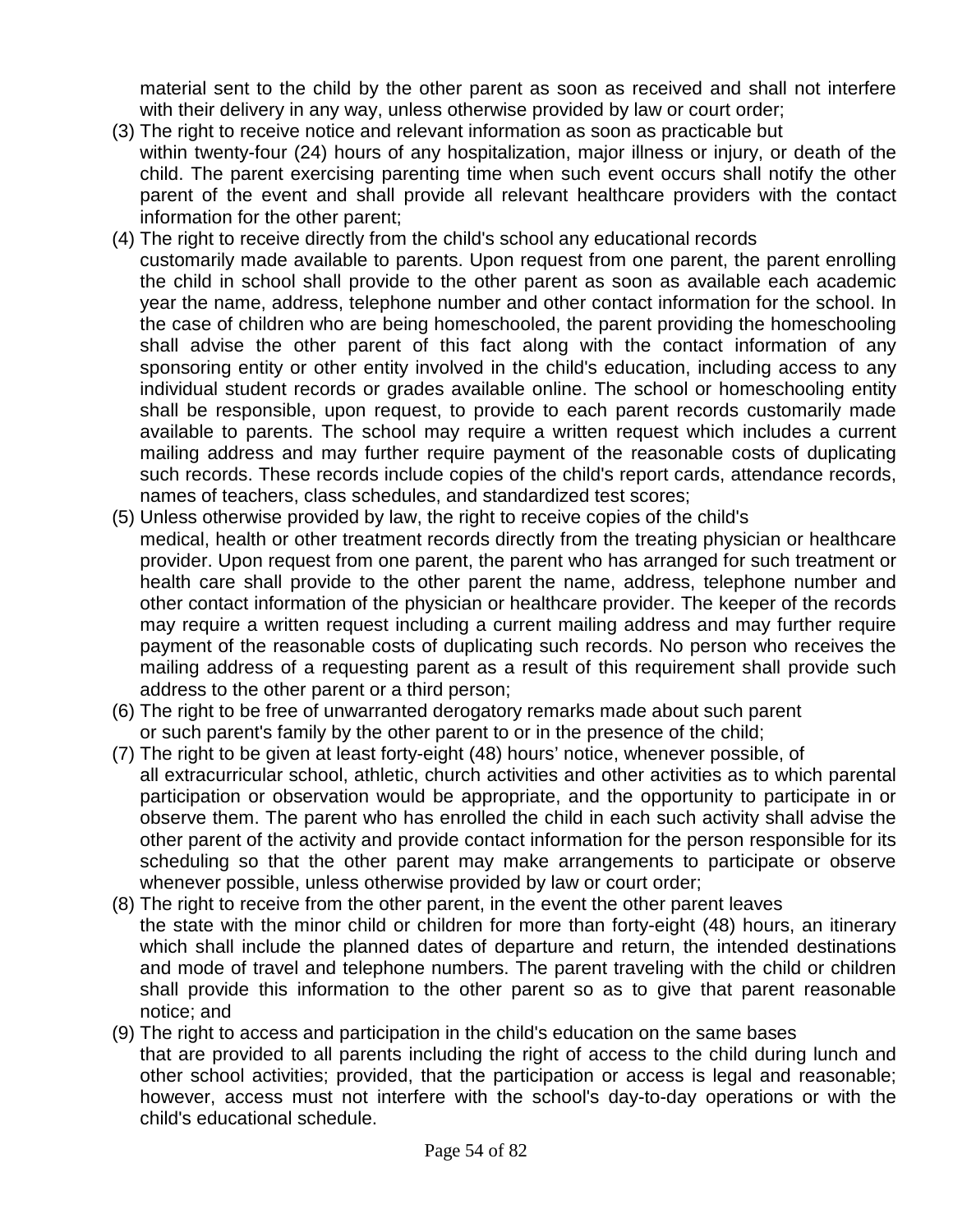#### **VII. NOTICE REGARDING PARENTAL RELOCATION**

The Tennessee statute (T.C.A. § 36-6-108) which governs the notice to be given in connection with the relocation of a parent reads in pertinent part as follows:

After custody or co-parenting has been established by the entry of a permanent parenting plan or final order, if a parent who is spending intervals of time with a child desires to relocate outside the state or more than fifty (50) miles from the other parent within the state, the relocating parent shall send a notice to the other parent at the other parent's last known address by registered or certified mail. Unless excused by the court for exigent circumstances, the notice shall be mailed not later than sixty (60) days prior to the move. The notice shall contain the following:

- (1) Statement of intent to move;
- (2) Location of proposed new residence;
- (3) Reasons for proposed relocation; and
- (4) Statement that the other parent may file a petition in opposition to the move within thirty (30) days of receipt of the notice.

#### **VIII. PARENT EDUCATION CLASS**

This requirement has been fulfilled by both parents mother father neither. Failure to attend the parent education class within 60 days of this order is punishable by contempt.

\_\_\_\_\_\_\_\_\_\_\_\_\_\_\_\_\_\_\_\_\_\_\_\_\_\_\_\_\_\_\_\_\_\_ \_\_\_\_\_\_\_\_\_\_\_\_\_\_\_\_\_\_\_\_\_\_\_\_\_\_\_\_\_\_\_\_\_\_\_

Under penalty of perjury, we declare that this plan has been proposed in good faith and is in the best interest of each minor child and that the statements herein and on the attached child support worksheets are true and correct. (A notary public is required if this is a proposed plan by one parent. A notary public is required if this is an agreed plan by both parents.)

| <b>Mother</b>                                                                      | Date and Place Signed |                      |
|------------------------------------------------------------------------------------|-----------------------|----------------------|
| Sworn to and subscribed before me this ______ day of ___________________, 20_____. |                       |                      |
|                                                                                    |                       | <b>Notary Public</b> |
| Father                                                                             | Date and Place Signed |                      |
| Sworn to and subscribed before me this ______ day of __________________, 20_____.  |                       |                      |
|                                                                                    |                       | <b>Notary Public</b> |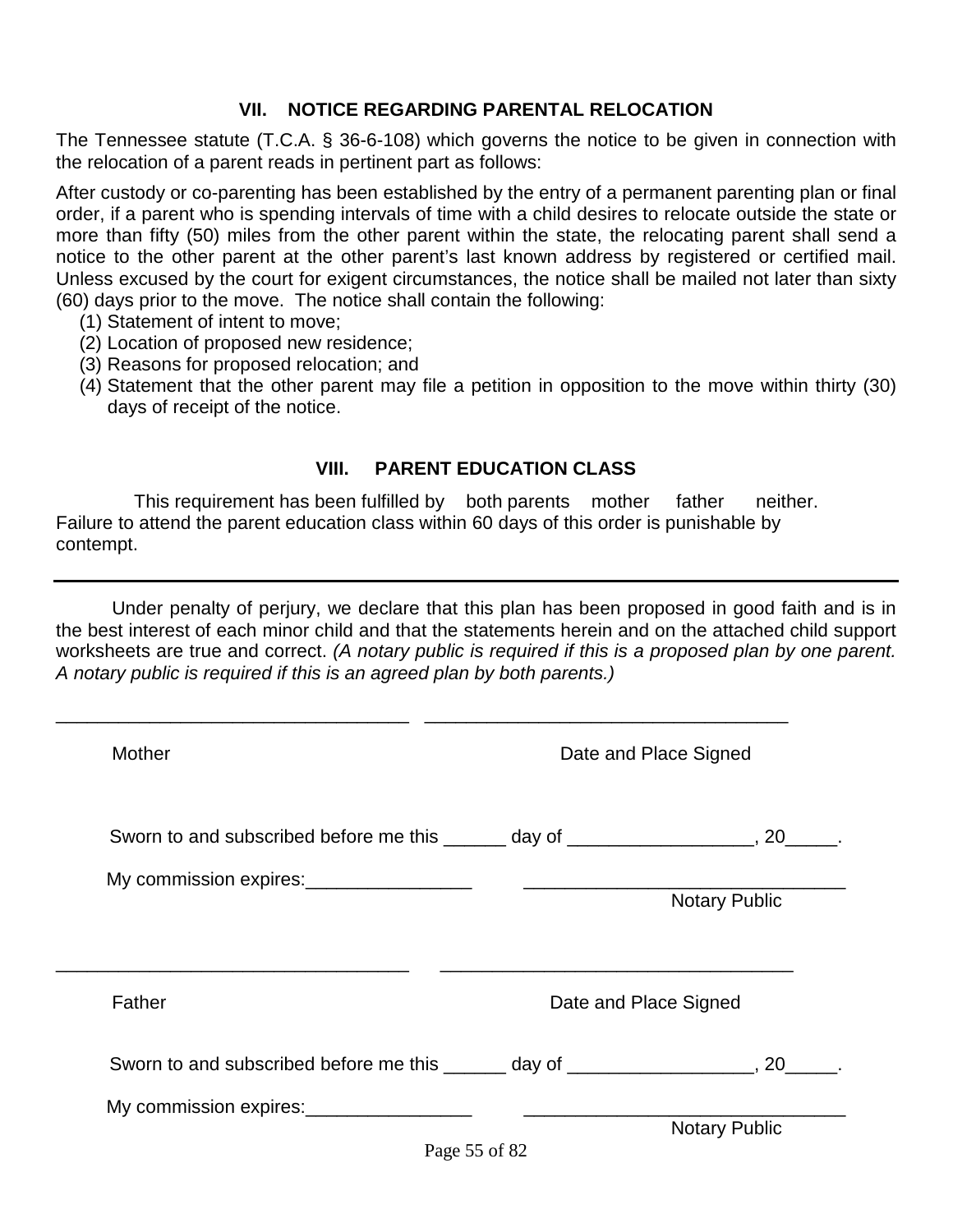#### APPROVED FOR ENTRY:

| <b>Attorney for Mother</b>  | <b>Attorney for Father</b>  |
|-----------------------------|-----------------------------|
| Address                     | Address                     |
| Address                     | Address                     |
| <b>Phone and BPR Number</b> | <b>Phone and BPR Number</b> |

Note: The judge or chancellor may sign below or, instead, sign a Final Decree or a separate Order incorporating this plan.

COURT COSTS (If applicable)

Court costs, if any, are taxed as follows: \_\_\_\_\_\_\_\_\_\_\_\_\_\_\_\_\_\_\_\_\_\_\_\_\_\_\_\_\_\_\_\_\_\_\_\_\_\_\_\_\_\_\_\_\_.

It is so ORDERED this the \_\_\_\_\_\_\_\_\_ day of \_\_\_\_\_\_\_\_\_\_\_, \_\_\_\_\_\_.

Judge or Chancellor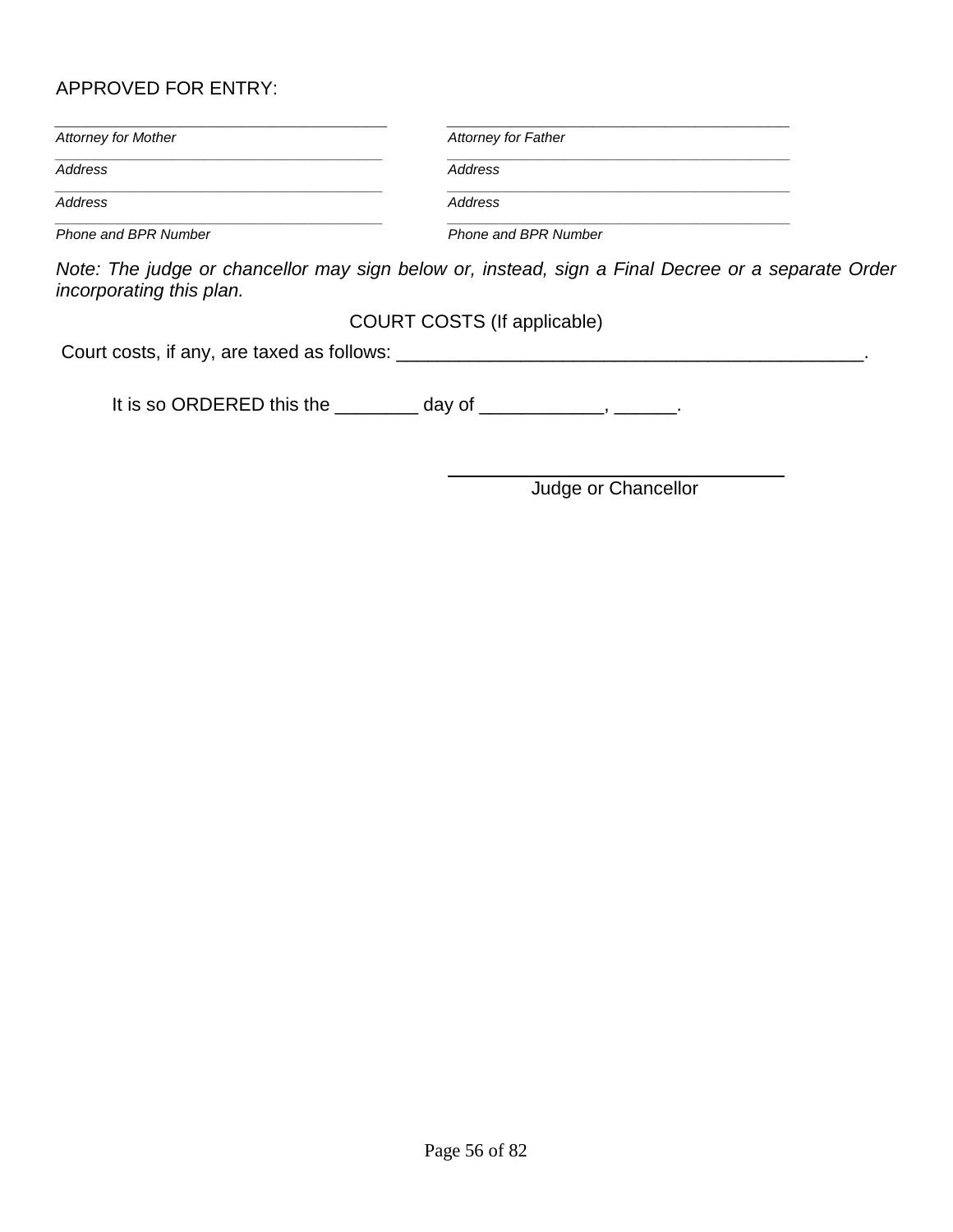# **APPENDIX H**

**(Pursuant to T.C.A. 36-6-404(d) and** 

**http://www.tsc.state.tn.us/geninfo/Programs/Parenting/PPPOrder.htm)**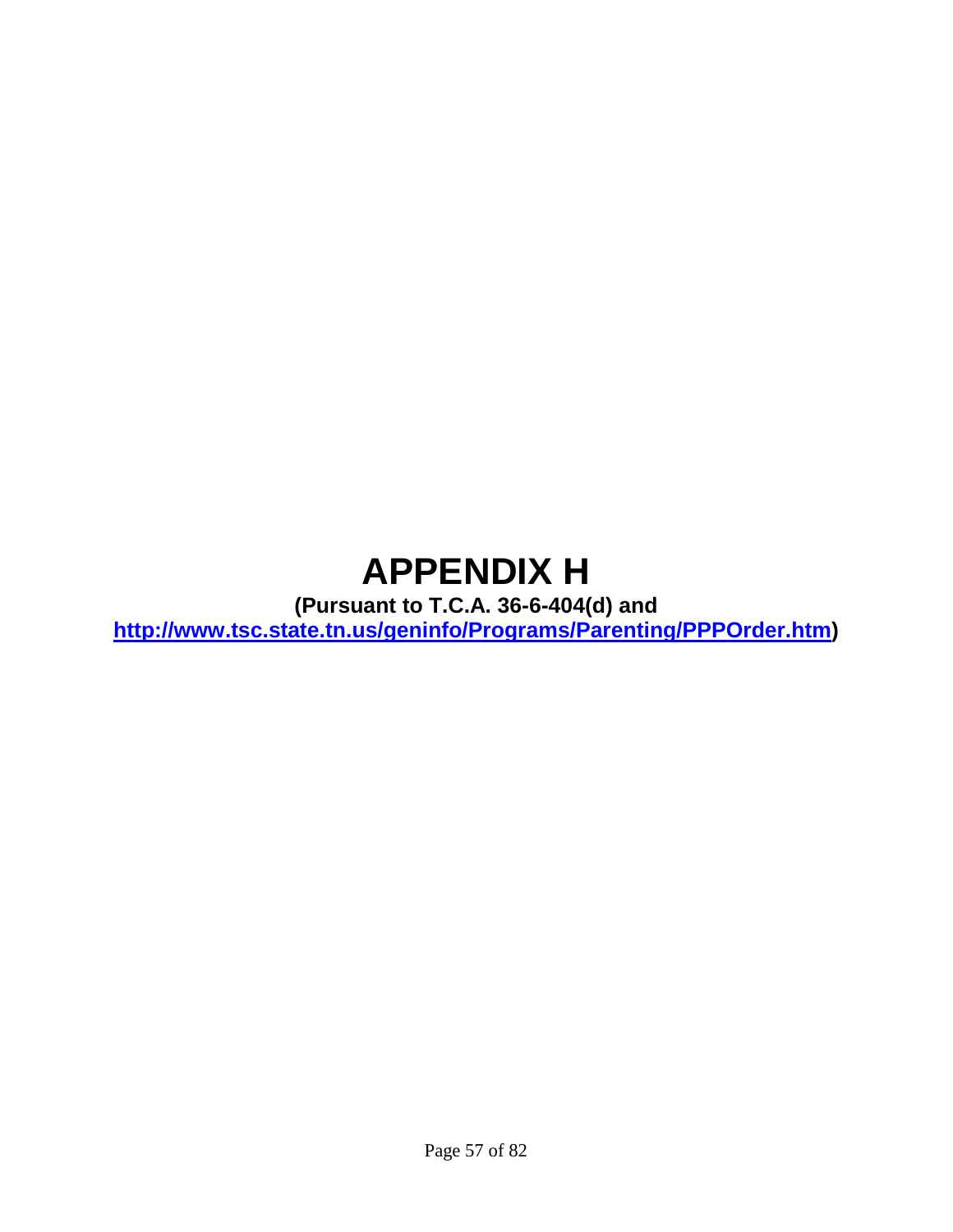| <b>STATE OF TENNESSEE</b>                                          | <b>COURT</b> (Must be completed)             | <b>COUNTY</b> (Must be completed)                         |
|--------------------------------------------------------------------|----------------------------------------------|-----------------------------------------------------------|
| PERMANENT PARENTING PLAN ORDER<br><b>PROPOSED</b><br><b>AGREED</b> | <b>ORDERED BY THE COURT</b>                  | FILE No. $\frac{1}{2}$<br>(Must be completed)<br>DIVISION |
| <b>PLAINTIFF</b> (Name: First, Middle, Last)                       | <b>DEFENDANT</b> (Name: First, Middle, Last) |                                                           |
| <b>Mother</b><br>Father                                            | <b>Mother</b>                                | Father                                                    |

**The mother and father will behave with each other and each child so as to provide a loving, stable, consistent and nurturing relationship with the child even though they are divorced. They will not speak badly of each other or the members of the family of the other parent. They will encourage each child to continue to love the other parent and be comfortable in both families.** 

This plan is a new plan.

modifies an existing Parenting Plan dated \_\_\_\_\_\_\_\_\_\_\_\_\_\_\_\_\_\_. modifies an existing Order dated \_\_\_\_\_\_\_\_\_\_\_\_\_\_\_\_\_\_\_\_\_\_\_\_\_\_.

| <b>Child's Name</b> | <b>Date of Birth</b> |
|---------------------|----------------------|
|                     |                      |
|                     |                      |
|                     |                      |
|                     |                      |
|                     |                      |
|                     |                      |

#### **I. RESIDENTIAL PARENTING SCHEDULE**

#### **A. RESIDENTIAL TIME WITH EACH PARENT**

The Primary Residential Parent is \_\_\_\_\_\_\_\_\_\_\_\_\_\_\_\_\_\_\_\_\_\_\_\_\_\_\_\_\_\_\_\_\_\_\_\_

Under the schedule set forth below, each parent will spend the following number of days with the children:<br>Mother \_\_\_\_\_\_\_\_\_\_\_ days

Father \_\_\_\_\_\_\_\_\_ days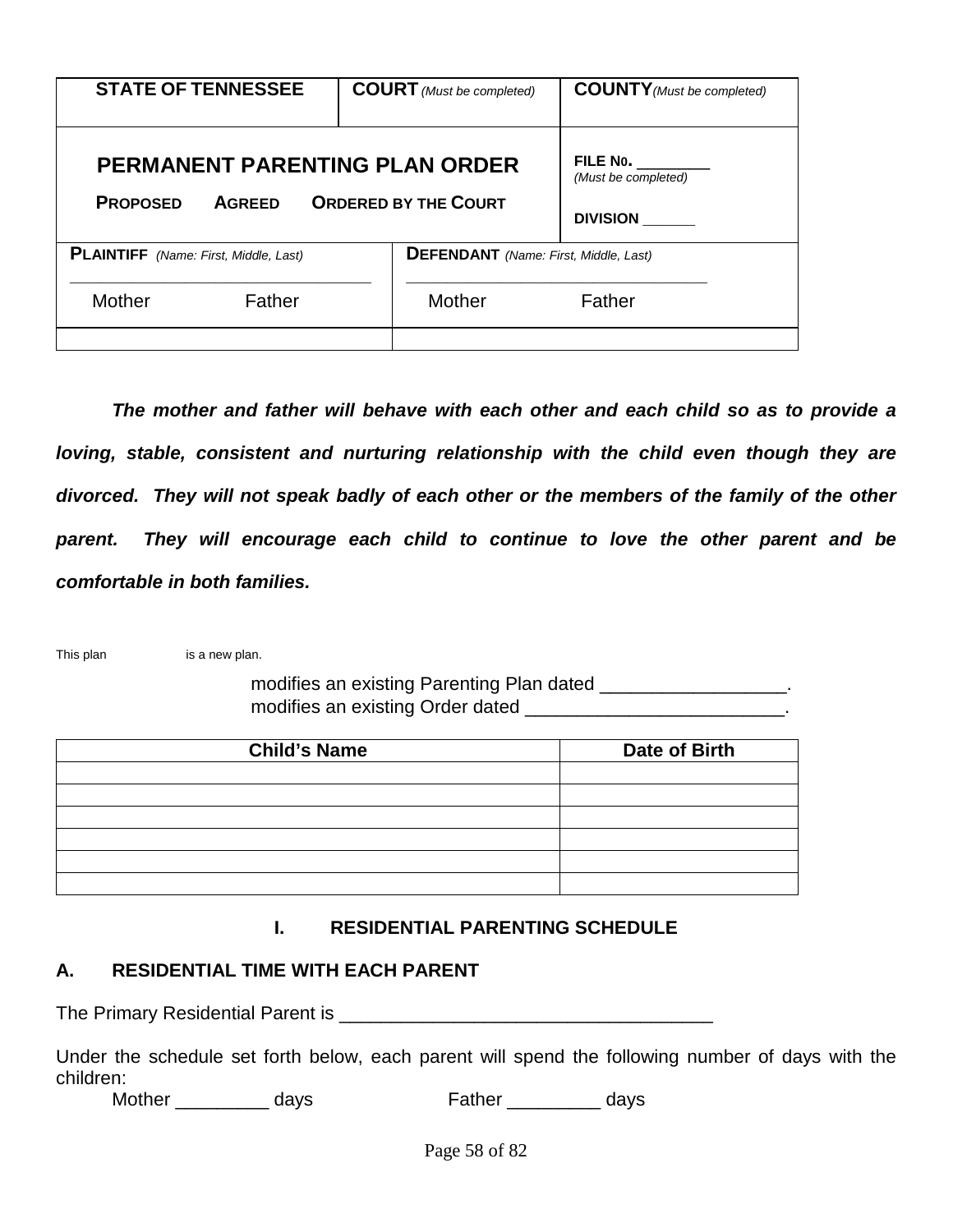#### **B. DAY-TO-DAY SCHEDULE**

The G mother G father shall have responsibility for the care of the child or children except at the following times when the other parent shall have responsibility:

From \_\_\_\_\_\_\_\_\_\_\_\_\_\_\_\_\_\_\_\_\_\_\_ to \_\_\_\_\_\_\_\_\_\_\_\_\_\_\_\_\_\_\_\_\_\_ Day and Time **Day and Time** every week every other week other: \_\_\_\_\_\_\_\_\_\_\_\_\_\_\_\_\_\_\_\_\_\_.

The other parent shall also have responsibility for the care of the child or children at the additional parenting times specified below:

| From                                                     | to                                                   |              |                                                                                                                 |
|----------------------------------------------------------|------------------------------------------------------|--------------|-----------------------------------------------------------------------------------------------------------------|
| Dav and Time                                             |                                                      | Dav and Time |                                                                                                                 |
| every week                                               |                                                      |              | every other week other: _______________________.                                                                |
| This parenting schedule begins                           |                                                      | or           | date of the Court's Order.                                                                                      |
|                                                          | Day and Time                                         |              |                                                                                                                 |
| HOLIDAY SCHEDULE AND OTHER SCHOOL FREE DAYS<br>С.        |                                                      |              |                                                                                                                 |
|                                                          | <b>MOTHER</b>                                        |              | Indicate if child or children will be with parent in ODD or EVEN numbered years or EVERY year:<br><b>FATHER</b> |
| New Year's Day                                           |                                                      |              |                                                                                                                 |
| Martin Luther King Day                                   |                                                      |              |                                                                                                                 |
| Presidents' Day                                          |                                                      |              |                                                                                                                 |
| Easter Day (unless otherwise                             |                                                      |              |                                                                                                                 |
| coinciding with Spring Vacation)                         | <u> 1990 - Johann John Stone, mars et al. (1990)</u> |              |                                                                                                                 |
| Passover Day (unless otherwise                           |                                                      |              |                                                                                                                 |
| coinciding with Spring Vacation)<br>Mother's Day         |                                                      |              |                                                                                                                 |
| Memorial Day (if no school)_____________________________ |                                                      |              |                                                                                                                 |
| Father's Day                                             |                                                      |              |                                                                                                                 |
| July 4 <sup>th</sup>                                     |                                                      |              |                                                                                                                 |
| Labor Day                                                |                                                      |              |                                                                                                                 |
| Halloween                                                |                                                      |              |                                                                                                                 |
|                                                          |                                                      |              |                                                                                                                 |
| <b>Children's Birthdays</b>                              |                                                      |              |                                                                                                                 |
| <b>Other School-Free Days</b>                            |                                                      |              |                                                                                                                 |
| Mother's Birthday                                        |                                                      |              |                                                                                                                 |
| <b>Father's Birthday</b>                                 |                                                      |              |                                                                                                                 |
| Other:                                                   |                                                      |              |                                                                                                                 |

A holiday shall begin at 6:00 p.m. on the night preceding the holiday and end at 6:00 p.m. the night of the holiday, unless otherwise noted here\_\_\_\_\_\_\_\_\_\_\_\_\_\_\_\_\_\_\_\_\_\_\_\_\_\_\_\_\_.

#### **D.** FALL VACATION (If applicable)

| The |  | day to day schedule shall apply except as follows: |  |  |           |  |
|-----|--|----------------------------------------------------|--|--|-----------|--|
|     |  |                                                    |  |  | beainning |  |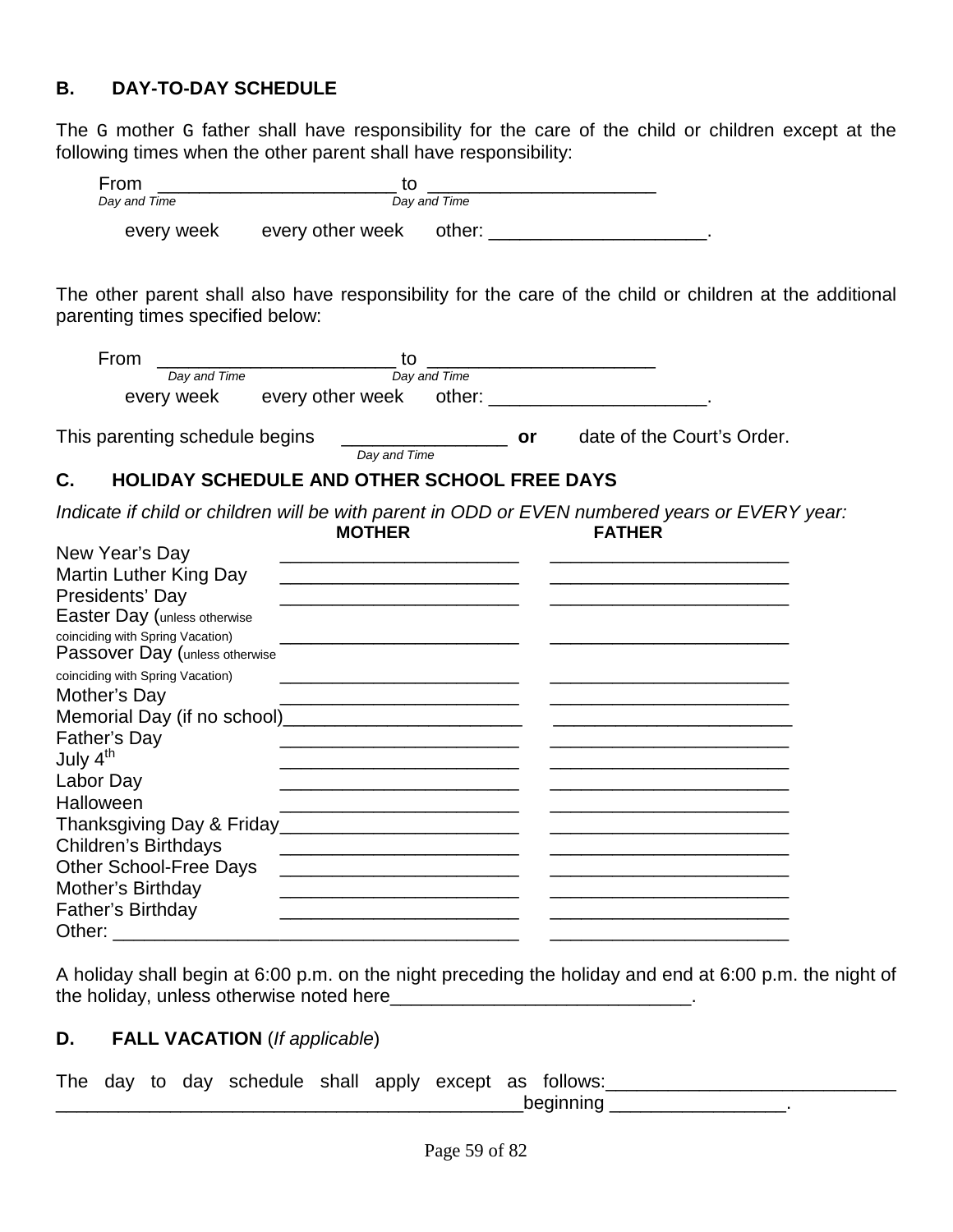#### **E. WINTER (CHRISTMAS) VACATION**

The mother father shall have the child or children for the first period from the day and time school is dismissed until December at \_\_\_\_ a.m./p.m. in odd-numbered years in even-numbered yearsevery year. The other parent will have the child or children for the second period from the day and time indicated above until 6:00 p.m. on the evening before school resumes. The parties shall alternate the first and second periods each year.

Other agreement of the parents: \_\_\_\_\_\_\_\_\_\_\_\_\_\_\_\_\_\_\_\_\_\_\_\_\_\_\_\_\_\_\_\_\_\_\_\_\_\_\_\_\_\_\_\_\_

#### **F.** SPRING VACATION (If applicable)

The day-to-day schedule shall apply except as follows:

\_\_\_\_\_\_\_\_\_\_\_\_\_\_\_\_\_\_\_\_\_\_\_\_\_\_\_\_\_\_\_\_\_\_\_\_\_\_\_\_\_\_\_\_\_\_\_\_\_\_\_\_\_\_\_\_\_\_\_\_\_\_\_\_\_\_\_\_\_\_\_

\_\_\_\_\_\_\_\_\_\_\_\_\_\_\_\_\_\_\_\_\_\_\_\_\_\_\_\_\_\_\_\_\_\_\_\_\_\_\_\_\_\_\_beginning \_\_\_\_\_\_\_\_\_\_\_\_\_\_\_\_\_\_\_.

#### **G. SUMMER VACATION**

The day-to-day schedule shall apply except as follows: \_

\_\_\_\_\_\_\_\_\_\_\_\_\_\_\_\_\_\_\_\_\_\_\_\_\_\_\_\_\_\_\_\_\_\_\_\_\_\_\_\_\_\_ beginning \_\_\_\_\_\_\_\_\_\_\_\_\_\_\_\_\_\_\_\_.

\_\_\_\_\_\_\_\_\_\_\_\_\_\_\_\_\_\_\_\_\_\_\_\_\_\_\_\_\_\_\_\_\_\_\_\_\_\_\_\_\_\_\_\_\_\_\_\_\_\_\_\_\_\_\_\_\_\_\_\_\_\_\_\_\_\_\_\_\_\_.

Is written notice required? Yes No. If so, \_\_\_\_\_\_\_\_ number of days.

#### **H. TRANSPORTATION ARRANGEMENTS**

The place of meeting for the exchange of the child or children shall be: \_\_\_\_\_\_\_\_\_\_\_\_\_

Payment of long distance transportation costs (if applicable): mother father both equally. Other arrangements:

If a parent does not possess a valid driver's license, he or she must make reasonable transportation arrangements to protect the child or children while in the care of that parent.

#### I. SUPERVISION OF PARENTING TIME **(If applicable)**

Check if applicable

#### **Supervised parenting time shall apply during the day-to-day schedule as follows:**

 **Place:**  $\blacksquare$ 

**Person or organization supervising: Person or organization supervising:** 

Responsibility for cost, if any:mother father both equally.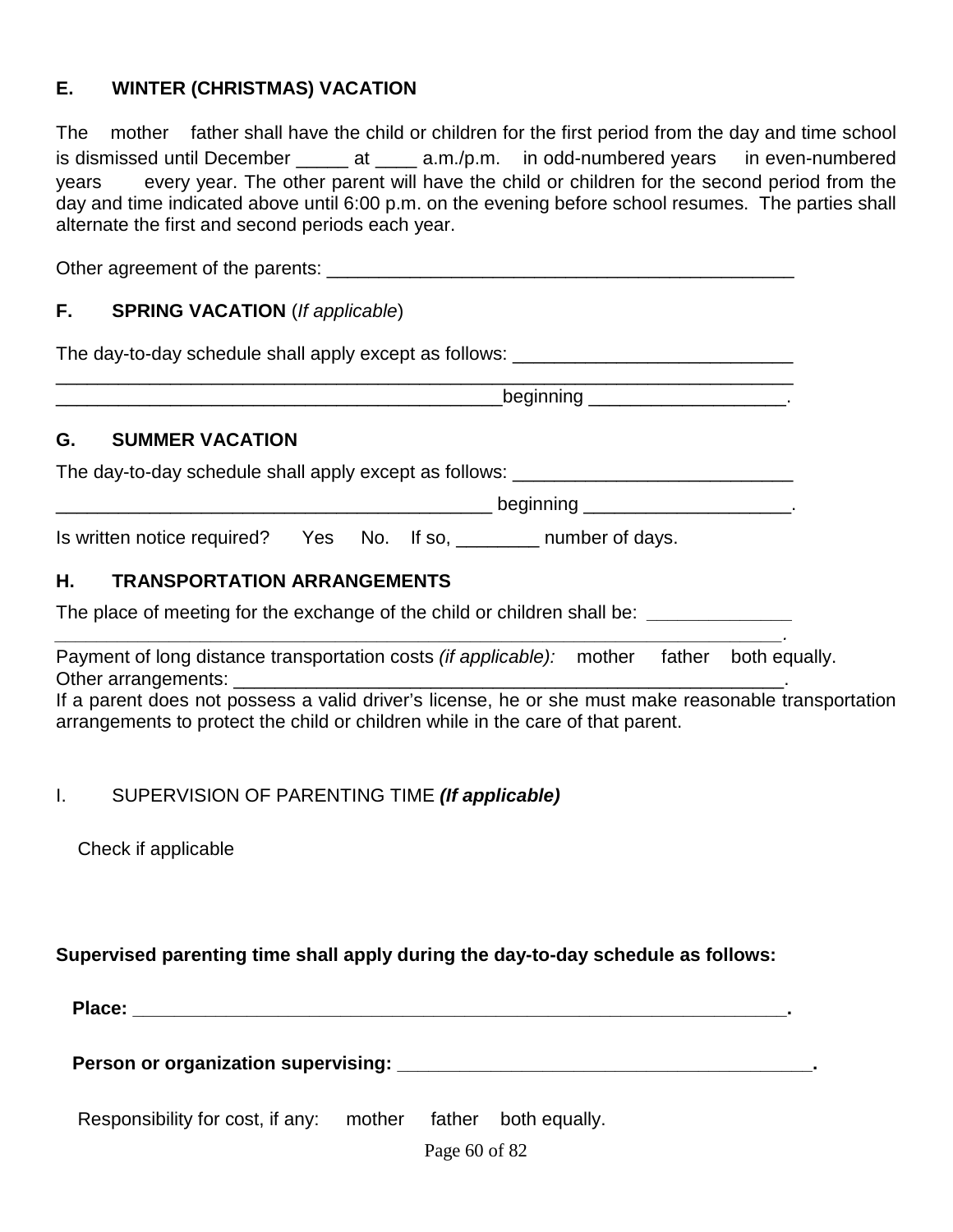#### J. OTHER

#### **The following special provisions apply :**

#### II. DECISION-MAKING

**\_\_\_\_\_\_\_\_\_\_\_\_\_\_\_\_\_\_\_\_\_\_\_\_\_\_\_\_\_\_\_\_\_\_\_\_\_\_\_\_\_\_\_\_\_\_\_\_\_\_\_\_\_\_\_\_\_\_\_\_\_\_\_\_\_\_\_\_\_\_\_** 

**\_\_\_\_\_\_\_\_\_\_\_\_\_\_\_\_\_\_\_\_\_\_\_\_\_\_\_\_\_\_\_\_\_\_\_\_\_\_\_\_\_\_\_\_\_\_\_\_\_\_\_\_\_\_\_\_\_\_\_\_\_\_\_\_\_\_\_\_\_\_\_** 

**\_\_\_\_\_\_\_\_\_\_\_\_\_\_\_\_\_\_\_\_\_\_\_\_\_\_\_\_\_\_\_\_\_\_\_\_\_\_\_\_\_\_\_\_\_\_\_\_\_\_\_\_\_\_\_\_\_\_\_\_\_\_\_\_\_\_\_\_\_\_.** 

#### A. DAY-TO-DAY DECISIONS

**Each parent shall make decisions regarding the day-to-day care of a child while the child is residing with that parent, including any emergency decisions affecting the health or safety of a child.** 

#### B. MAJOR DECISIONS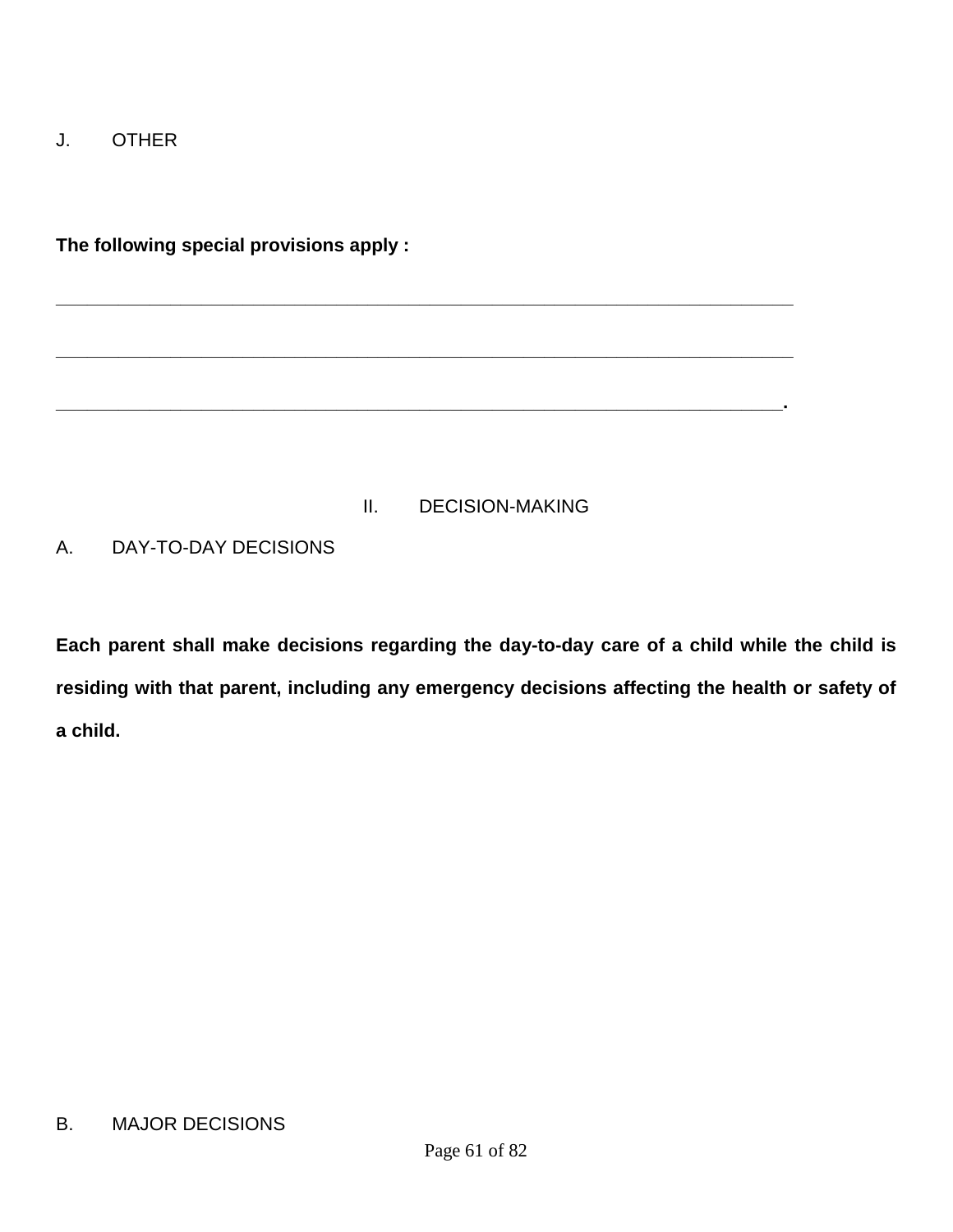**Major decisions regarding each child shall be made as follows:** 

| <b>Educational decisions</b>      | mother | father | joint |
|-----------------------------------|--------|--------|-------|
| Non-emergency health care         | mother | father | joint |
| <b>Religious upbringing</b>       | mother | father | joint |
| <b>Extracurricular activities</b> | mother | father | joint |
|                                   | mother | father | joint |

#### III. FINANCIAL SUPPORT

A. CHILD SUPPORT

**Father's gross monthly income is \$ \_\_\_\_\_\_\_**

Mother's gross monthly income is \$

- **1. The final child support order is as follows:**
	- **a. The mother father shall pay to the other parent as regular child**

**support the sum of \$\_\_\_\_\_\_\_\_\_\_\_\_\_ weekly monthly twice per month** 

 **every two weeks.** The Child Support Worksheet shall be attached to this Order as an Exhibit.\*

**If this is a deviation from the Child Support Guidelines, explain why:**

**\_\_\_\_\_\_\_\_\_\_\_\_\_\_\_\_\_\_\_\_\_\_\_\_\_\_\_\_\_\_\_\_\_\_\_\_\_\_\_\_\_\_\_\_\_\_\_\_\_\_\_\_\_\_\_\_\_\_\_\_\_\_\_\_\_**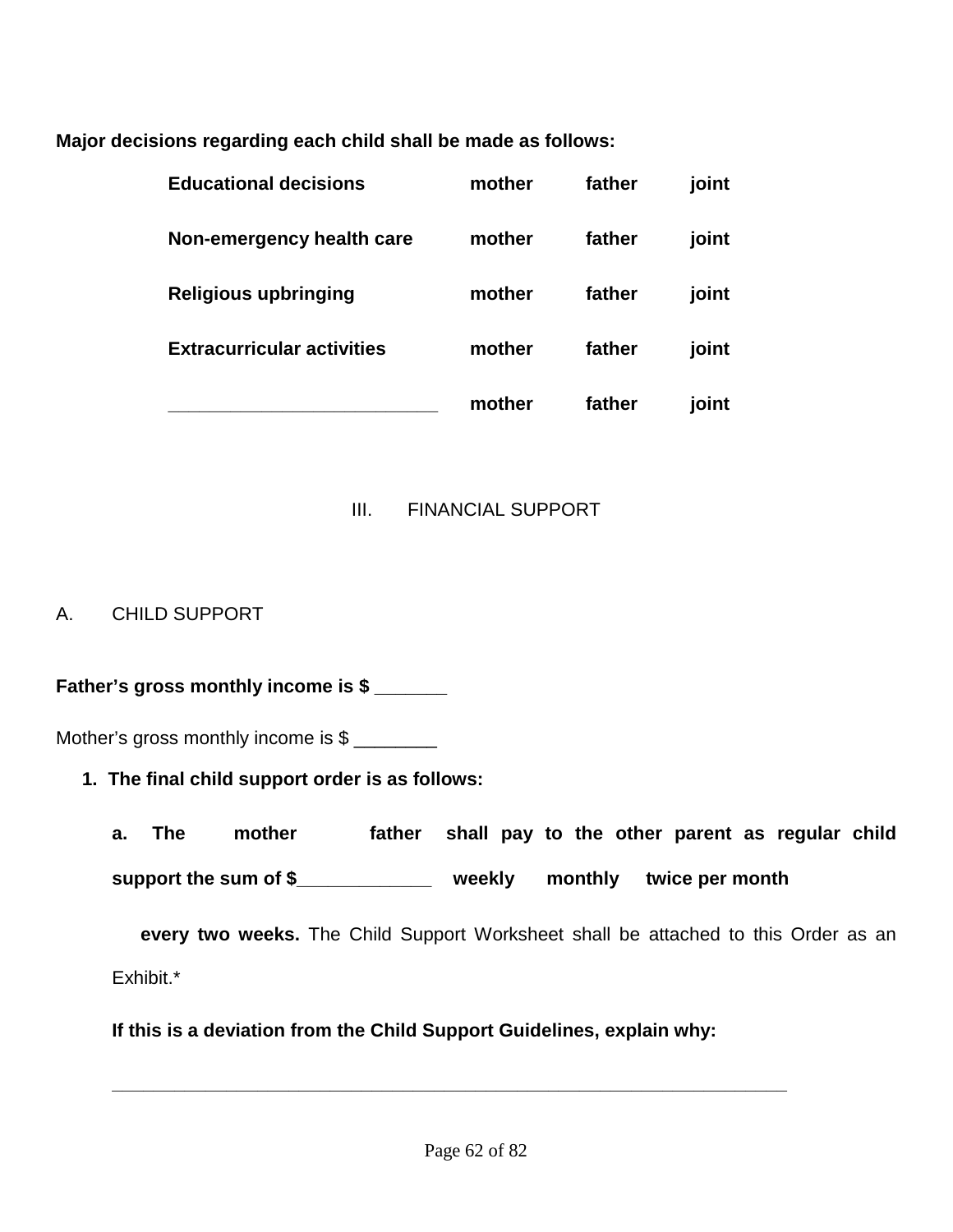2. Retroactive Support: A judgment is hereby awarded in the amount of \$\_\_\_\_\_\_\_ to mother father against the child support payor representing retroactive support required under Section 1240-2-4.06 of the D.H.S. Income Shares Child Support Guidelines dating from \_\_\_\_\_\_\_\_\_\_\_\_\_\_\_\_ which shall be paid (including pre/post judgment interest) at the rate of \$\_\_\_\_\_\_\_\_\_\_\_\_\_\_\_\_\_ per week month twice per month every two weeks until the judgment is paid in full.

 **3. Payments shall begin on the \_\_\_\_\_ day of \_\_\_\_\_\_\_\_\_\_\_\_\_, 20\_\_\_.** 

**This support shall be paid:** 

 **directly to the other parent.** 

 **to the Central Child Support Receipting Unit, P. O. Box 305200, Nashville, Tennessee 37229,** 

and sent from there to the other parent at: **with all and sent from there is** 

 **A Wage Assignment Order is attached to this Parenting Plan.**

 **by direct deposit to the other parent at \_\_\_\_\_\_\_\_\_\_\_\_\_\_\_\_\_\_\_\_\_\_\_\_\_\_\_\_ Bank for deposit in** 

**account no. \_\_\_\_\_\_\_\_\_\_\_\_\_\_\_\_\_\_\_\_\_\_\_\_.**

income assignment not required; Explanation: **with any contract of the system of the system of the system of the system of the system of the system of the system of the system of the system of the system of the system of t** 

**other:**  *other:*  *<b><i> other:*  $\mathbf{r} = \mathbf{r} \cdot \mathbf{r}$   $\mathbf{r} = \mathbf{r} \cdot \mathbf{r}$  $\mathbf{r} = \mathbf{r} \cdot \mathbf{r}$  $\mathbf{r} = \mathbf{r} \cdot \mathbf{r}$  $\mathbf{r} = \mathbf{r} \cdot \mathbf{r}$  $\mathbf{r} = \mathbf{r} \cdot \mathbf{r}$  $\mathbf{r} = \mathbf{r} \cdot \mathbf{r}$  *\mathbf{r} = \mathbf{r}* 

The parents acknowledge that court approval must be obtained before child support can be reduced or modified.

\*Child Support Worksheet can be found on DHS website at http://www.state.tn.us/humanserv/is/isdocuments.html or at your local child support offices.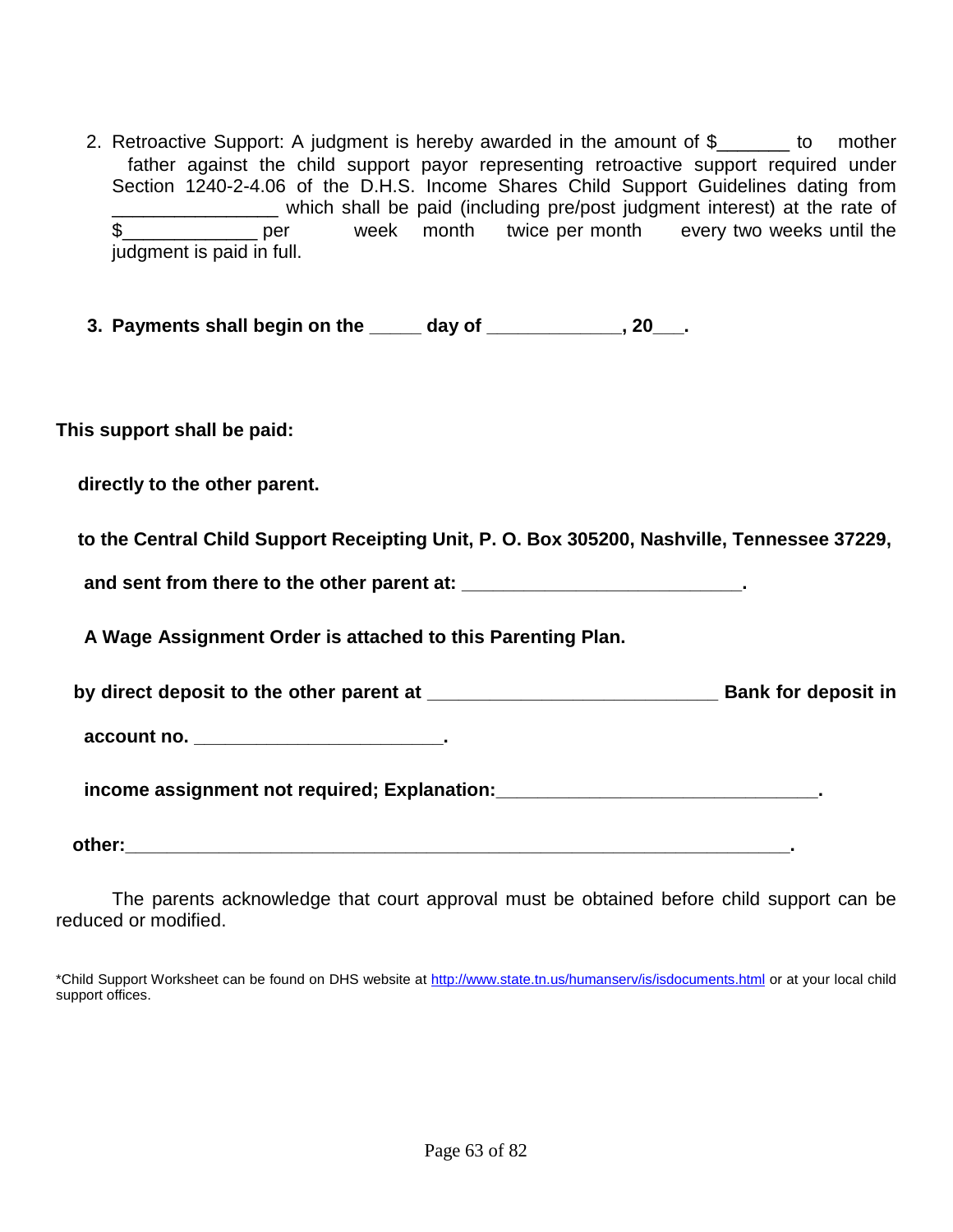#### **B. FEDERAL INCOME TAX EXEMPTION2**

The mother father is the parent receiving child support.

The Mother shall claim the following children:

The Father shall claim the following children:

The mother father may claim the exemptions for the child or children so long as child support payments are current by the claiming parent on January 15 of the year when the return is due. The exemptions may be claimed in: alternate years starting \_\_\_\_\_\_\_\_

each year other: The control of the control of the control of the control of the control of the control of the control of the control of the control of the control of the control of the control of the control of the contro

The mother father will furnish IRS Form 8332 to the parent entitled to the exemption by February 15 of the year the tax return is due.

#### **C. PROOF OF INCOME AND WORK-RELATED CHILD CARE EXPENSES**

Each parent shall send proof of income to the other parent for the prior calendar year as follows:

- IRS Forms W-2 and 1099 shall be sent to the other parent on or beforeFebruary 15.
- A copy of his or her federal income tax return shall be sent to the other parent on or before April 15 or any later date when it is due because of an extension of time for filing.
- The completed form required by the Department of Human Services shall be sent to the Department on or before the date the federal income tax return is due by the parent paying child support. This requirement applies only if a parent is receiving benefits from the Department for a child.

The parent paying work-related child care expenses shall send proof of expenses to the other parent for the prior calendar year and an estimate for the next calendar year, on or before February 15.

#### **D. HEALTH AND DENTAL INSURANCE**

Reasonable health insurance on the child or children will be:

maintained by the mother maintained by the father maintained by both

 $\overline{a}$ 

Proof of continuing coverage shall be furnished to the other parent annually or as coverage changes. The parent maintaining coverage shall authorize the other parent to consult with the insurance carrier regarding the coverage in effect.

Uncovered reasonable and necessary medical expenses, which may include but is not limited to, deductibles or co-payments, eyeglasses, contact lens, routine annual physicals, and counseling will be paid by mother father pro rata in accordance with their incomes. After insurance has paid its portion, the parent receiving the bill will send it to the other parent within ten days. The other parent will pay his or her share within 30 days of receipt of the bill.

If available through work, the mother father shall maintain dental, orthodontic, and optical insurance on the minor child or children.

<sup>2</sup> NOTE: The child support schedule assumptions in the guidelines (1240-2-4-.03 (6)(b) ) assume that the parent receiving the child support will get the tax exemptions for the child.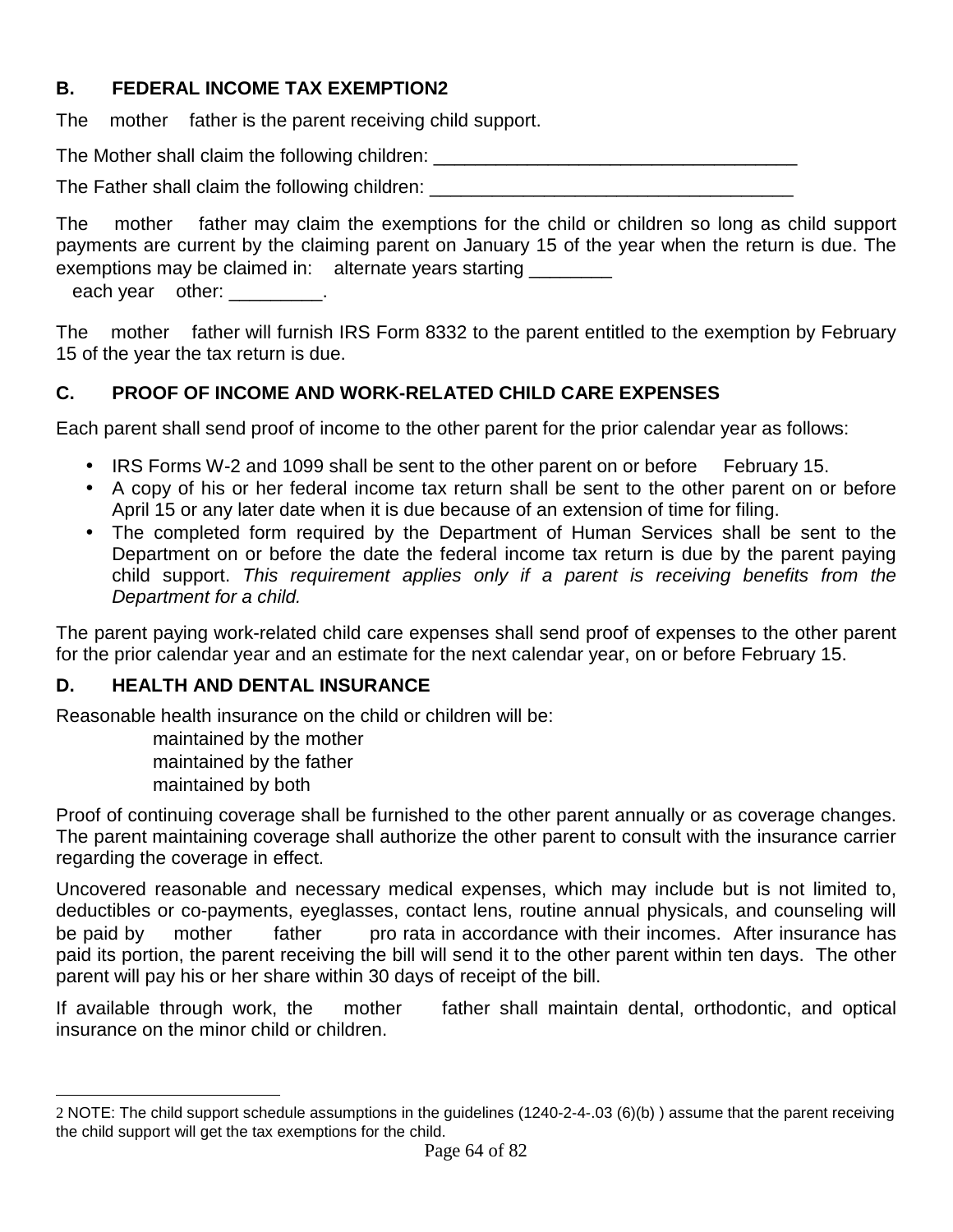#### **E. LIFE INSURANCE**

If agreed upon by the parties, the mother father both shall insure his/her own life in the minimum amount of \$ by whole life or term insurance. Until the child support obligation has been completed, each policy shall name the child/children as sole irrevocable primary beneficiary, with the other parent other **the set of the set of the benefit of the** benefit of the child(ren), to serve without bond or accounting.

#### **IV. PRIMARY RESIDENTIAL PARENT (CUSTODIAN) FOR OTHER LEGAL PURPOSES**

The child or children are scheduled to reside the majority of the time with the  $\Box$  mother  $\Box$  father. This parent is designated as the primary residential parent also known as the custodian, **SOLELY** for purposes of any other applicable state and federal laws. If the parents are listed in Section II as joint decision-makers, then, for purposes of obtaining health or other insurance, they shall be considered to be joint custodians. THIS DESIGNATION DOES NOT AFFECT EITHER PARENT'S RIGHTS OR RESPONSIBILITIES UNDER THIS PARENTING PLAN.

#### **V. DISAGREEMENTS OR MODIFICATION OF PLAN**

Should the parents disagree about this Parenting Plan or wish to modify it, they must make a good faith effort to resolve the issue by the process selected below before returning to Court. Except for financial support issues including child support, health and dental insurance, uncovered medical and dental expenses, and life insurance, disputes must be submitted to:

 Mediation by a neutral party chosen by the parents or the Court. Arbitration by a neutral party selected by parents or the Court. The Court DUE TO ORDER OF PROTECTION OR RESTRICTIONS.

The costs of this process may be determined by the alternative dispute process or may be assessed by the Court based upon the incomes of the parents. It must be commenced by notifying the other parent and the Court by written request certified mail

other:  $\overline{\phantom{a}}$ 

In the dispute resolution process:

- A. Preference shall be given to carrying out this Parenting Plan.
- B. The parents shall use the process to resolve disputes relating to implementation of the Plan.
- C. A written record shall be prepared of any agreement reached, and it shall be provided to each parent.
- D. If the Court finds that a parent willfully failed to appear without good reason, the Court, upon motion, may award attorney fees and financial sanctions to the prevailing parent.

#### **VI. RIGHTS OF PARENTS**

#### **Under T.C.A. § 36-6-101 of Tennessee law, both parents are entitled to the following rights:**

- (1) The right to unimpeded telephone conversations with the child at least twice a week at reasonable times and for reasonable durations. The parent exercising parenting time shall furnish the other parent with a telephone number where the child may be reached at the days and time specified in a parenting plan or other court order or, where days and times are not specified, at reasonable times;
- (2) The right to send mail to the child which the other parent shall not destroy, deface, open or censor. The parent exercising parenting time shall deliver all letters, packages and other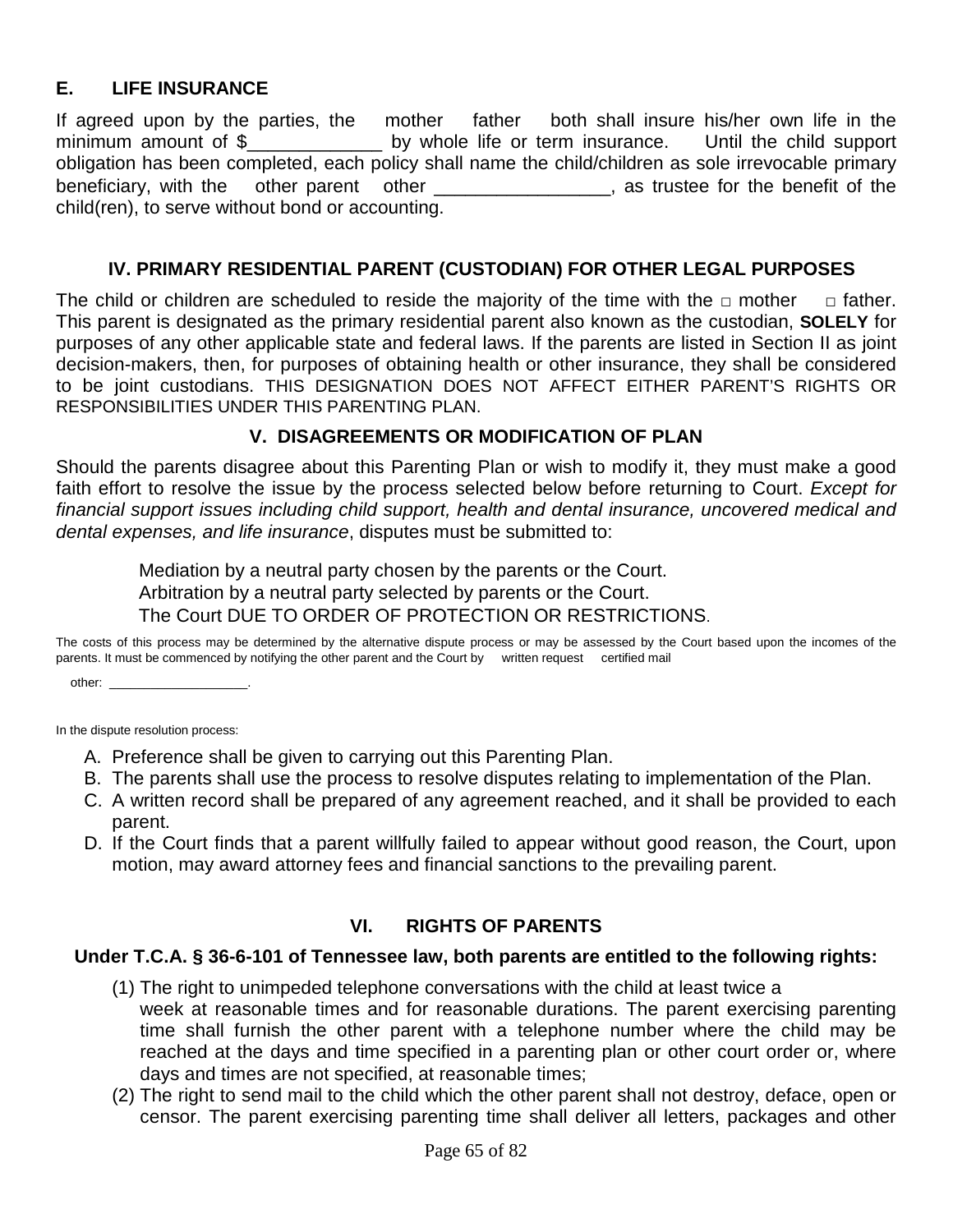material sent to the child by the other parent as soon as received and shall not interfere with their delivery in any way, unless otherwise provided by law or court order;

- (3) The right to receive notice and relevant information as soon as practicable but within twenty-four (24) hours of any hospitalization, major illness or injury, or death of the child. The parent exercising parenting time when such event occurs shall notify the other parent of the event and shall provide all relevant healthcare providers with the contact information for the other parent;
- (4) The right to receive directly from the child's school any educational records customarily made available to parents. Upon request from one parent, the parent enrolling the child in school shall provide to the other parent as soon as available each academic year the name, address, telephone number and other contact information for the school. In the case of children who are being homeschooled, the parent providing the homeschooling shall advise the other parent of this fact along with the contact information of any sponsoring entity or other entity involved in the child's education, including access to any individual student records or grades available online. The school or homeschooling entity shall be responsible, upon request, to provide to each parent records customarily made available to parents. The school may require a written request which includes a current mailing address and may further require payment of the reasonable costs of duplicating such records. These records include copies of the child's report cards, attendance records, names of teachers, class schedules, and standardized test scores;
- (5) Unless otherwise provided by law, the right to receive copies of the child's medical, health or other treatment records directly from the treating physician or healthcare provider. Upon request from one parent, the parent who has arranged for such treatment or health care shall provide to the other parent the name, address, telephone number and other contact information of the physician or healthcare provider. The keeper of the records may require a written request including a current mailing address and may further require payment of the reasonable costs of duplicating such records. No person who receives the mailing address of a requesting parent as a result of this requirement shall provide such address to the other parent or a third person;
- (6) The right to be free of unwarranted derogatory remarks made about such parent or such parent's family by the other parent to or in the presence of the child;
- (7) The right to be given at least forty-eight (48) hours notice, whenever possible, of all extracurricular school, athletic, church activities and other activities as to which parental participation or observation would be appropriate, and the opportunity to participate in or observe them. The parent who has enrolled the child in each such activity shall advise the other parent of the activity and provide contact information for the person responsible for its scheduling so that the other parent may make arrangements to participate or observe whenever possible, unless otherwise provided by law or court order;
- (8) The right to receive from the other parent, in the event the other parent leaves the state with the minor child or children for more than forty-eight (48) hours, an itinerary which shall include the planned dates of departure and return, the intended destinations and mode of travel and telephone numbers. The parent traveling with the child or children shall provide this information to the other parent so as to give that parent reasonable notice; and
- (9) The right to access and participation in the child's education on the same bases that are provided to all parents including the right of access to the child during lunch and other school activities; provided, that the participation or access is legal and reasonable; however, access must not interfere with the school's day-to-day operations or with the child's educational schedule.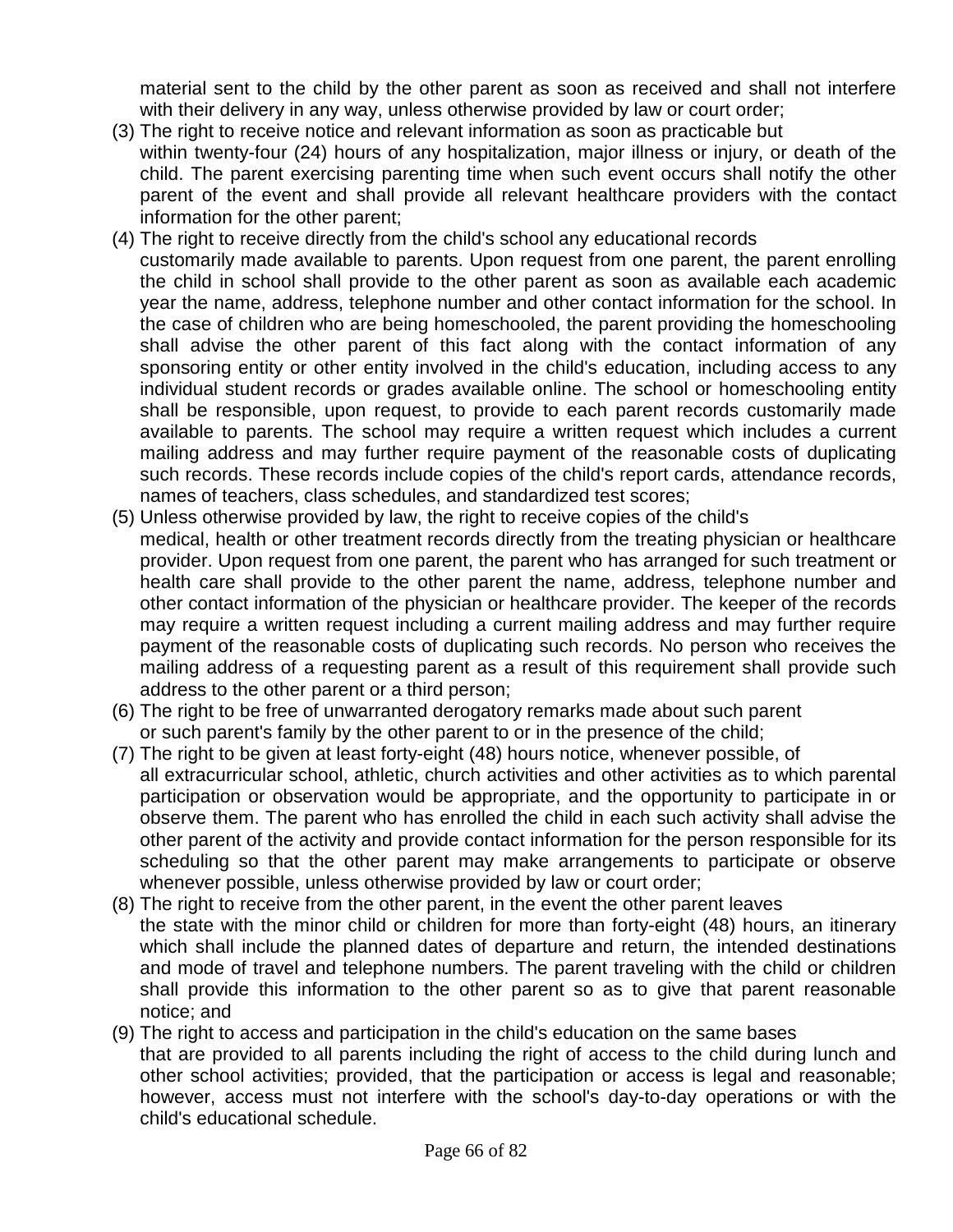#### **VII. NOTICE REGARDING PARENTAL RELOCATION**

The Tennessee statute (T.C.A. § 36-6-108) which governs the notice to be given in connection with the relocation of a parent reads in pertinent part as follows:

After custody or co-parenting has been established by the entry of a permanent parenting plan or final order, if a parent who is spending intervals of time with a child desires to relocate outside the state or more than fifty (50) miles from the other parent within the state, the relocating parent shall send a notice to the other parent at the other parent's last known address by registered or certified mail. Unless excused by the court for exigent circumstances, the notice shall be mailed not later than sixty (60) days prior to the move. The notice shall contain the following:

- (1) Statement of intent to move;
- (2) Location of proposed new residence;
- (3) Reasons for proposed relocation; and
- (4) Statement that the other parent may file a petition in opposition to the move within thirty (30) days of receipt of the notice.

#### **VIII. PARENT EDUCATION CLASS**

This requirement has been fulfilled by both parents mother father neither. Failure to attend the parent education class within 60 days of this order is punishable by contempt.

**Under penalty of perjury, we declare that this plan has been proposed in good faith and is in the best interest of each minor child and that the statements herein and on the attached child support worksheets are true and correct. (A notary public is required if this is a proposed plan by one parent. A notary public is required if this is an agreed plan by both parents.)** 

| Mother                                                                             | Date and Place Signed |                      |
|------------------------------------------------------------------------------------|-----------------------|----------------------|
| Sworn to and subscribed before me this ______ day of ___________________, 20_____. |                       |                      |
|                                                                                    |                       | <b>Notary Public</b> |
| Father                                                                             | Date and Place Signed |                      |
| Sworn to and subscribed before me this ______ day of ___________________, 20_____. |                       |                      |
|                                                                                    |                       | <b>Notary Public</b> |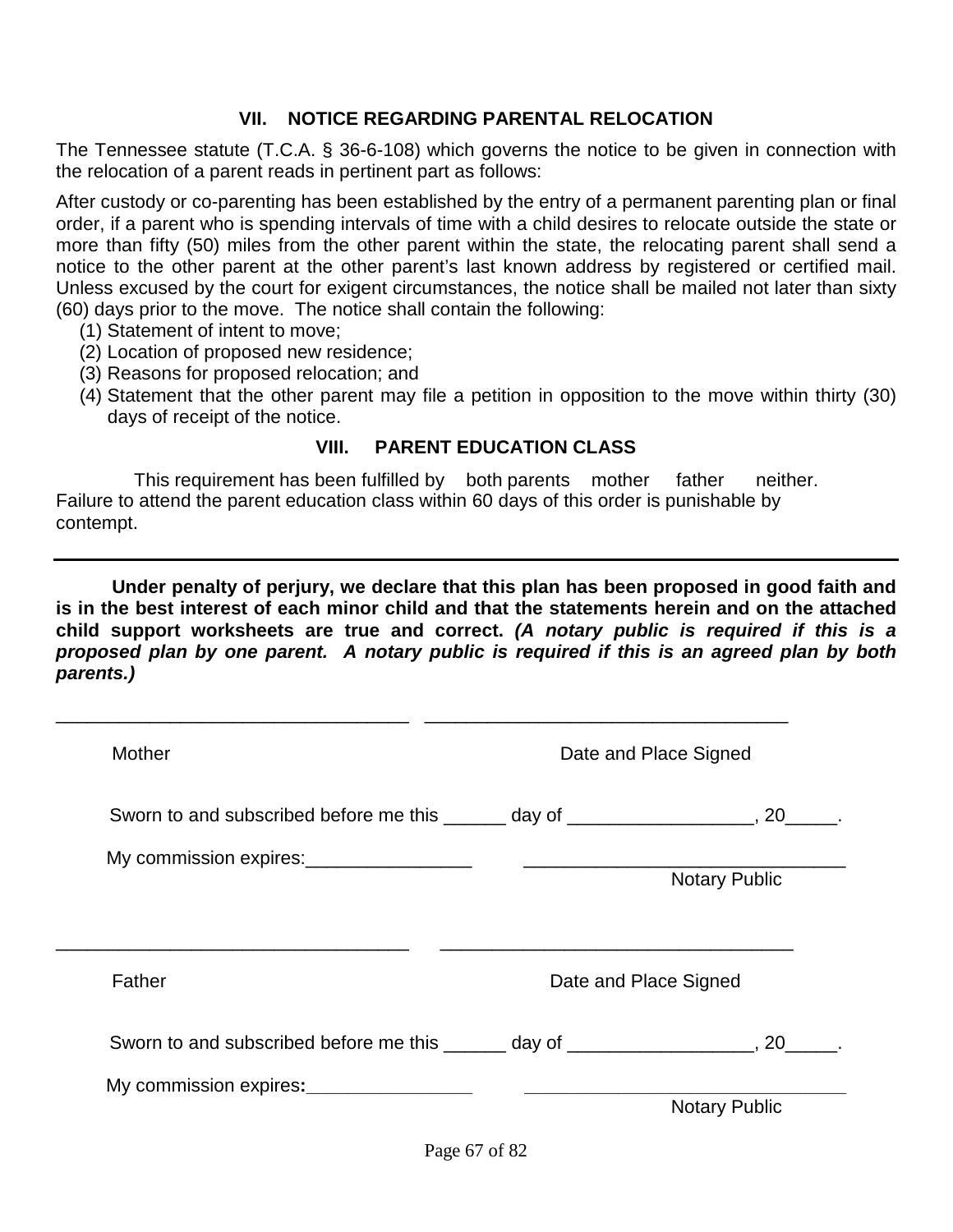#### APPROVED FOR ENTRY:

| <b>Attorney for Mother</b>  | <b>Attorney for Father</b>  |
|-----------------------------|-----------------------------|
| Address                     | Address                     |
| Address                     | Address                     |
| <b>Phone and BPR Number</b> | <b>Phone and BPR Number</b> |

Note: The judge or chancellor may sign below or, instead, sign a Final Decree or a separate Order incorporating this plan.

COURT COSTS (If applicable)

Court costs, if any, are taxed as follows: \_\_\_\_\_\_\_\_\_\_\_\_\_\_\_\_\_\_\_\_\_\_\_\_\_\_\_\_\_\_\_\_\_\_\_\_\_\_\_\_\_\_\_\_\_.

It is so ORDERED this the \_\_\_\_\_\_\_\_\_ day of \_\_\_\_\_\_\_\_\_\_\_, \_\_\_\_\_\_.

Judge or Chancellor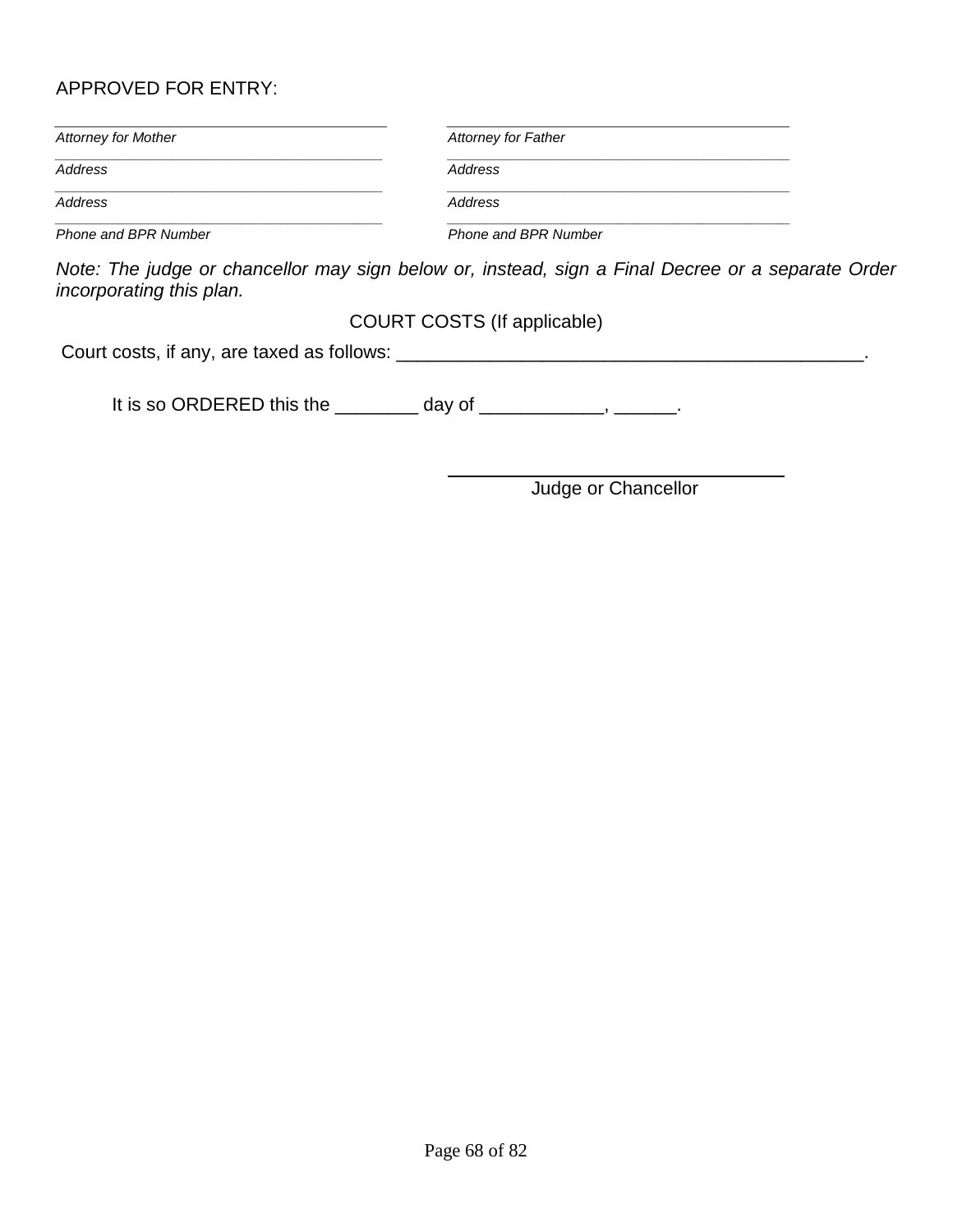# **APPENDIX I**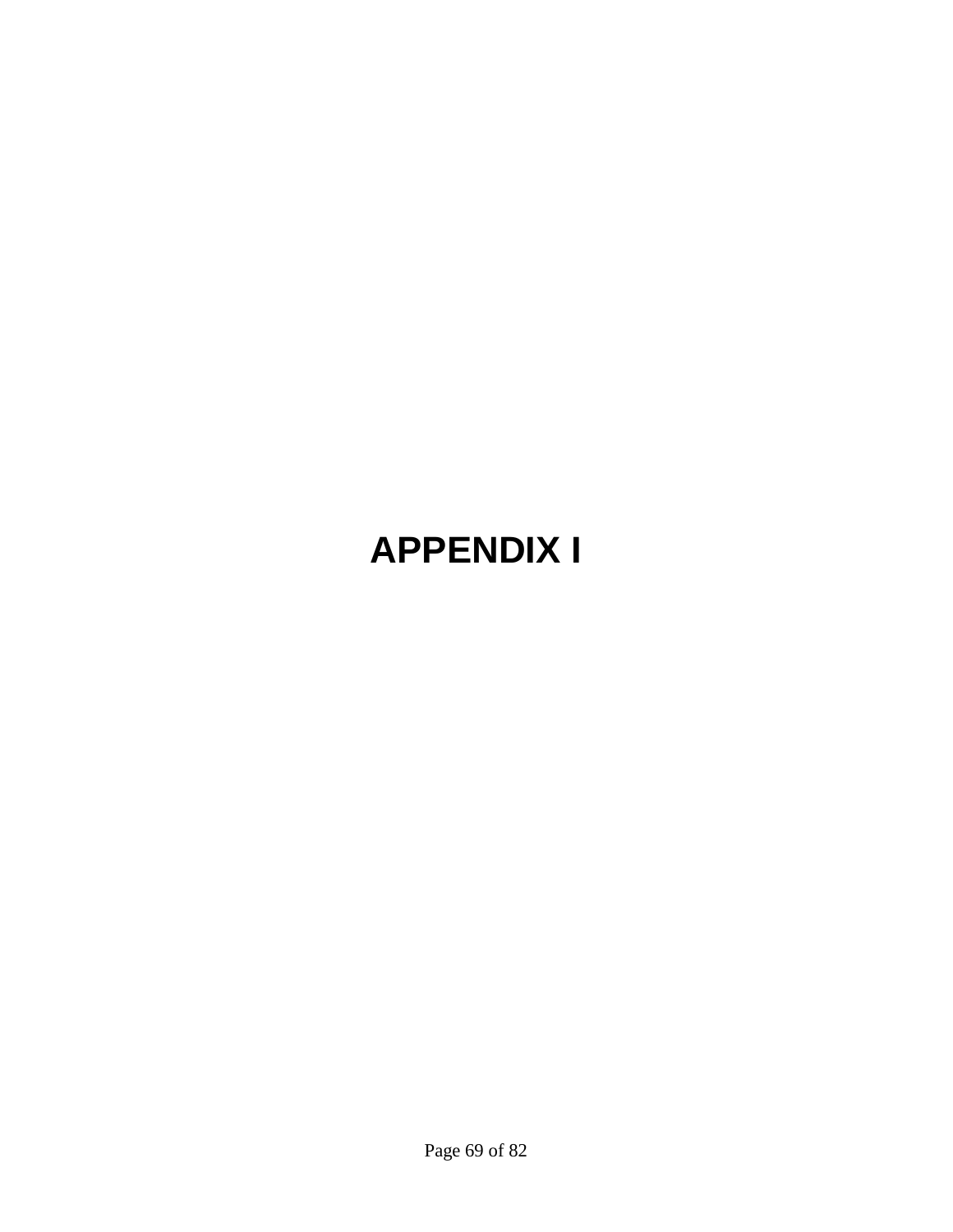|     |                                                                                                 |                                                                                                                         |                                                    | IN THE _____________ COURT OF ______________________ COUNTY, TENNESSEE |
|-----|-------------------------------------------------------------------------------------------------|-------------------------------------------------------------------------------------------------------------------------|----------------------------------------------------|------------------------------------------------------------------------|
| VS. |                                                                                                 | Plaintiff,<br>Defendant.                                                                                                |                                                    |                                                                        |
|     |                                                                                                 |                                                                                                                         |                                                    | <b>STATEMENT OF ISSUES, INCOME, PROPERTY AND EXPENSES</b>              |
|     |                                                                                                 | <b>ISSUES:</b> The contested issues in this cause include:                                                              |                                                    |                                                                        |
|     | $\overline{\phantom{a}}$ . The contract of $\overline{\phantom{a}}$<br>$\overline{\phantom{a}}$ | grounds for divorce<br>care of child(ran)<br>attorney's fees<br>court costs<br>payment of debts<br>division of property | ___________ alimony<br>_____________ child support | ____________other:________________                                     |
|     |                                                                                                 | <b>REGULAR INCOME:</b>                                                                                                  |                                                    |                                                                        |
| А.  | 1.                                                                                              | Gross Wages and commission: Weekly___________<br>Twice Monthly_______________Monthly__________                          |                                                    | $\mathbb{S}$                                                           |
|     | 2.                                                                                              | Deductions each pay period:<br>$FICA$ ;                                                                                 | Fed. Tax___________<br>Other_______________        |                                                                        |
|     | 3.                                                                                              | Net take-home earnings on a ______________ basis                                                                        |                                                    | \$                                                                     |
| В.  |                                                                                                 | Other income (from any source)                                                                                          |                                                    | \$                                                                     |
|     |                                                                                                 | NET TAKE HOME ________________                                                                                          |                                                    | TOTAL\$<br>(Weekly/Monthly)                                            |
|     |                                                                                                 |                                                                                                                         |                                                    |                                                                        |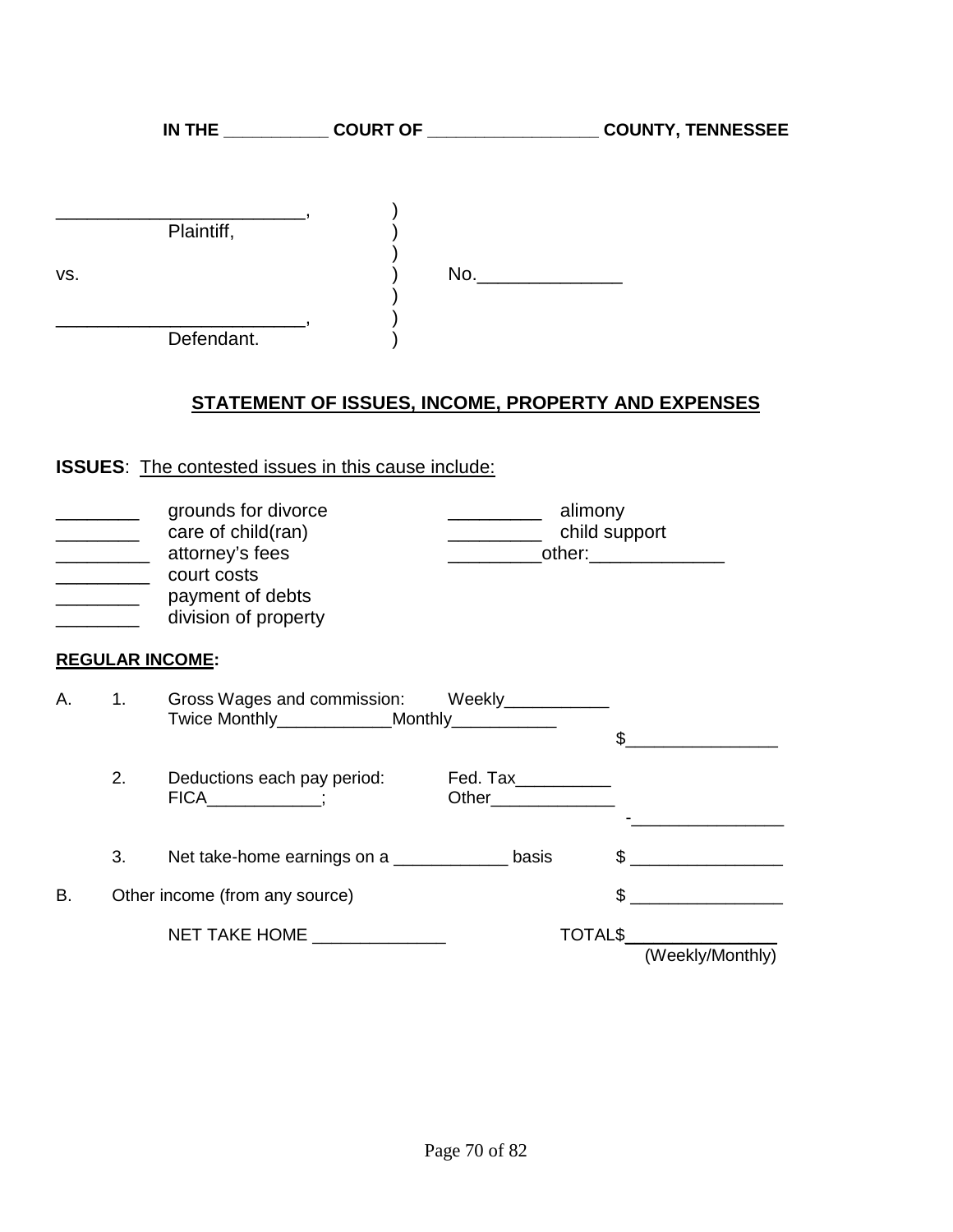#### **NECESSARY MONTHLY EXPENSES**

| Α. | 1.<br>2.                                                         | <b>General Expenses:</b><br>Rent or mortgage, including taxes and insurance \$_________<br>Utilities: Water________; Gas____________<br>Elec. __________;  Tel._____________<br>Cable/Internet ;                                                                                                                           | <b>TOTAL UTILITIES</b>                                                                             |                                  | \$                                                |
|----|------------------------------------------------------------------|----------------------------------------------------------------------------------------------------------------------------------------------------------------------------------------------------------------------------------------------------------------------------------------------------------------------------|----------------------------------------------------------------------------------------------------|----------------------------------|---------------------------------------------------|
|    | 3.<br>4.<br>5.                                                   | Car Operation (gas, oil, repair, ins.)<br>Insurance (life and other)<br>Installment contracts and monthly payments:<br>Personal loans____________; Auto___________________<br>Household ______________; Other __________________                                                                                           | TOTAL INSTALLMENTS CONTRACTS                                                                       |                                  | \$<br>\$<br>\$                                    |
|    |                                                                  |                                                                                                                                                                                                                                                                                                                            | <b>GENERAL EXPENSE TOTAL</b>                                                                       |                                  | \$                                                |
| B. | 1.<br>2.<br>3.<br>4.<br>5.<br>6.<br>7.<br>8.<br>9.<br>10.<br>11. | Other Expenses (monthly):<br>Food<br>Clothing<br>Medical, Dental & Drugs<br>Laundry & Cleaning<br>Recreation (specify)<br>School expenses<br>Babysitting/Other Child Care _____________<br>Beauty or Barber Shop<br>Other (specify)<br>Other_____________________<br>Other_________<br>Subtotals<br>$\sim$<br><b>TOTAL</b> | Myself Children<br>the control of the control of the control of<br>$\frac{1}{2}$<br><b>EXPENSE</b> | $\sim$<br>\$<br>(Weekly/Monthly) | <u> 1989 - Johann Barnett, fransk politiker (</u> |
|    |                                                                  | <b>NET INCOME LESS EXPENSES</b>                                                                                                                                                                                                                                                                                            |                                                                                                    | \$                               |                                                   |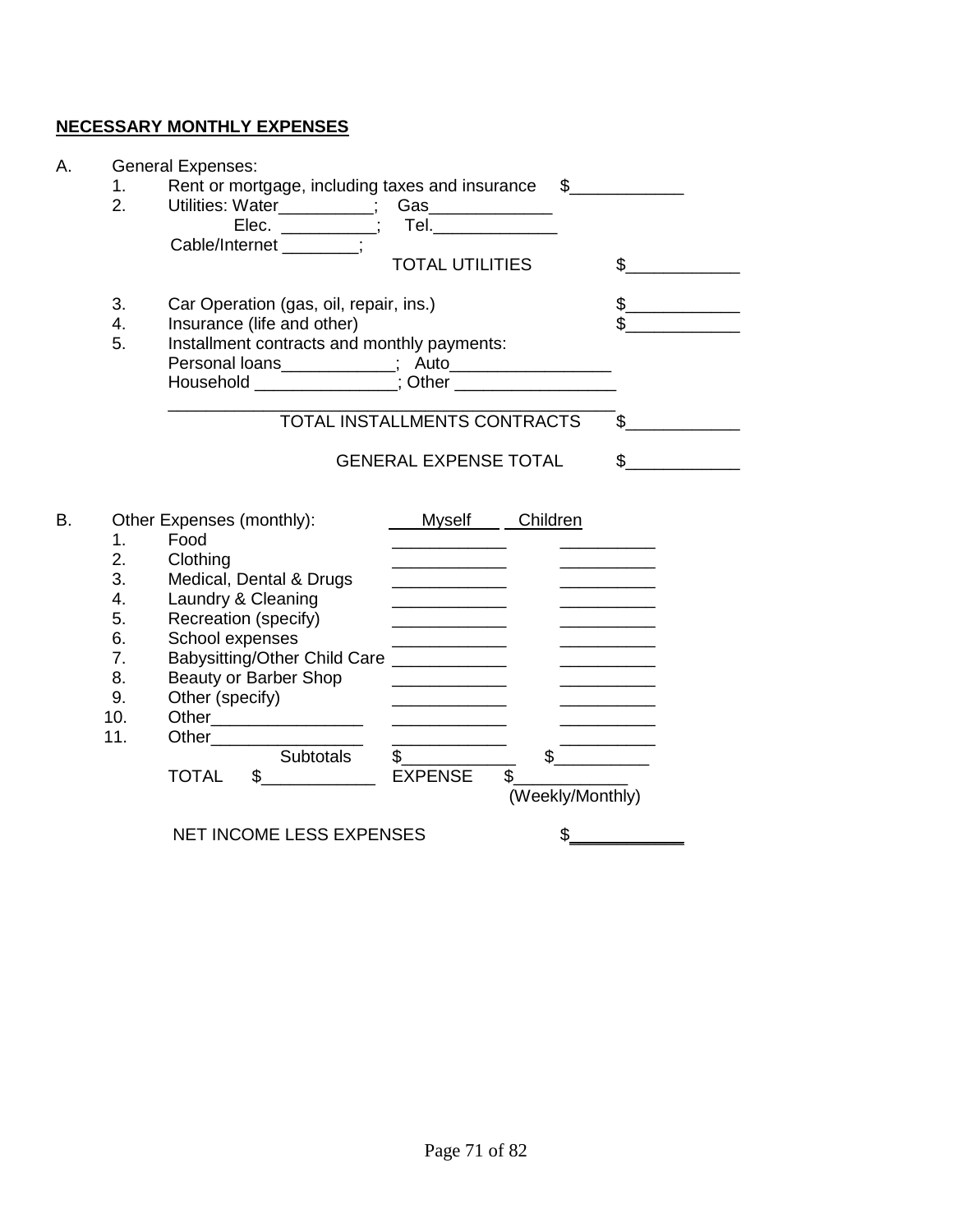#### **PROPOSED DIVISION OF MARITAL PROPERTY**

Assets Value/Equity Awarded to Husband Awarded to Wife

#### **Real Estate**

Description: Titled: FMV: Debt:

#### **Bank Accounts/Liquid Asset Accounts**

Bank: Owner: Acct. #: Balance:

#### **Stocks/Mutual Funds/Other Securities**

Description: Market price:

#### **Retirement**

| Description: |  |
|--------------|--|
| Owner:       |  |
| Acct. $#$ :  |  |
| Balance:     |  |

#### **Insurance**

| Description: |
|--------------|
| Policy #:    |
| Face Value:  |
| Insured:     |
| Beneficiary: |
| CSV:         |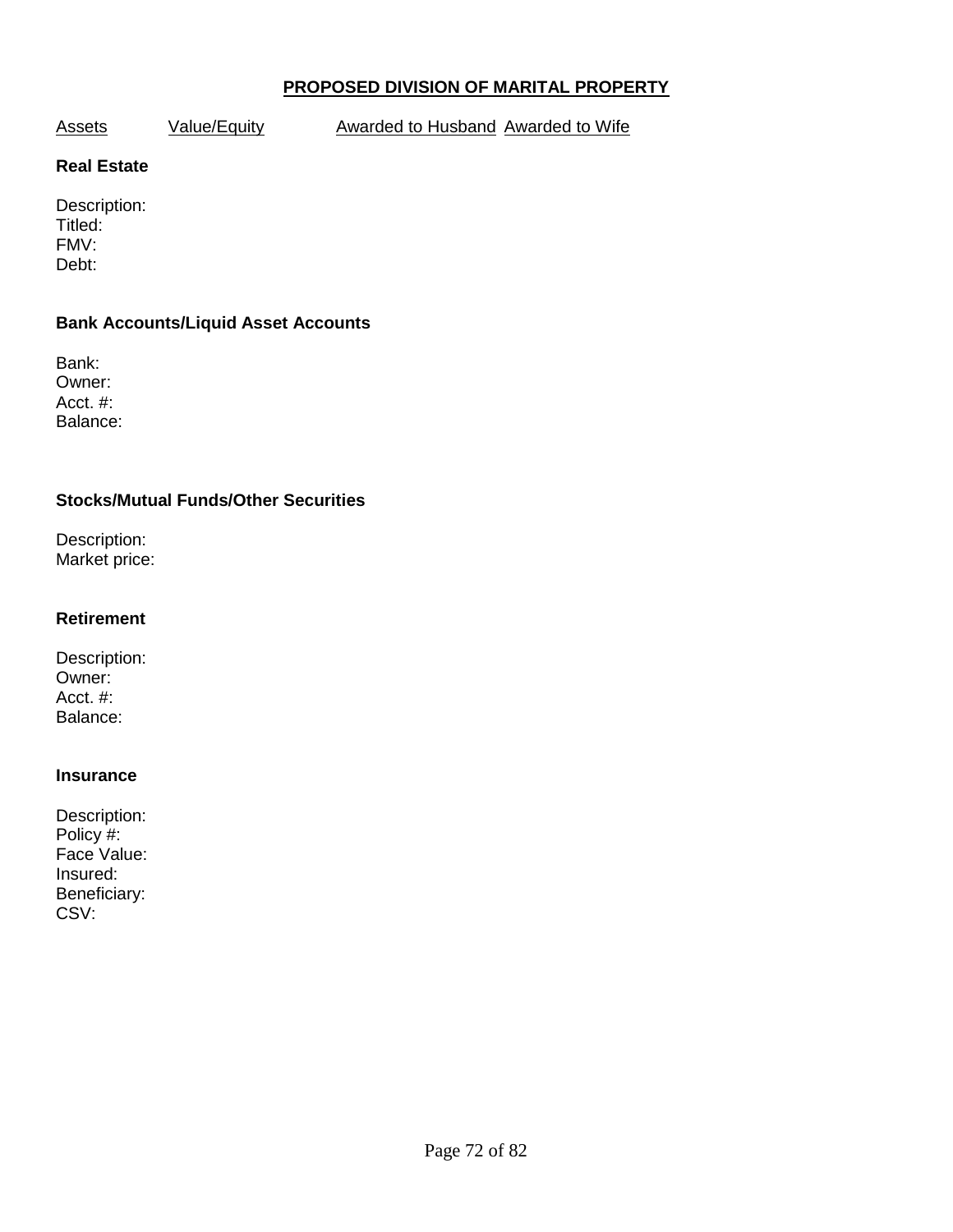## Assets Value/Equity Awarded to Husband Awarded to Wife

#### **Vehicles**

Make/Model/Year: Titled: FMV: Debt:

#### **Furniture**

**Miscellaneous** 

## **SEPARATE PROPERTY TO HUSBAND**

Description Value

## **SEPARATE PROPERTY TO WIFE**

Description Value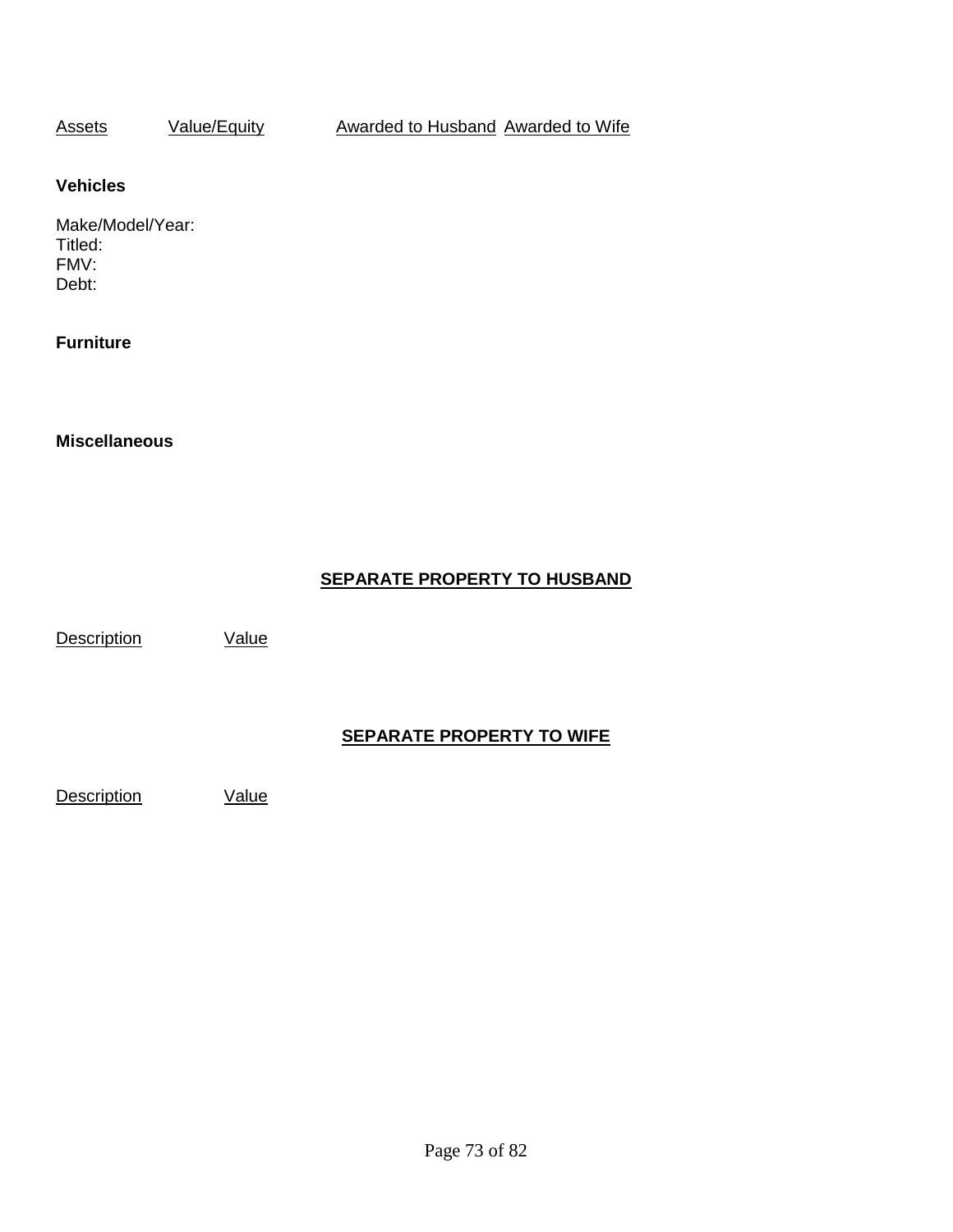### **MARITAL DEBTS OF HUSBAND**

Description Monthly Payment Balance

### **MARITAL DEBTS OF WIFE**

Description **Monthly Payment** Balance

### **SEPARATE DEBTS OF HUSBAND**

Description of Liability **Monthly Payment** Balance

### **SEPARATE DEBTS OF WIFE**

Description **Monthly Payment** Balance

This \_\_\_\_\_\_\_ day of \_\_\_\_\_\_\_\_\_\_\_\_\_\_, 20\_\_\_\_.

\_\_\_\_\_\_\_\_\_\_\_\_\_\_\_\_\_\_\_\_\_\_\_\_\_\_\_\_\_\_\_\_ Plaintiff/Defendant

\_\_\_\_\_\_\_\_\_\_\_\_\_\_\_\_\_\_\_\_\_\_\_\_\_\_\_\_\_\_\_\_ Attorney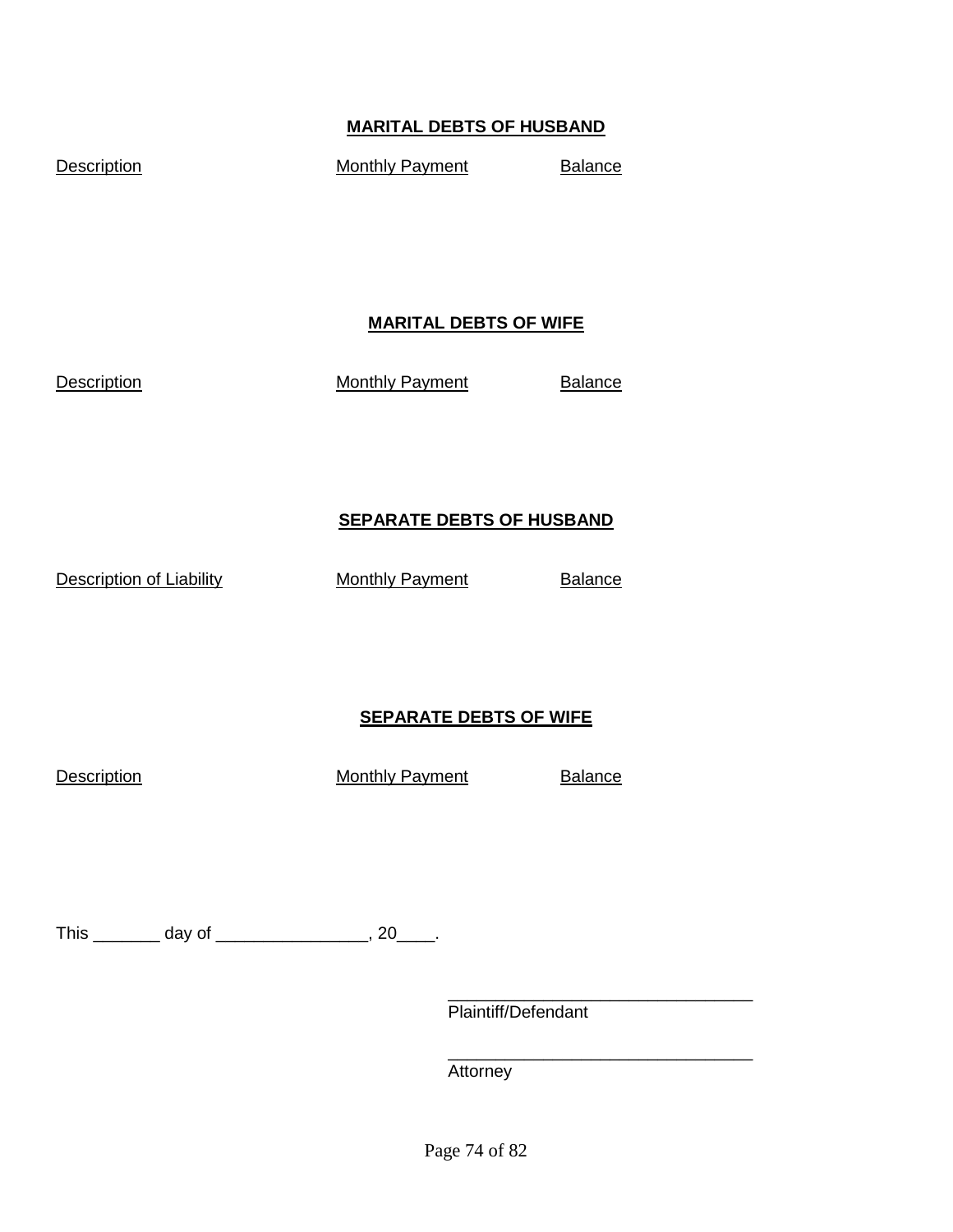## **CERTIFICATE OF SERVICE**

I hereby certify that a true and accurate copy of the foregoing has been furnished to \_\_\_\_\_\_\_\_\_\_\_\_\_\_\_\_\_\_\_\_\_\_ (attorney for the Plaintiff/Defendant) on this the \_\_\_\_\_\_ day of \_\_\_\_\_\_\_\_\_\_\_\_\_\_\_\_\_\_\_, 20\_\_\_\_\_.

> \_\_\_\_\_\_\_\_\_\_\_\_\_\_\_\_\_\_\_\_\_\_\_\_\_\_\_\_\_\_\_ **Attorney**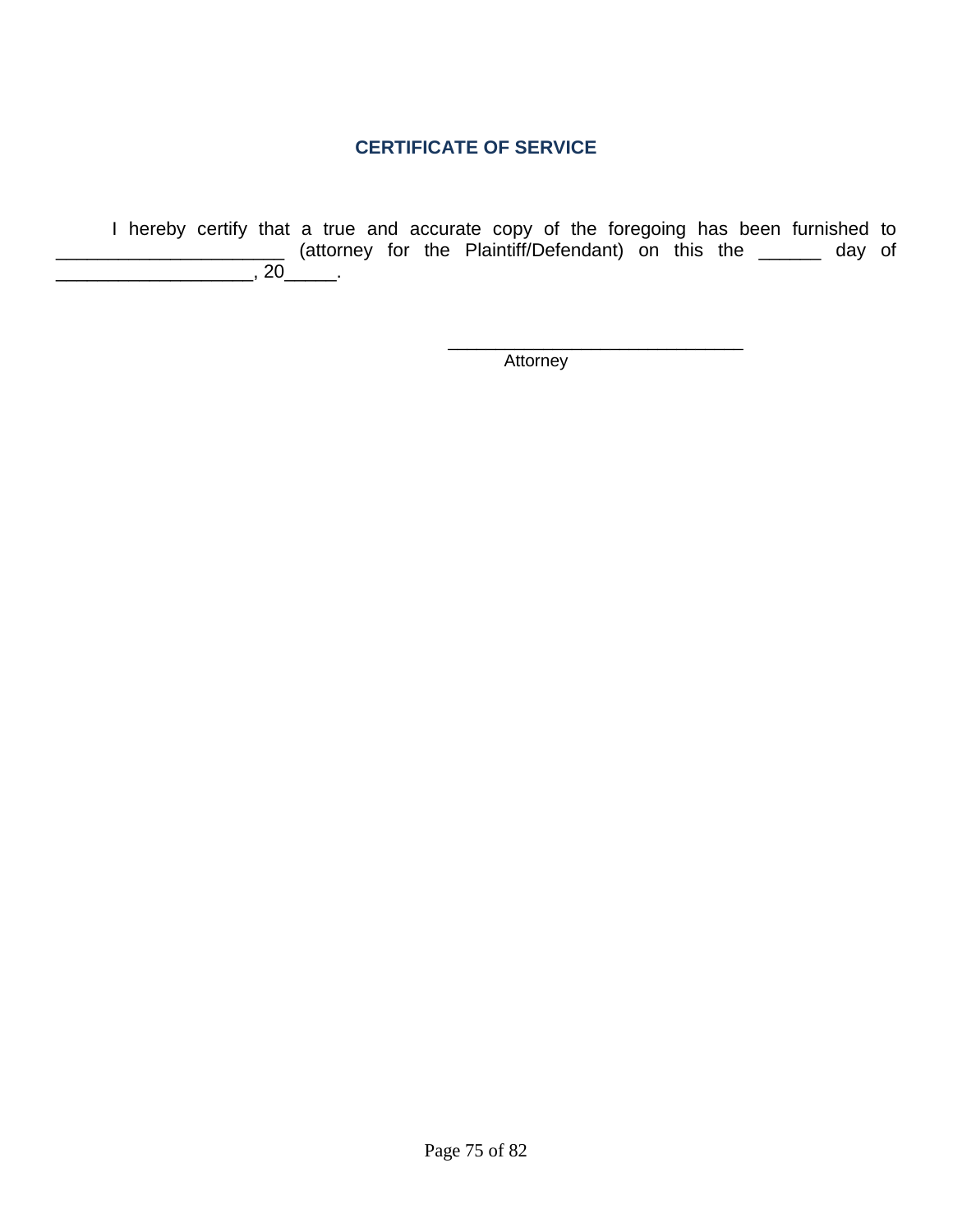# **APPENDIX J**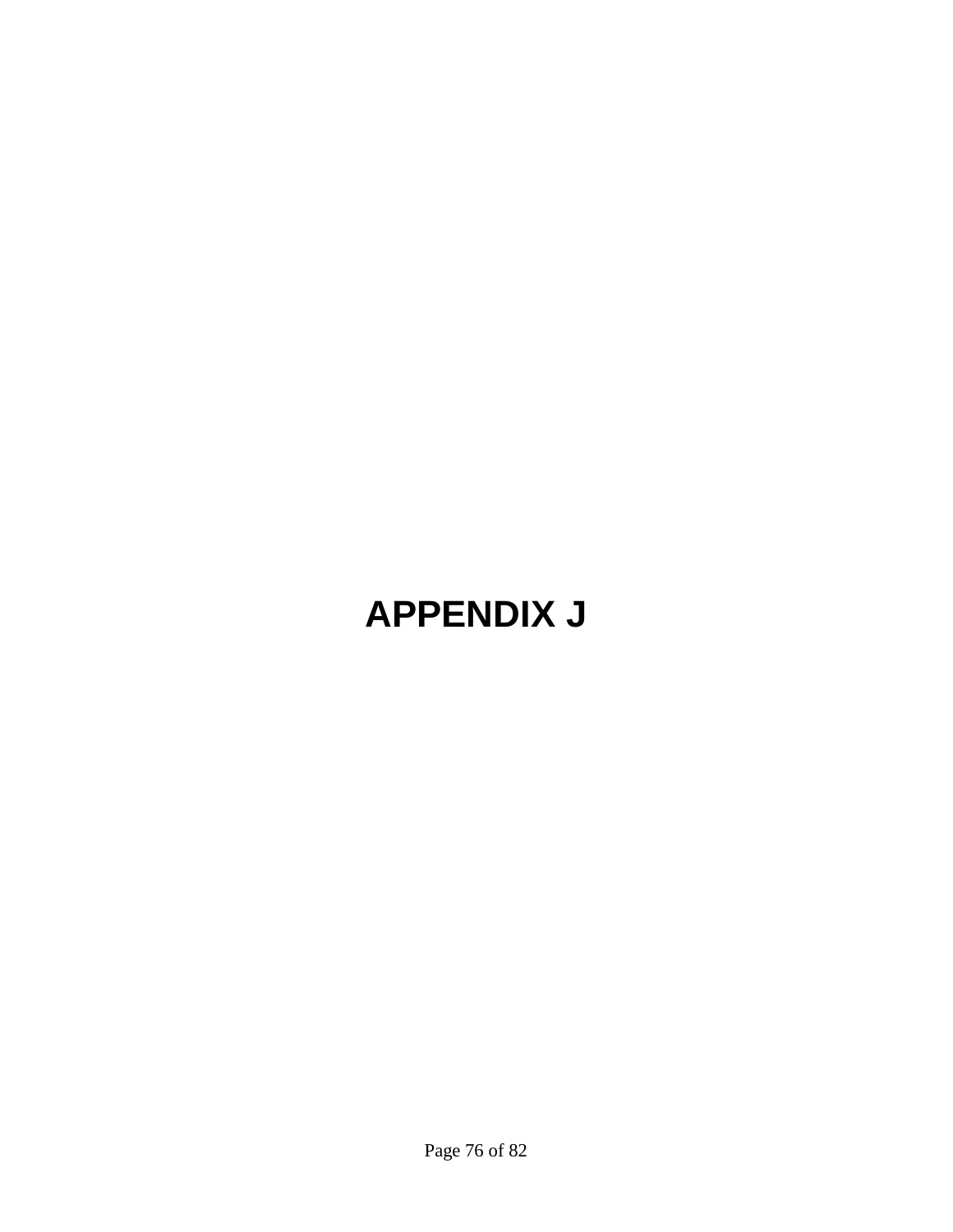## **IN THE CIRCUIT COURT FOR WILLIAMSON COUNTY, TENNESSEE AT FRANKLIN**

| <b>STATE OF TENNESSEE</b>                                                                       |                                                                                                    |  |  |  |
|-------------------------------------------------------------------------------------------------|----------------------------------------------------------------------------------------------------|--|--|--|
| v.                                                                                              |                                                                                                    |  |  |  |
| Defendant.                                                                                      |                                                                                                    |  |  |  |
| <b>MOTION FOR WAIVER OF ARRAIGNMENT</b><br>AND<br><b>SCHEDULING ORDER</b>                       |                                                                                                    |  |  |  |
| I am __________________________________, the Defendant in this case and my attorney is          |                                                                                                    |  |  |  |
|                                                                                                 | _____________________________________. My date of birth is_____________________. The last four     |  |  |  |
|                                                                                                 | digits of my Social Security Number are:<br><u>[</u> [[[Correct], I hereby acknowledge receipt of: |  |  |  |
| 1.                                                                                              | The indictment in this case and waive my right to have it read to me in open Court.                |  |  |  |
| 2.                                                                                              | Notice and advice from my attorney that I may appear in open Court for arraignment.                |  |  |  |
| 3.                                                                                              | Notice and advice from my attorney that I may waive formal arraignment.                            |  |  |  |
| 4.                                                                                              | That my REVIEW DATE is _________________________ at 9:00 a.m. and my PLEA DATE is                  |  |  |  |
|                                                                                                 | at 9:00 a.m.                                                                                       |  |  |  |
|                                                                                                 | I hereby request to be allowed to waive my personal appearance at arraignment and that of my       |  |  |  |
|                                                                                                 | attorney at arraignment and I further request the Court to enter my plea of not guilty. I          |  |  |  |
| acknowledge that my REVIEW DATE is ______________________ at 9:00 a.m. and that my PLEA DATE is |                                                                                                    |  |  |  |
|                                                                                                 | at 9:00 a.m., and I certify that I will appear.                                                    |  |  |  |
|                                                                                                 | I respectfully submit this Motion pursuant to Rule 43(a) of the Tennessee Rules                    |  |  |  |
| of Criminal Procedure.                                                                          |                                                                                                    |  |  |  |

\_\_\_\_\_\_\_\_\_\_\_\_\_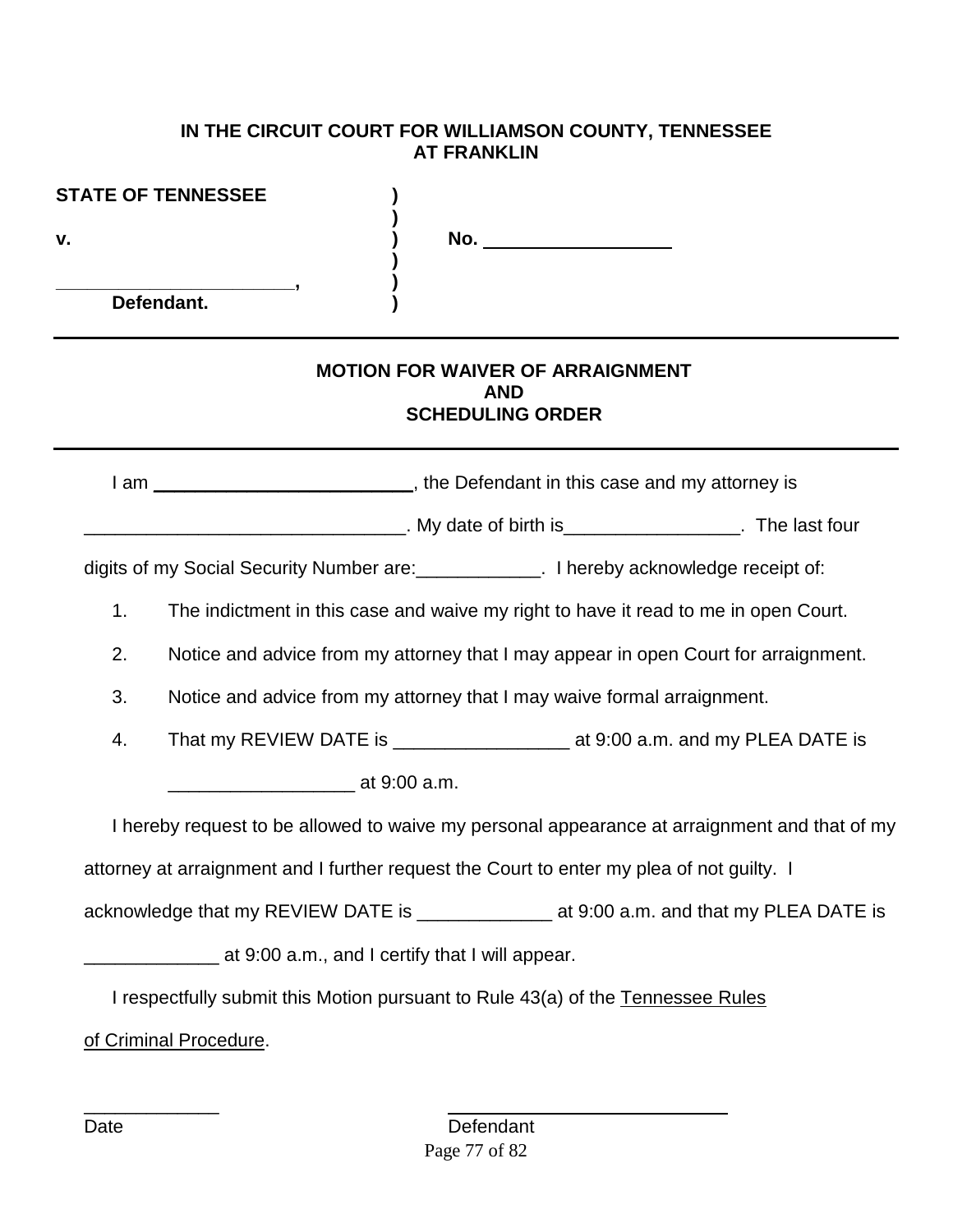## **ATTORNEY CERTIFICATE**

As attorney for the Defendant named above, I certify that I am retained to represent the Defendant throughout the trial of this cause and that I have not signed my client's signature to this Motion. I also certify that my client is aware of all court dates and that he/she must be present at all court dates.

 The Defendant hereby requests discovery from the State of Tennessee of all information subject to disclosure pursuant to Rule 16(a) of the Tennessee Rules of Criminal Procedure. This scheduling order serves as written notice of said formal demand. Agreeing to this provision does not preclude either party from serving written discovery requests at a later time if the party deems it necessary.

 $\overline{a}$ 

Date **Date Attorney for Defendant**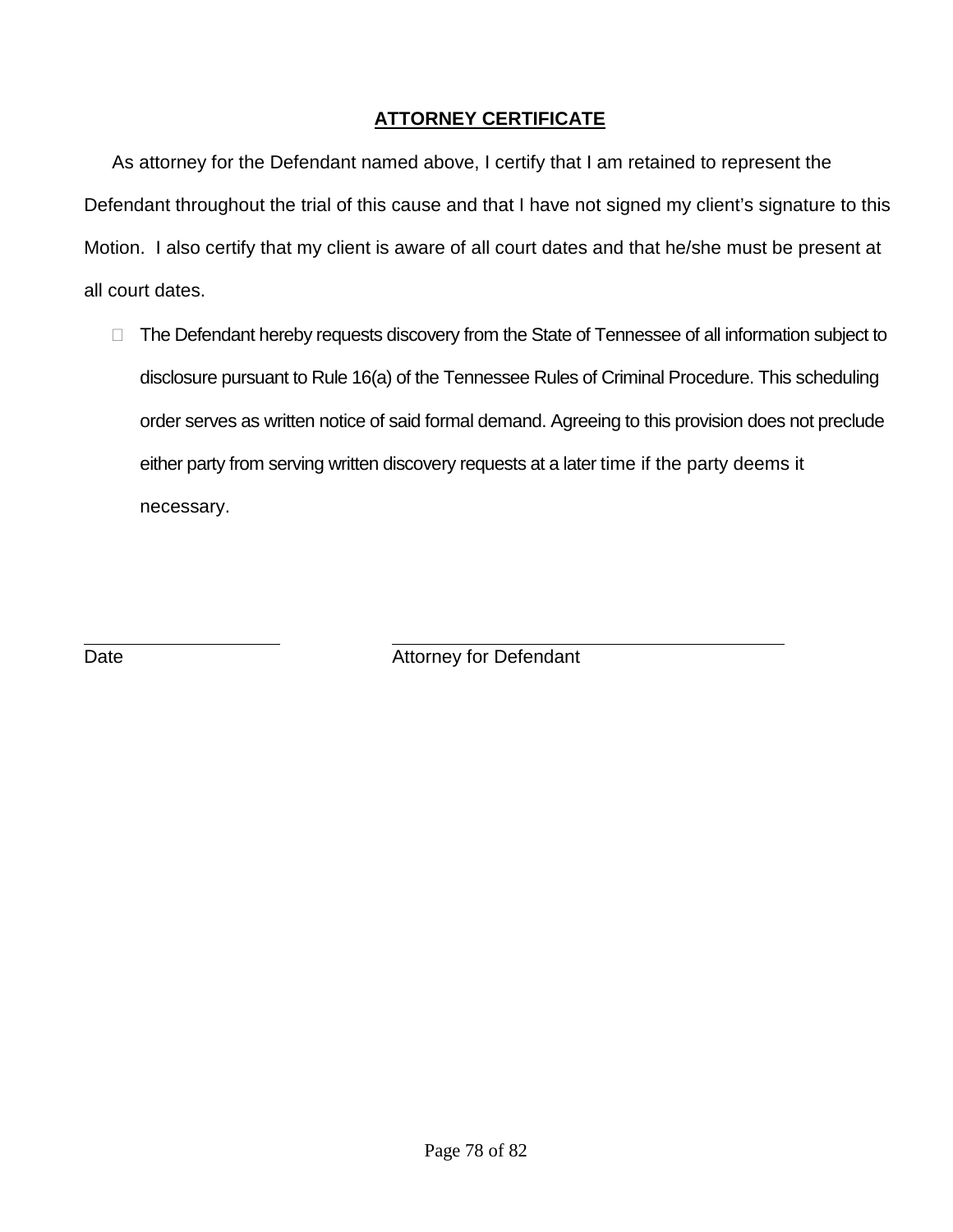## **ORDER**

Defendant's Motion in this cause is hereby approved by the Court. A plea of

NOT GUILTY is entered for the Defendant.

Further, the Court hereby sets the following Scheduling Order:

Initial Discovery Deadline for the State (check one):

All misdemeanors within 30 days of arraignment

Class B, C, D and E felonies within 45 days of arraignment

Class A felonies within 60 days of arraignment

■ First Review/Status Date:\* \_\_\_\_\_\_\_\_\_\_\_\_\_\_\_ Plea Date: \*\*

If no plea agreement is entered on or before the plea date above, the case will be docketed for trial, unless an amended scheduling order is filed and agreed to by the Court. Local Criminal Rule 4 shall apply to all requests for continuance of trial.

 $\overline{\phantom{a}}$  ,  $\overline{\phantom{a}}$  ,  $\overline{\phantom{a}}$  ,  $\overline{\phantom{a}}$  ,  $\overline{\phantom{a}}$  ,  $\overline{\phantom{a}}$  ,  $\overline{\phantom{a}}$  ,  $\overline{\phantom{a}}$  ,  $\overline{\phantom{a}}$  ,  $\overline{\phantom{a}}$  ,  $\overline{\phantom{a}}$  ,  $\overline{\phantom{a}}$  ,  $\overline{\phantom{a}}$  ,  $\overline{\phantom{a}}$  ,  $\overline{\phantom{a}}$  ,  $\overline{\phantom{a}}$ 

Transportation Requests for Defendants in Custody:

Defense counsel has sole responsibility for notifying the Clerk's office of the location of a Defendant who is in custody, including specifically any changes in Defendant's location, and for timely requesting, through the Clerk's office, the issuance of appropriate transportation orders.

Defense counsel shall make all requests for transportation of Defendants in custody in writing through the Circuit Clerk's office sufficiently in advance of all required court dates as follows:

(a) For Defendants in the custody of the County Sheriff, not less than 14 days

prior to the appearance date;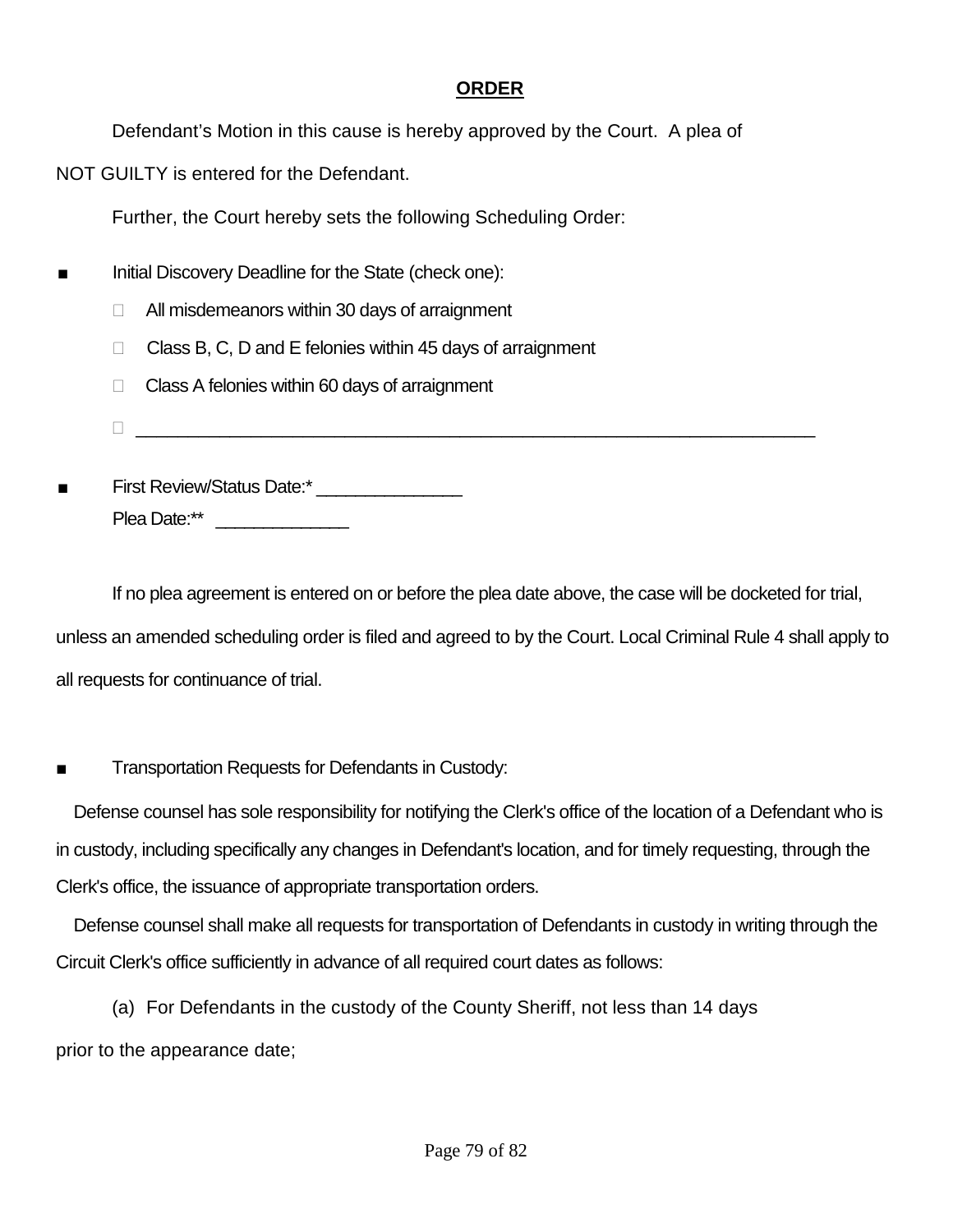(b) For Defendants in the custody of the Tennessee Department of Corrections not less than 45 days prior to the appearance date.

**ENTER** this \_\_\_\_\_\_\_\_ day of , 20\_\_\_\_\_\_\_\_.

#### **\_\_\_\_\_\_\_\_\_\_\_\_\_\_\_\_\_\_\_\_\_\_\_\_\_\_\_\_\_\_\_\_ CIRCUIT COURT JUDGE**

## **CERTIFICATE OF SERVICE**

 I hereby certify that a true and exact copy of the foregoing Order was mailed, postage prepaid, and/or emailed and/or faxed to:

| Defense Attorney/Defendant |
|----------------------------|
|                            |

**Clerk** 

\_\_\_\_\_\_\_\_\_\_\_\_\_\_\_\_\_\_\_\_\_\_\_\_\_

<sup>\*</sup> Absent exceptional circumstances, all misdemeanors should be set within 60 days of arraignment. Class B, C, D and E felonies should be set within 90 days of arraignment. Class A felonies should be set within 120 days of arraignment. \*\*The State and the Defendant may, by agreement, enter a negotiated plea agreement on any regularly-scheduled motion date prior to date set for trial.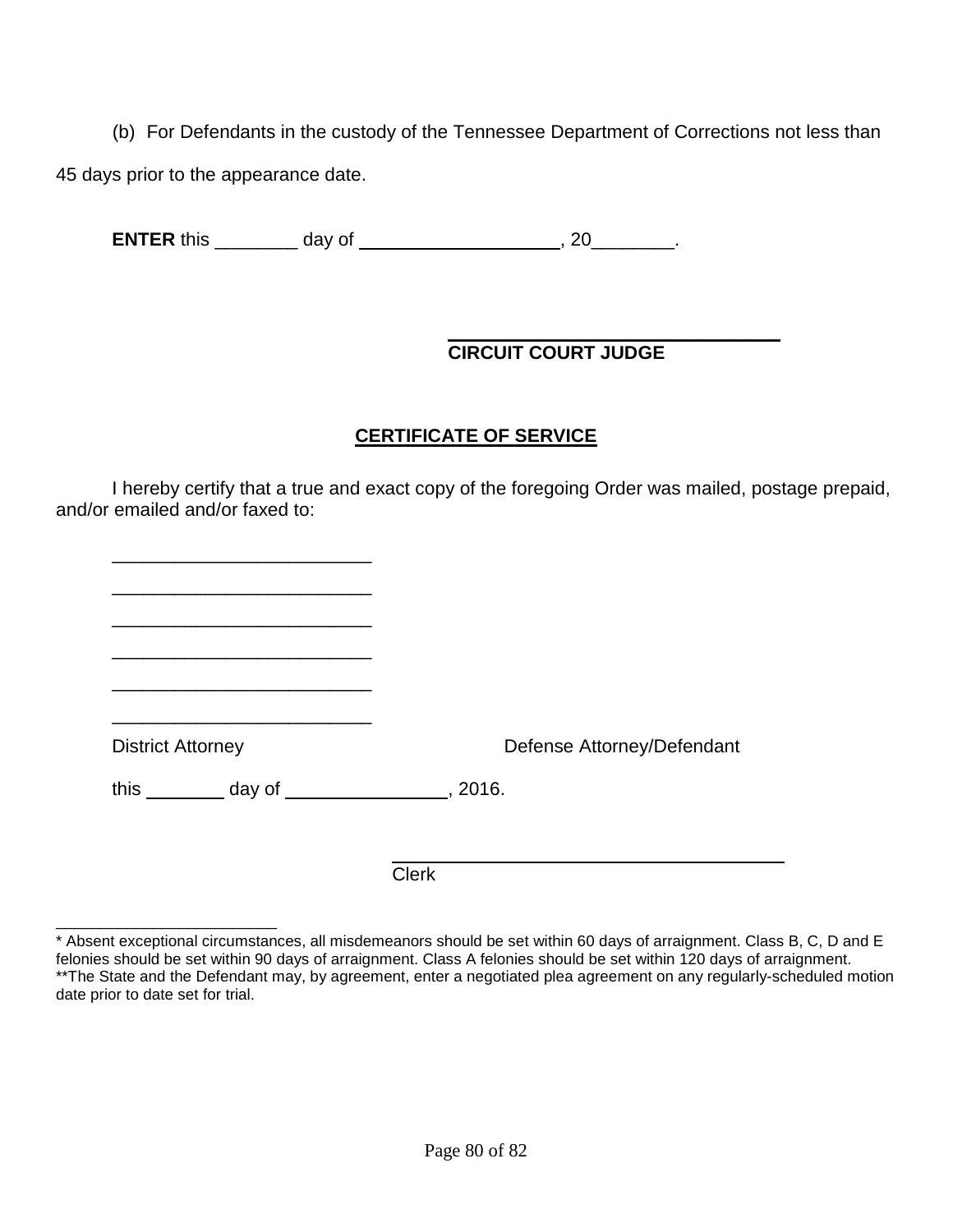## **APPENDIX K**